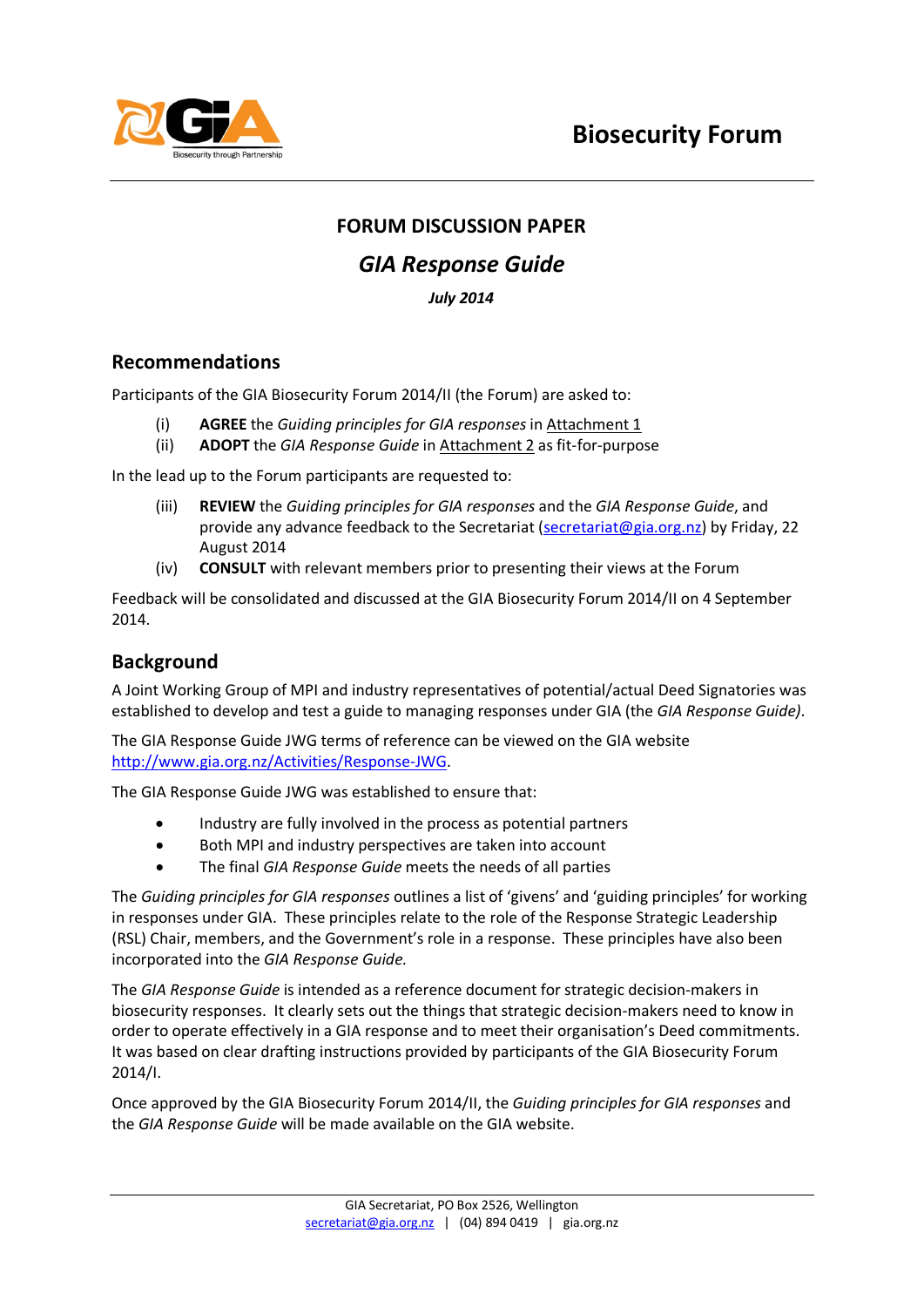### **Implications for agreeing to adopt the GIA Response Guide**

By agreeing to adopt the *GIA Response Guide*, Signatories and potential Signatories commit to:

- Using the *GIA Response Guide* as a point of reference during a response
- Using the *GIA Response Guide* as a point of reference when negotiating response related components of Operational Agreements
- Participating in any induction and training programmes designed to support interpretation and implementation
- Accepting any non-substantive changes made by the JWG and endorsed by the TDGG, and that reflect feedback from Forum participants

and note that:

• The *GIA Response Guide* will evolve to reflect improvements identified through Signatory experience in responses

### **Developing a two-page stand-alone quick guide**

One of the agreed JWG outputs is a two-page stand-alone quick guide that response strategic decision-makers can use as a quick refresher in the lead up to participating in Response Strategic Leadership.

The JWG agreed that the priority was to get the content of the full *GIA Response Guide* right first, and that the two-pager (comprising a sub-set of this information) could easily follow.

The JWG proposes to develop this two-page quick guide out-of-session following the GIA Biosecurity Forum 2014/II, once participants have agreed to the *Guiding Principles* and committed to adopting the *GIA Response Guide.*

### **Additional comment from the TDGG**

The Transitional Deed Governance Group (TDGG) has reviewed the *GIA Response Guide* and recommends adoption of the guide.

Involvement in a response is a fundamental right for benefitting Deed Signatories. The response guide provides clear direction for partners to work together. The guide introduces the National Biosecurity Response System and explains the roles, responsibilities and decision points that Signatories will be faced with.

The JWG listed several issues of concern in this paper. The TDGG will seek advice on solutions from participants at the GIA Biosecurity Forum 2014/II.

In particular, the TDGG will facilitate a discussion at the Forum about how and when Deed Signatories who are potentially affected by an investigation into a relevant biosecurity risk should be notified. It feels additional guidance in this area is needed. Delegates will explore expectations, drivers and considerations for how 'rapid notification' should occur to enable the appropriate involvement of industry organisations in the early stages of investigation and response.

The TDGG thanks the members of the JWG for their commitment to this piece of work.

### **Issues arising**

Issues impacting the effective implementation of the *GIA Response Guide* have been collated and provided to the TDGG for its consideration of actions to address them.

They include: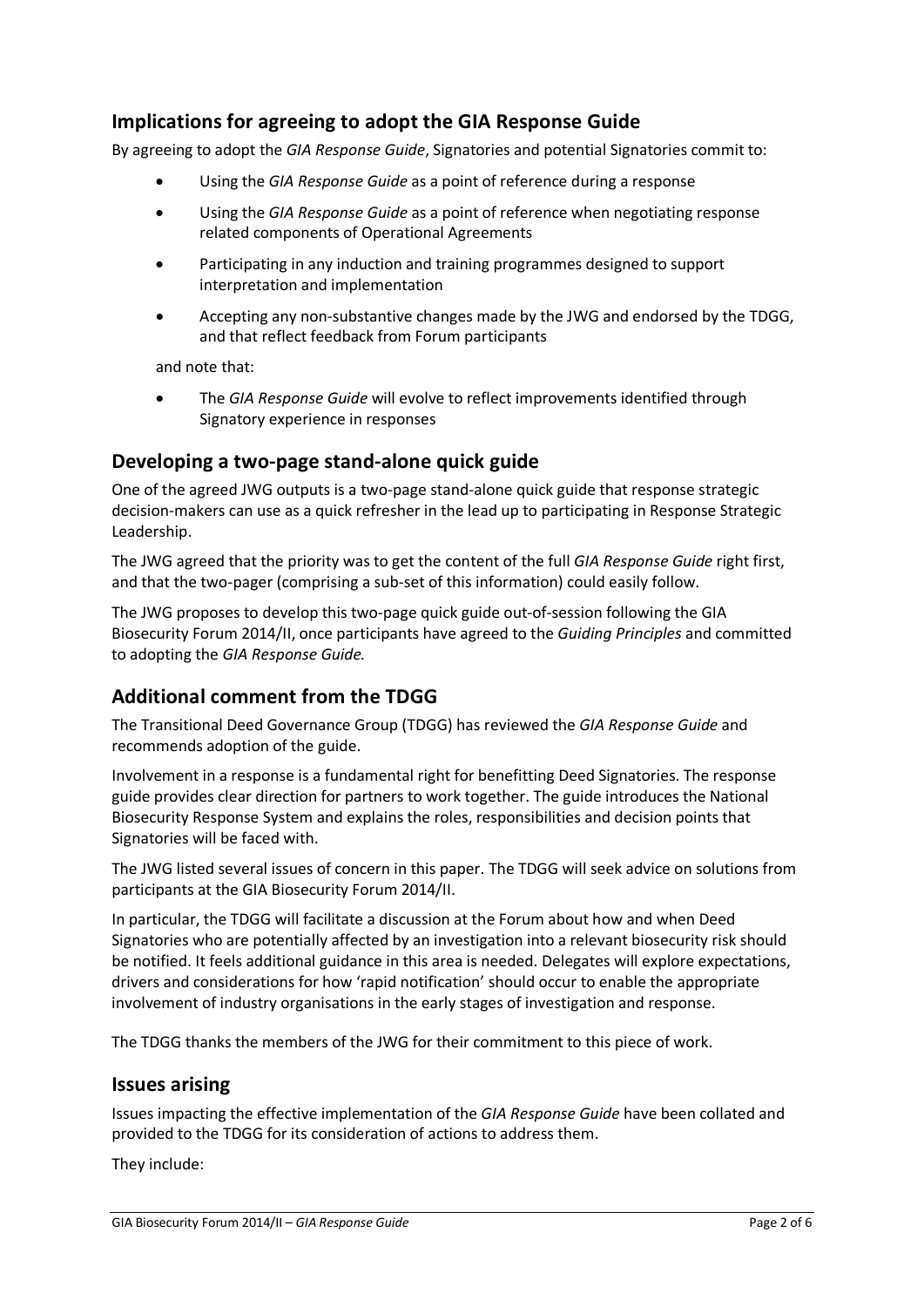- Adoption of the *GIA Response Guide*, including development of associated induction and training programmes
- Rapid notification teasing out risks and triggers, and agreeing principles for rapid notification. Includes principles and criteria for determining directly affecting industry signatories –supports both rapid notification and determining eligible signatory decision-makers for Response Strategic Leadership
- Stalemate non-consensus in Response Strategic Leadership agreeing consequences and options for making decisions where consensus cannot be reached
- Rapid Operational Agreement developing a template, including guidelines for completing it in a response
- Criteria for and role of indirectly affected Signatories that is, signatories that may not be directly affected by the unwanted organism, but that may be significantly impacted by response actions

### **Next steps**

Following the GIA Biosecurity Forum 2014/II:

- The GIA Response Guide JWG will reflect any final feedback in the *Guiding principles for GIA responses and GIA Response Guide,* and will develop a two-page stand-alone quick guide; The TDGG will review the final versions of the *Guiding principles for GIA responses* and the *GIA Response Guide, and the two-page stand-alone quick guide,* and provide endorsement;
- The *Guiding principles for GIA responses and GIA Response Guide* will be released and published on the GIA website for adoption by GIA Signatories and potential Signatories.

#### **Attachments**

| Attachment 1 | Guiding principles for GIA responses                                  |
|--------------|-----------------------------------------------------------------------|
| Attachment 2 | Draft GIA Response Guide - A guide to managing responses under<br>GIA |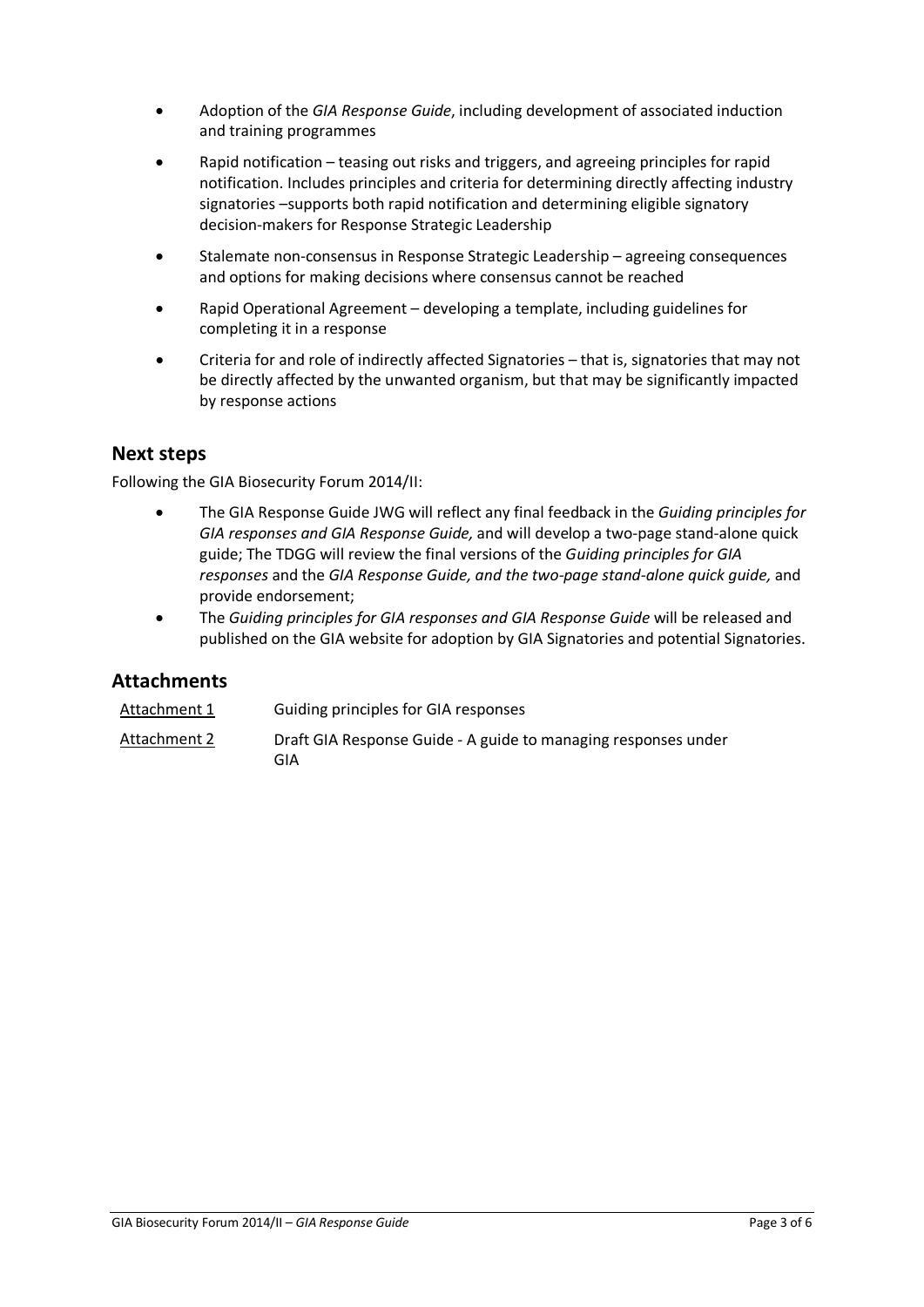### **Guiding principles for GIA responses**

- 1. The scope of the GIA Deed, as relevant to response, will not be reviewed until after GIA signatories have been actively involved in responses to test the Deed. There is an expectation that the Deed will continue to evolve based on experience gained by GIA partners.
- 2. GIA signatories will use MPI's National Biosecurity Response System (NBRS) to manage  $responents<sup>1</sup>$  $responents<sup>1</sup>$  $responents<sup>1</sup>$ .
- 3. The NBRS will continue to evolve to fully reflect industry participation, and to capture improvements identified through response experience.
- 4. GIA signatories commit to working everything through established NBRS processes, including response management, use of response governance and project structures, reporting lines, and issue resolutions processes.
- 5. The biosecurity response system, in its widest sense, must be functional at every point in time. There can be no delay if it would negatively impact the response outcome or restrict options.

### **The government's role during a biosecurity response**

- 6. MPI will act in the interest of the New Zealand public and will preserve options in this interest until a joint decision on specific actions is made.
- 7. MPI will operate in the spirit of partnership beyond the scope of the GIA Deed for biosecurity response.

### **Response Strategic Leadership (RSL)**

- 8. A GIA signatory identified as directly affected by an unwanted organism<sup>[2](#page-3-1)</sup> has the right to be represented on RSL.
- 9. Response strategic decisions start and stop with RSL, comprising nominated GIA signatory decision-makers, where decisions are within industry fiscal caps and MPI financial appropriations<sup>[3](#page-3-2)</sup>.
- 10. The RSL will contain people with the skills needed to make the most effective decisions.
- 11. RSL membership numbers will not be capped.
- 12. Membership will generally start wider and narrow as appropriate.
- 13. All RSL members will have access to the same information to ensure the most informed decisions.
- 14. Continuity of RSL members is critical for a response, however, membership can evolve. For example, there may be escalation or de-escalation of members based on the biosecurity risks to be managed and/or to accommodate the delegated authority required for the strategic decisions to be made.
- 15. Members are responsible for providing information and feedback to and from the RSL to their organisation and its members.

**.** 

<span id="page-3-0"></span><sup>&</sup>lt;sup>1</sup> MPI are updating the NBRS to fully aligned with New Zealand's Coordinated Incident Management System (CIMS) to ensure consistency across all types of responses, including biosecurity, food, trade, and adverse events, and to support consistency across agencies.

<span id="page-3-1"></span><sup>&</sup>lt;sup>2</sup> The Financial Arrangements Joint Working Group is drafting principles (17 July 2014) for determining industries benefiting from response action to manage biosecurity risk. This principle will be amended to be consistent with what is agreed through this process.

<span id="page-3-2"></span><sup>&</sup>lt;sup>3</sup> For large responses MPI will need Cabinet approval and additional funding to proceed with a response.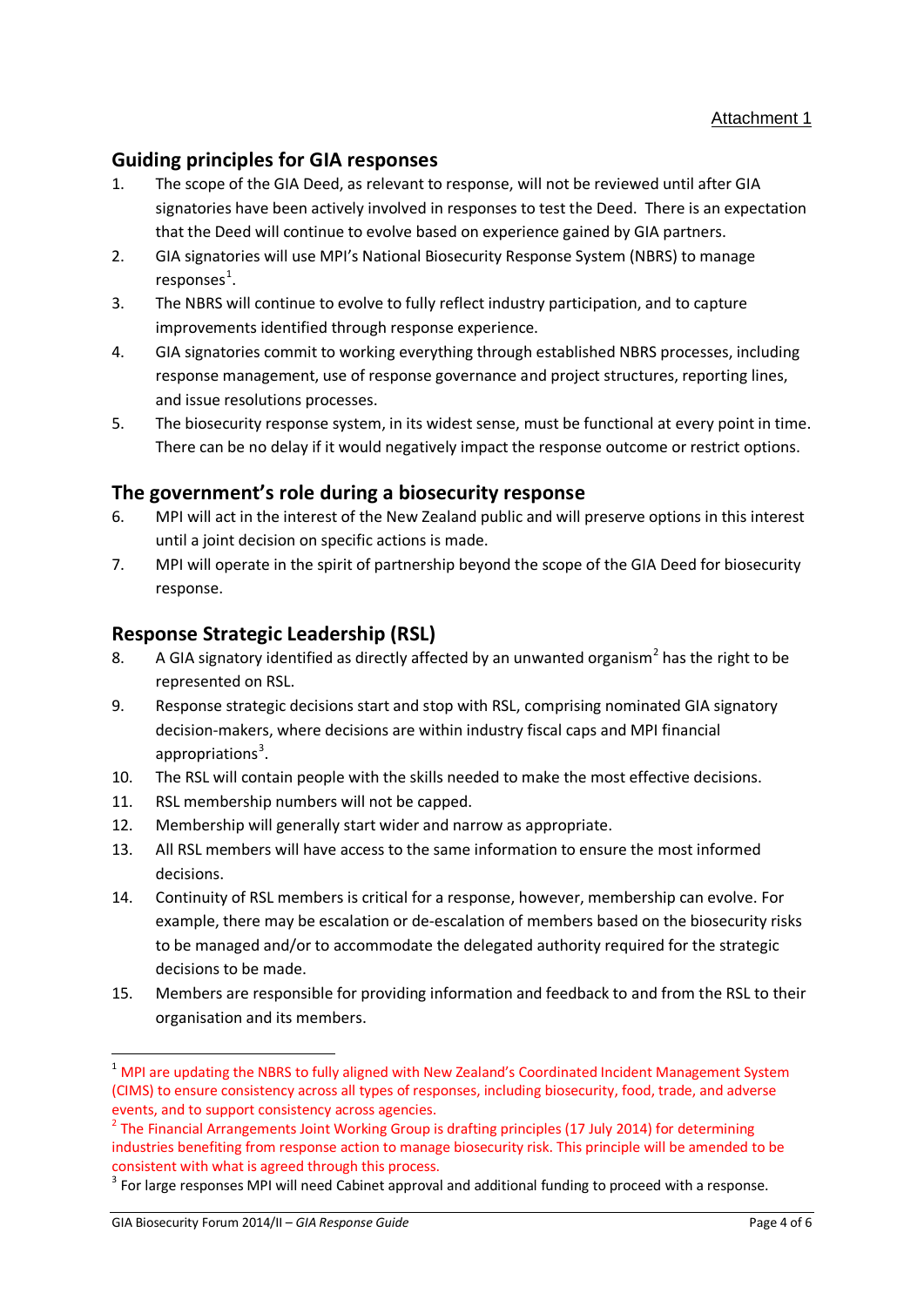16. Cost-shares and fiscal caps for a biosecurity response will be pre-agreed and documented in an operational agreement. Where cost-shares and fiscal caps have not been pre-agreed, they will be negotiated in a separate process outside of the response<sup>[4](#page-4-0)</sup>.

### **RSL Chair**

- 17. Representing the interests of the New Zealand public, MPI will fill the role of the RSL Chair.
- 18. The Chair will determine attendance of observers and advisers (e.g. non-decision making representatives from other industries, regional councils) in consultation with directly affected GIA industry signatories represented on RSL.
- 19. The Chair will ensure RSL members are well informed prior to meetings.
- 20. The Chair will develop strategies to effectively manage strategic governance of large RSL groups.

### **Response manager and response management team**

- 21. All response information feeds and recommendations will flow to RSL through the response manager.
- 22. In addition to governance roles, MPI may ask industries to provide resources to support a response. For example, industry advisors to the Response Management Team and work streams to ensure that industry perspectives are appropriately considered and reflected in recommendations to RSL.

### **Response plan**

23. Developed by the response management team during a response, the response plan is an evolving document that sets out the plan for implementing RSL decisions and guides all subsequent activities. The response plan reflects any pre-agreed strategies or contingency plans that have been documented in an operational agreement, and will include response review and exit triggers.

**.** 

<span id="page-4-0"></span><sup>&</sup>lt;sup>4</sup> The Financial Arrangements Joint Working Group is drafting policy and principles (17 July 2014) and process (next 6-8 months) for setting cost-shares and fiscal cap under response. This principle will be amended to be consistent with what is agreed through this process.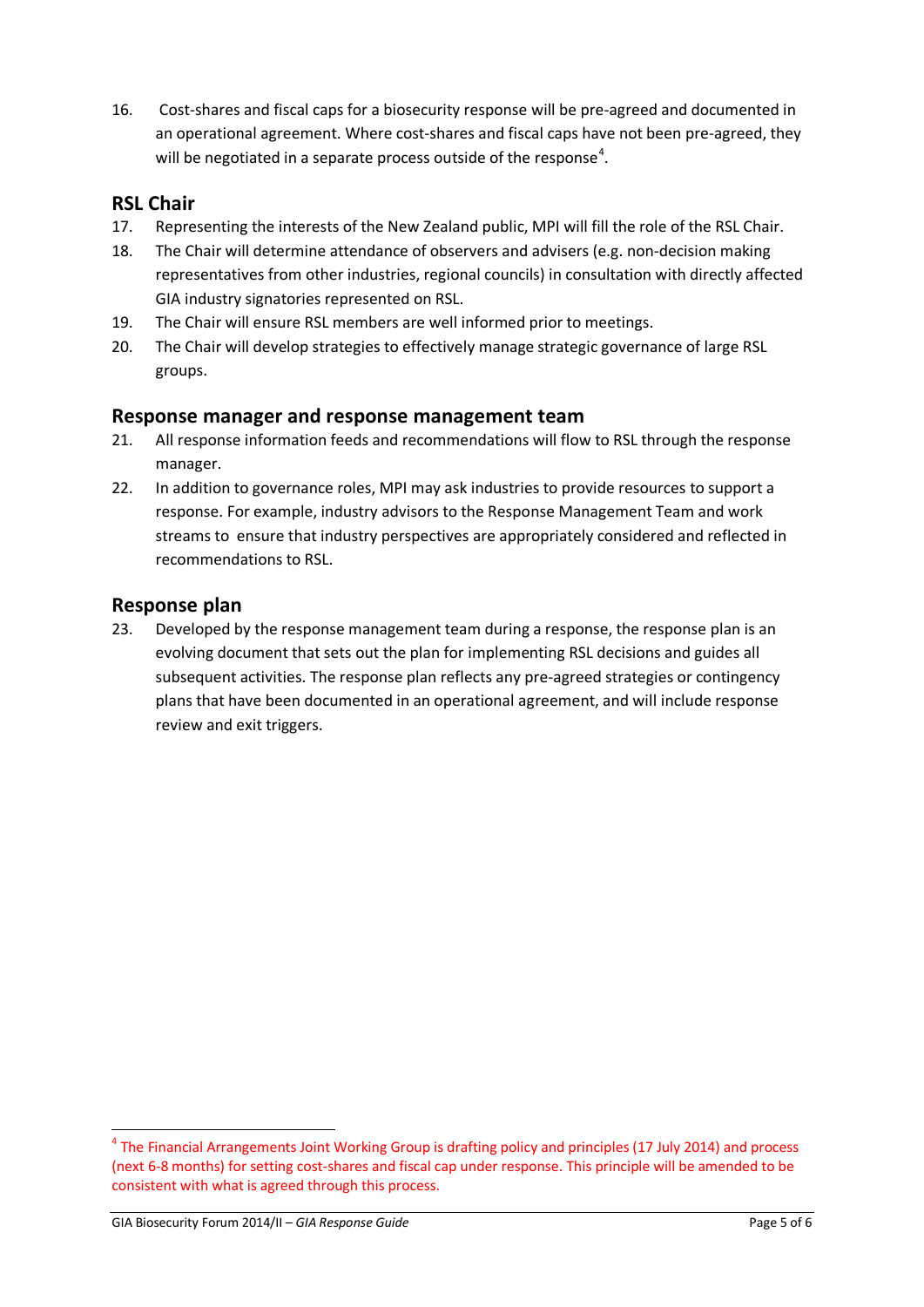

# *Draft GIA Response Guide*

A guide to managing biosecurity incursion responses under the Government Industry Agreement for Biosecurity Readiness and Response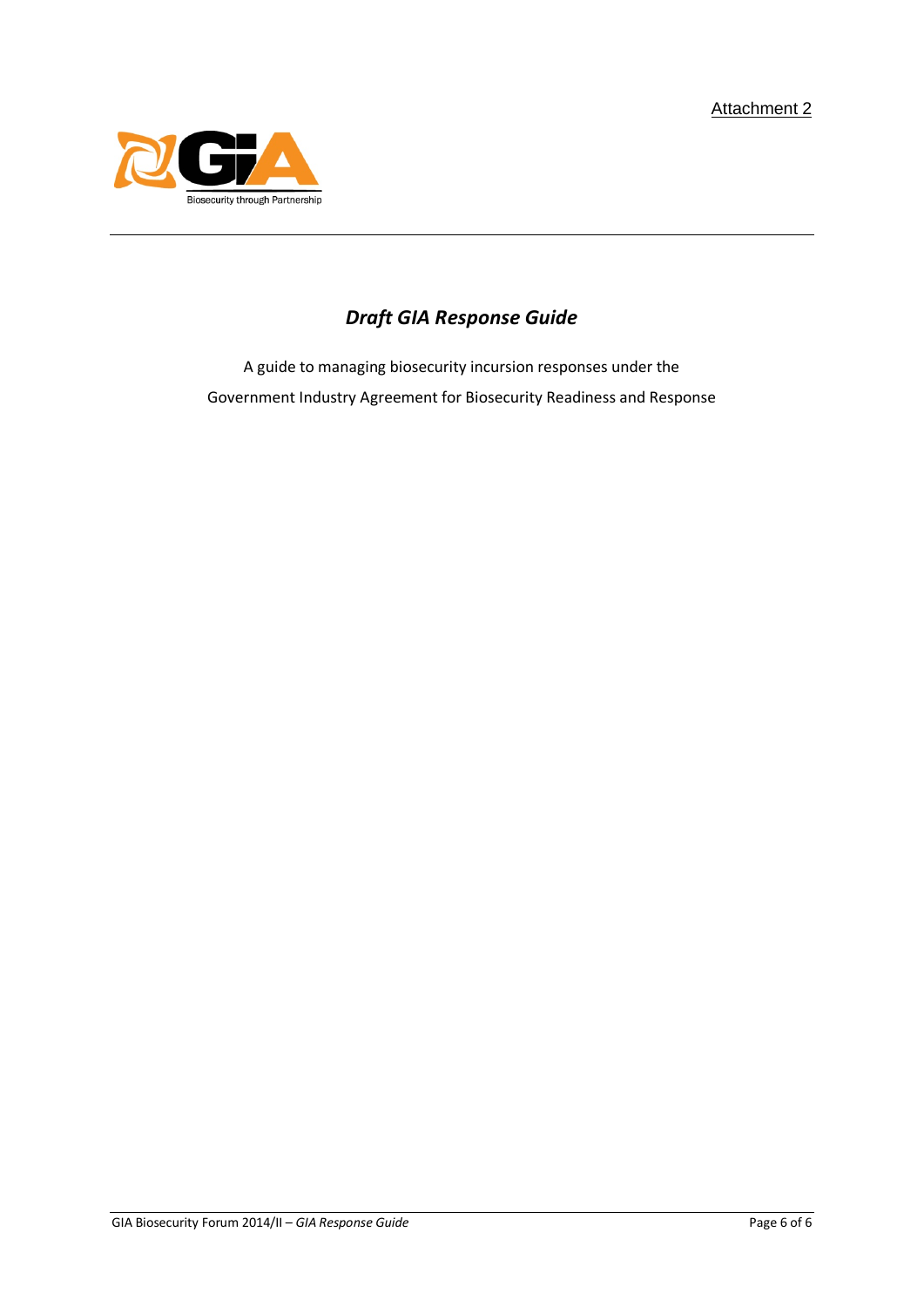

# DRAFT - GIA Response Guide

A guide to managing biosecurity incursion responses under the Government Industry Agreement for Biosecurity Readiness and Response

Date: 15 July 2014

Version: As endorsed by the GIA Response Guide joint working group

### **FOREWORD**

This response guide has been developed to meet the immediate needs of GIA signatories and potential signatories that are likely to hold strategic decision-making roles in biosecurity responses.

It is a reference document to introduce the National Biosecurity Response System (NBRS) and to highlight the critical milestones and strategic decisions involved in a biosecurity response. In an actual response, the NBRS will continue to directly guide all biosecurity response activities. Joint learning and input from the working relationship with GIA partners will help to identify where the NBRS can be improved for the benefits of all. This response guide will also be updated over time.

While the guide in its current form specifically targets a GIA audience, much of the content is equally applicable to strategic decision-making in responses outside the scope of GIA –including joint decisionmaking and cost-sharing response arrangements with other agencies. Over the next few years, MPI will be fully adopting CIMS to ensure consistent management of all emergency responses including food safety and trade issues, adverse events and business continuity. As part of this process MPI intends to develop a single set of guidance material that can be applied to all scenarios. This guide will represent an important input.

There are a number of aspects of the GIA operating model relevant to response decision-making that are still being worked through – by MPI, GIA industry signatories and potential signatories. Placeholder headings and footnotes identifying what work needs to be done, including timeframes and approaches, have been included where possible – *refer text in red*.

Transitional Deed Governance Group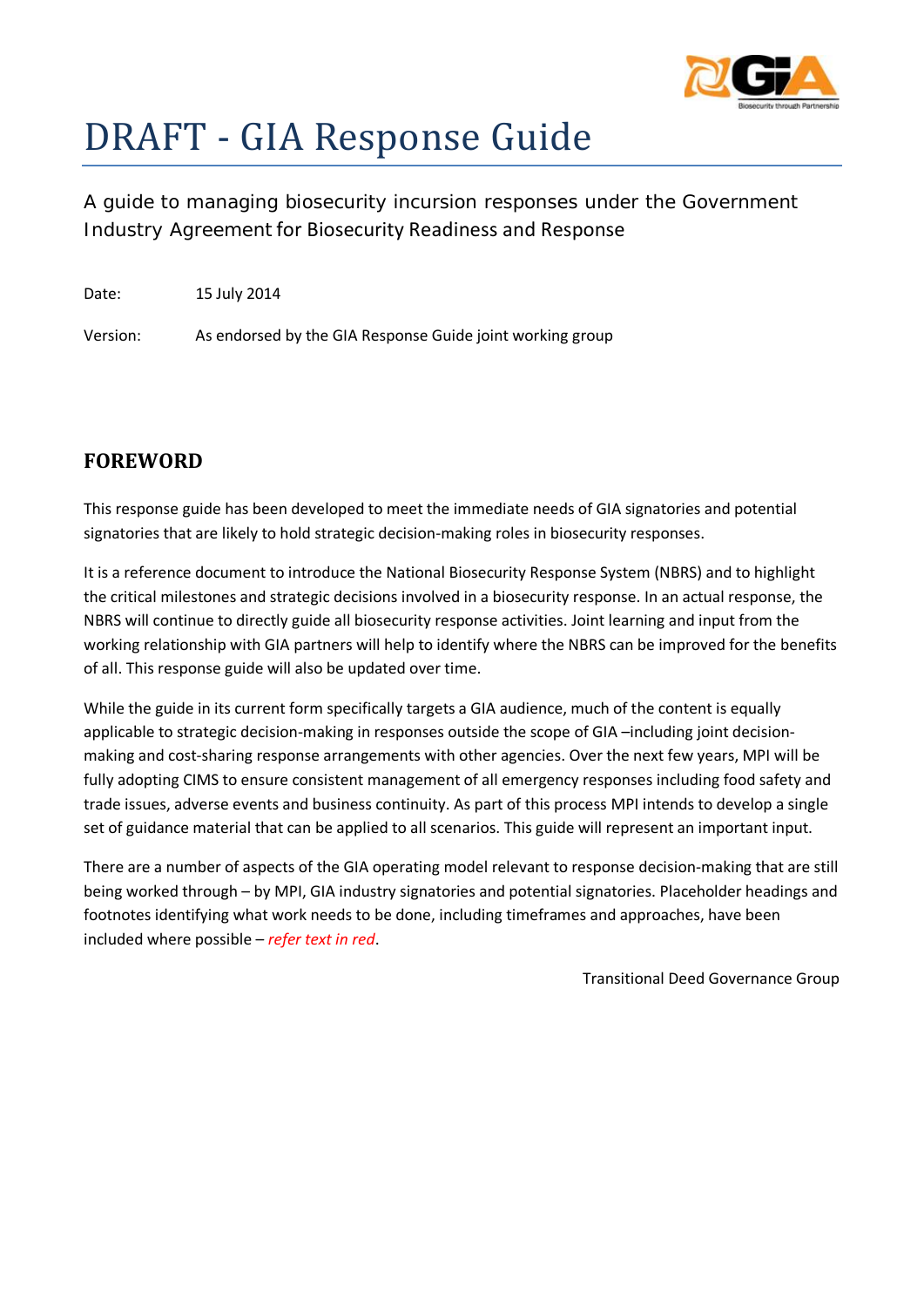# **CONTENTS**

| Response phases 3-5 - response planning, reporting and implementation, transition from response, and |  |
|------------------------------------------------------------------------------------------------------|--|
|                                                                                                      |  |
|                                                                                                      |  |
|                                                                                                      |  |
|                                                                                                      |  |
|                                                                                                      |  |
|                                                                                                      |  |
|                                                                                                      |  |
|                                                                                                      |  |
|                                                                                                      |  |
| APPENDIX ONE: Process for investigation and response decision-making under the GIA Deed 21           |  |
|                                                                                                      |  |
|                                                                                                      |  |
|                                                                                                      |  |
|                                                                                                      |  |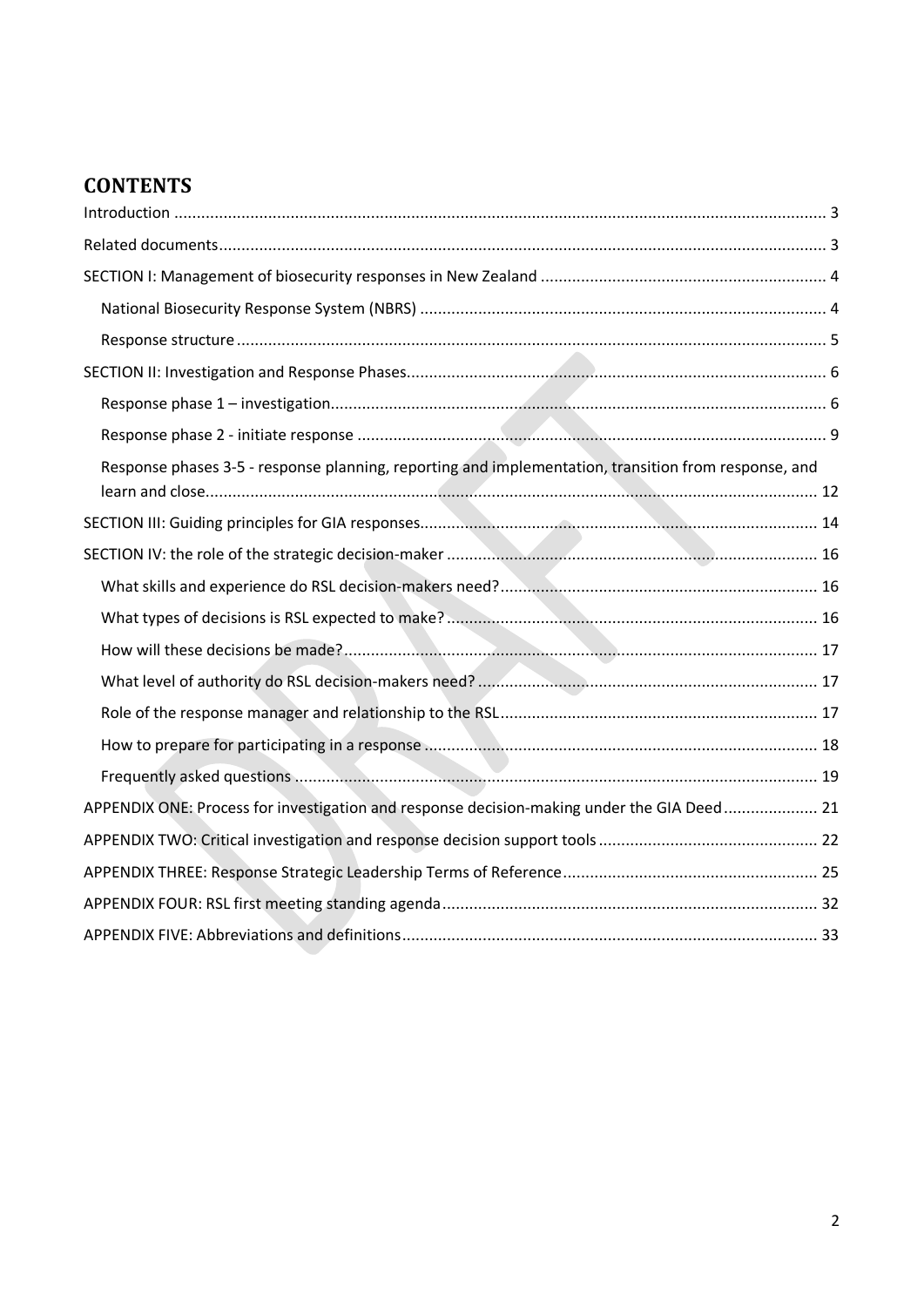### <span id="page-8-0"></span>**INTRODUCTION**

Industry groups that sign the Deed to the Government Industry Agreement for Biosecurity Readiness and Response (GIA Deed) are eligible to partake in joint decision-making during responses. From July 2017, they will also start to share related costs.

New Zealand's National Biosecurity Response System (NBRS) is used to manage all biosecurity responses. The NBRS is robust, well tested and based on the NZ Coordinated Incident Management System (CIMS), which is used by emergency management agencies to manage multi-agency emergency responses. However, the NBRS is a complex system for those that are not regular users.

This guide introduces the NBRS, explains the processes to manage biosecurity responses and make decisions, and the roles and responsibilities of those involved. It contains information to help GIA signatories prepare for their involvement in a biosecurity response, and will form the basis of future induction and training to develop the knowledge, skills and competencies of response participants. It has been split into four sections.

**Section I** introduces the NBRS and the management of biosecurity responses in New Zealand.

**Section II** explains the investigation and response phases, identifies responsibility for actions and decisions, and lists decision-making tools.

**Section III** sets out agreed principles for biosecurity response management under the GIA Deed.

**Section IV** details the role and required skills and competencies of response decision-makers, and the types of decisions they will be expected to make.

This document is owned by signatories to the GIA Deed, which is administered under the authority of the Deed Governance Group.

For any enquiries about this guide please contact the GIA Secretariat.

Email: [secretariat@gia.org.nz](mailto:secretariat@gia.org.nz)

Tel: 04 894 0766

25 The Terrace, PO Box 2526, Wellington

### <span id="page-8-1"></span>**RELATED DOCUMENTS**

- 1. The Biosecurity Act 1993 [www.legislation.govt.nz/act/public/1993/0095/latest/DLM314623.html](http://www.legislation.govt.nz/act/public/1993/0095/latest/DLM314623.html)
- 2. The GIA Deed [www.gia.org.nz/Portals/79/Content/Documents/Key finals/Deed-Final-2013.pdf](http://www.gia.org.nz/Portals/79/Content/Documents/Key%20finals/Deed-Final-2013.pdf?timestamp=1390985494278)
- 3. MPI Response Polic[y www.biosecurity.govt.nz/files/biosec/policy-laws/response-policy-risk](http://www.biosecurity.govt.nz/files/biosec/policy-laws/response-policy-risk-organisms.pdf)[organisms.pdf](http://www.biosecurity.govt.nz/files/biosec/policy-laws/response-policy-risk-organisms.pdf) (includes a high-level, decisions framework – refer to Appendix One)
- 4. MPI's National Biosecurity Response System [brkb.biosecurity.govt.nz](http://brkb.biosecurity.govt.nz/)
- 5. Coordinated Incident Management System (CIMS) http://en.wikipedia.org/wiki/Coordinated Incident Management System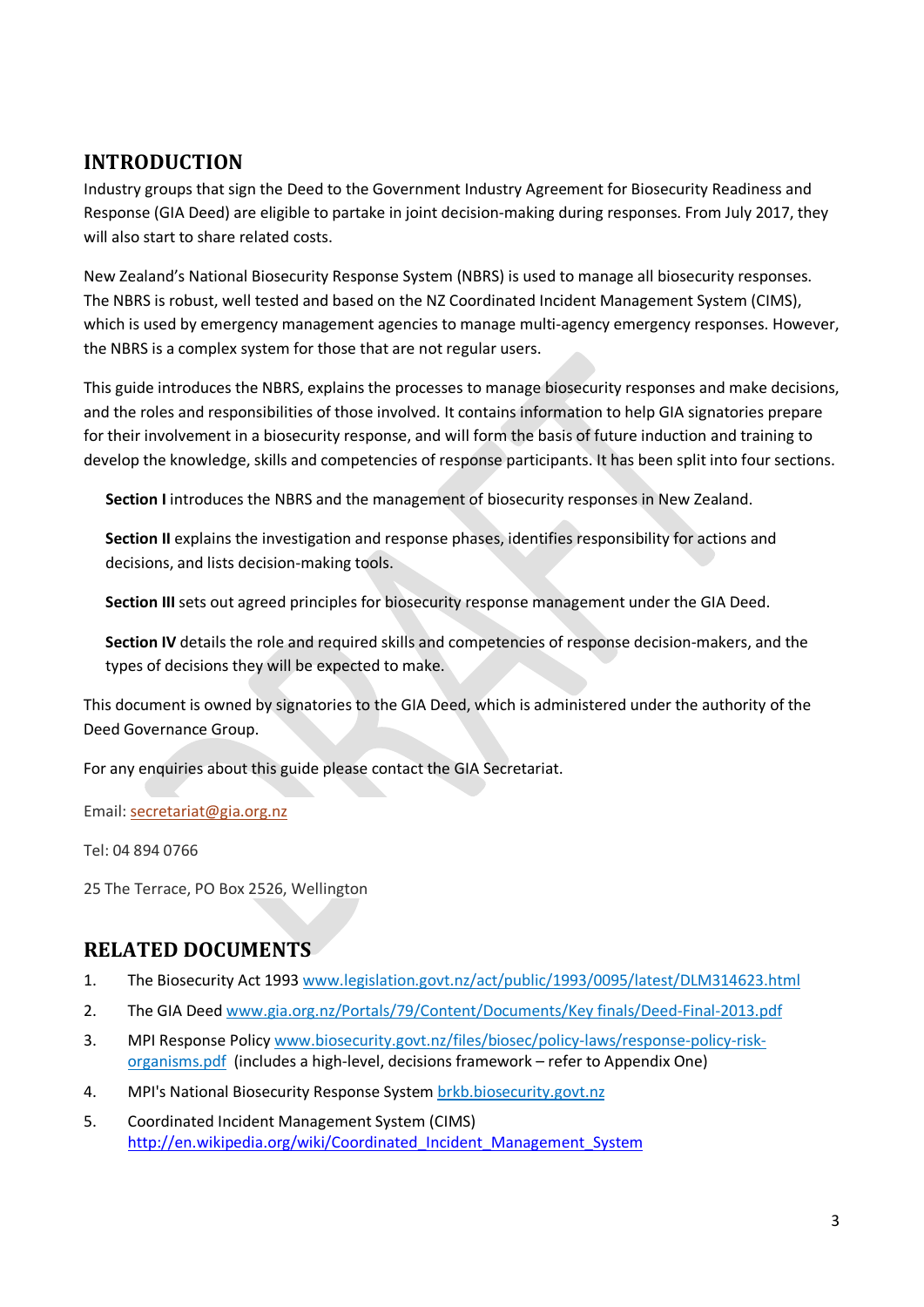### <span id="page-9-0"></span>**SECTION I: MANAGEMENT OF BIOSECURITY RESPONSES IN NEW ZEALAND**

Biosecurity responses are undertaken to manage unwanted pests and diseases that pose a threat to New Zealand's economy, environment, health, society and culture.

New Zealand's biosecurity response arrangements are managed by the Ministry for Primary Industries (MPI) using a model based on the Coordinated Incident Management System (CIMS), variations of which are used by governments and emergency management services around the world.

Historically, MPI has been solely responsible for resourcing biosecurity responses and, in consultation with affected parties, for making final response decisions. With the commencement of the GIA Deed on 20 May 2014, government and directly affected GIA industry signatories will make response decisions jointly.

Note: At any one time, MPI is managing a significant portfolio of responses, including responses outside of the scope of GIA. These responses differ in scale, scope, complexity and timeframe.

### <span id="page-9-1"></span>**National Biosecurity Response System (NBRS)**

The NBRS sets out a consistent approach to manage responses through:

- legislation, including the Biosecurity Act, Hazardous Substances and New Organisms Act, Official Information Act, and Privacy Act
- policy, including MPI Policy for Responses to Risk Organisms
- resourcing networks, including the National Biosecurity Capability Network
- processes and procedures
- people capability requirements
- training.

The NBRS is documented in the web-based MPI'[s Biosecurity Response Knowledge Base \(BRKB\)](http://brkb.biosecurity.govt.nz/Portals/1/BRKB/Forms-templates/response-close-out-report-template.dot), also known as the 'rocket ship'.



*The Biosecurity Response Knowledge Base (BRKB) 'rocket ship'*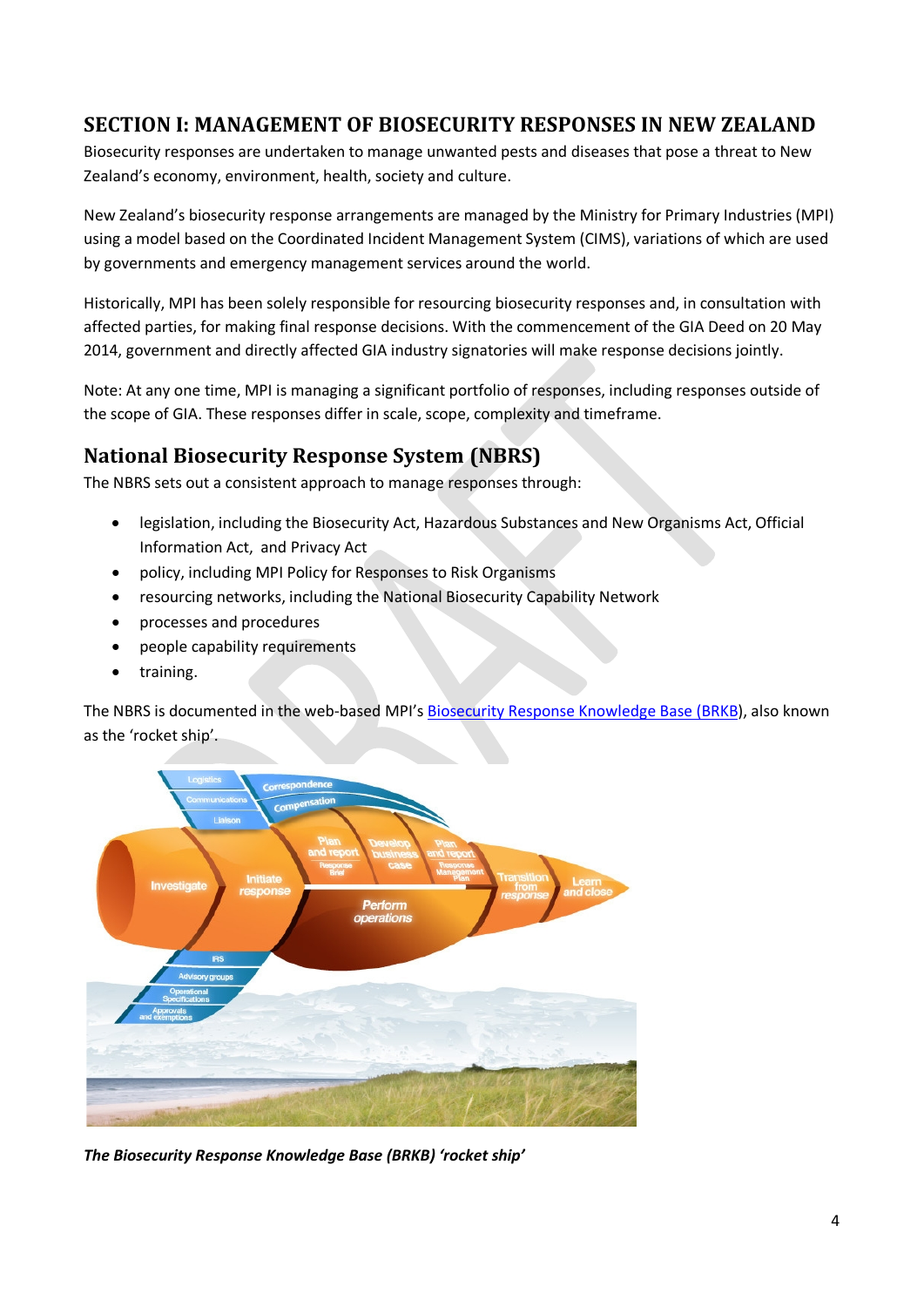The BRKB includes:

- an overview of the response system
- the [response project structure,](http://brkb.biosecurity.govt.nz/response-system/response-structure-and-workstreams) including job cards and descriptions of what is expected of people filling these roles
- the [critical skills and competencies required of individuals filling response roles](http://brkb.biosecurity.govt.nz/people-capability)
- [detailed procedures, procedures, and tools](http://brkb.biosecurity.govt.nz/processes-and-procedures/manage-response)
- [information on how to use and navigate through](http://brkb.biosecurity.govt.nz/using-the-knowledge-base/introduction) **t**he BRKB system[.](http://brkb.biosecurity.govt.nz/using-the-knowledge-base/introduction)

### <span id="page-10-0"></span>**Response structure**

 $\overline{a}$ 

The response system applies a hierarchical 'command and control' management structure that enables timely decision making and actions. For efficiency, responses are run as projects.

A response usually has three tiers that may be consolidated into fewer layers for smaller responses.

- Response Strategic Leadership (RSL) is responsible for governing the response direction and making all strategic decisions.
- Response Management is responsible for leading the response, making decisions on management and operational matters, and delegating tasks.
- Functional Management is responsible for managing the work streams delivering outputs and managing people and resources.

The scope and scale of the biosecurity risk will determine the size of the response team, however, the same decision making processes will be used. All responses are modular with work streams attached as necessary.



*The [response](http://brkb.biosecurity.govt.nz/response-system/response-structure-and-workstreams) structure as documented in the Biosecurity Response Knowledge Base[1](#page-10-1)*

<span id="page-10-1"></span> $1$  The Trade function is currently managed through the Planning and Intelligence workstream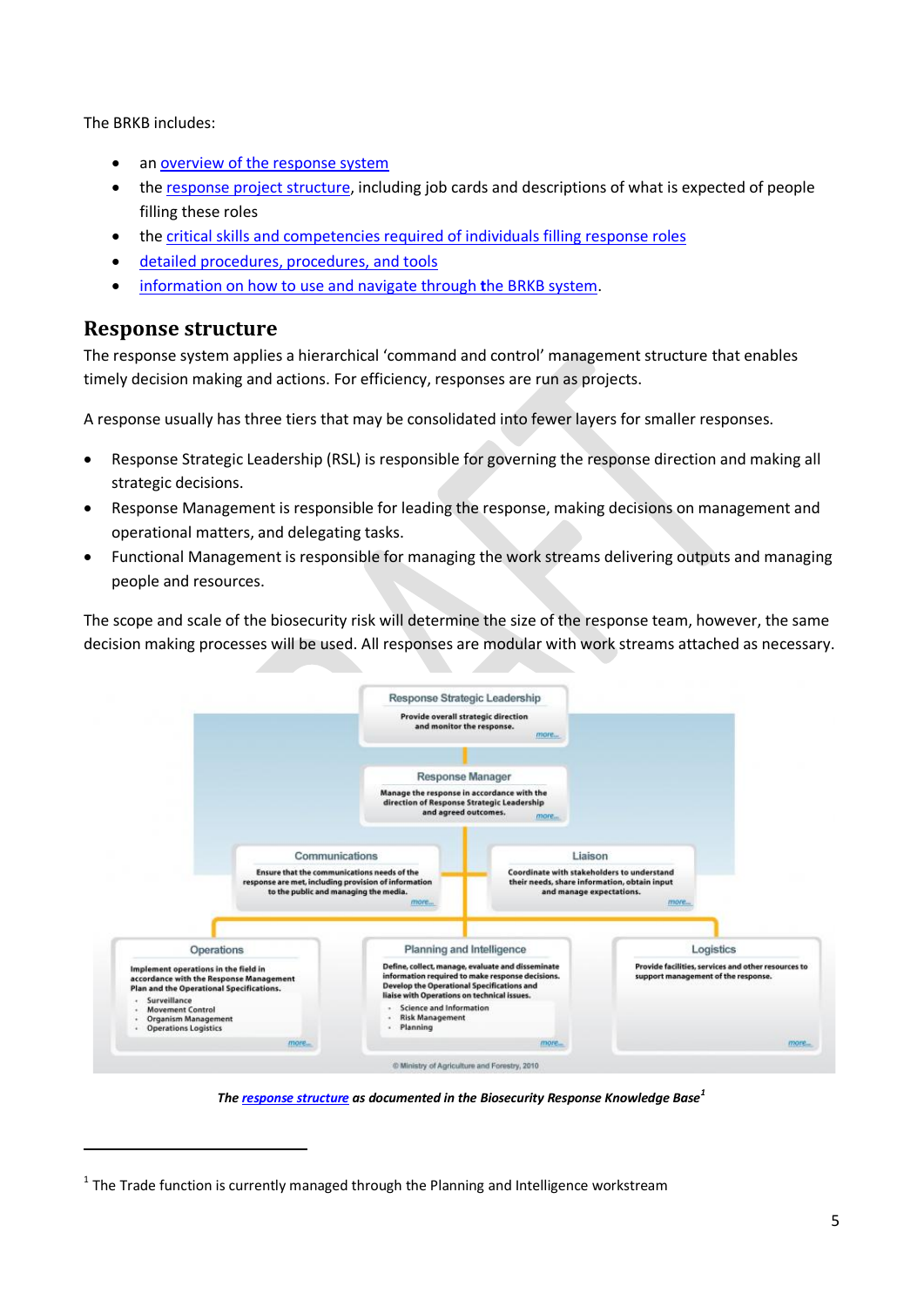# <span id="page-11-0"></span>**SECTION II: INVESTIGATION AND RESPONSE PHASES**

This section highlights the critical information for strategic decision-making under the GIA Deed and operational agreements. It should be read in conjunction with the [Appendix One,](#page-26-0) which contains a high level process diagram for investigation and response decision-making under the GIA Deed.

The Biosecurity Response Knowledge Base (BRKB) describes five key phases. The investigation phase, and four response phases.

- 1. Investigation MPI receives notification of a potential unwanted pest and disease, then assesses the potential risk, and undertakes any urgent management action.
- 2. Initiate response if all GIA signatories agree that joint response action is warranted, a response project structure is established, and RSL sets response outcomes, objectives and resourcing levels.
- 3. Response planning, reporting and implementation (includes performing operations) led and managed by the Response Manager following BRKB processes and procedures.
- 4. Transition from response led and managed by the Response Manager following BRKB processes and procedures.
- 5. Learn and close led and managed by the Response Manager following BRKB processes and procedures.

### <span id="page-11-1"></span>**Response phase 1 – investigation**

Refer to the [high level process diagram in Appendix One.](#page-26-0)

### **What happens in this phase?**

This phase can only be triggered by a report received by the 0800 Pest and Disease Hotline. This is regardless of whether the report comes from the public, a veterinarian, diagnostics laboratory, grower, industry organisation, or MPI staff member. MPI investigates the report, manages any immediate risks, and makes a recommendation on whether a response should be initiated.

The length of the investigation phase depends on its complexity and the availability of diagnostic tools. The investigation phase is closed if no biosecurity risk is identified (refer to decision 1 in Appendix One) or the risk has been effectively managed through investigation activities (refer to decision 2 in Appendix One).

#### **Who is responsible?**

MPI is responsible for all activities, decisions and costs in this phase. It may consult and/or seek assistance from stakeholders and GIA signatories.

Note: Each year MPI receives up to five thousand calls to the 0800 number - of which approximately two thousand are notifications of possible unwanted organisms. Therefore, MPI has developed a series of tools to ensure consistent, robust and risk-based decision-making in the investigation phase.

GIA signatories are responsible for:

- reporting any suspected unwanted pests or diseases to the Pest and Disease Hotline
- advising and helping MPI investigators, if requested.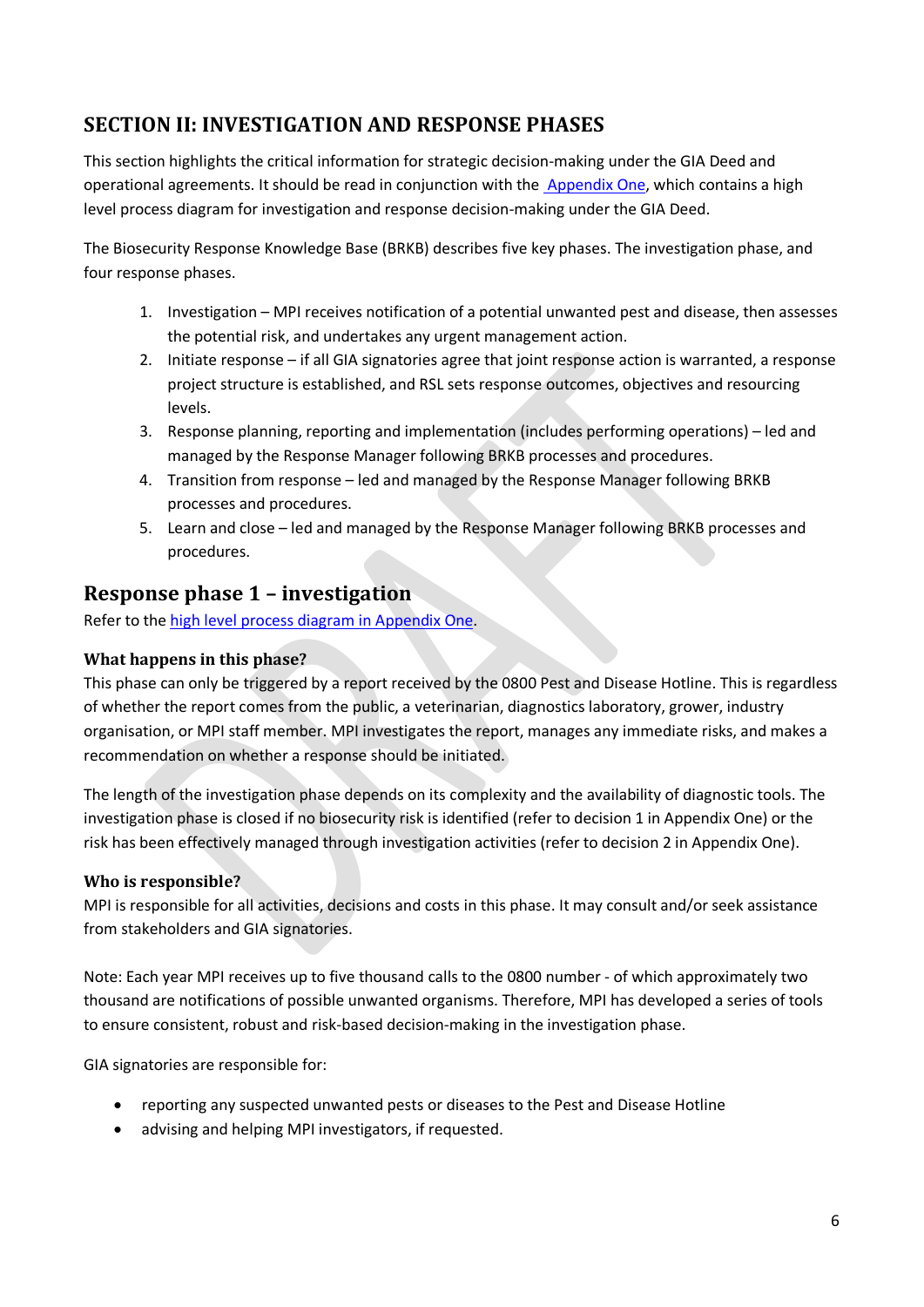#### **Urgent measures**

In some investigations MPI investigators may undertake 'urgent measures' to identify and/or manage any immediate risks. These actions are situational dependent and tend to be relatively low cost (ie, less than \$5000). The risk and urgency will dictate these measures.

Some examples of urgent measures during an investigation include:

- trace back and treatment (MeBr) of risk goods eg, woodware, dunnage, inanimate (car)
- pesti-gas treatment of risk goods
- pulled auctions from Trademe e.g plant weeds
- precautionary withdrawal and/or recall of risk goods eg, fresh produce
- issue directions under the Biosecurity Act eg, direct someone to stop movement of goods off a property

These urgent measures will be reviewed and can be amended by signatories as soon as a joint decision to initiate a response is made (refer Decision 3 in Appendix One).

#### **Associated communication activities**

#### *Investigation communications* (refer to communications 1 in Appendix One)

MPI investigators may communicate with affected parties which may include GIA Signatory representatives at a number of times during an investigation to complete investigation activities and effectively manage immediate risks in a timely manner. Communications are likely to fall into one of more of the following categories.

| Category            | <b>Possible circumstances</b>                                                      |
|---------------------|------------------------------------------------------------------------------------|
| To get information  | Where parties may hold information that could help determine the nature and        |
|                     | level of biosecurity risk/issue and inform management options.                     |
| To seek support     | Where parties may have resources such as subject matter experts, personnel,        |
|                     | equipment, records or databases to help carry out the investigation or urgent      |
|                     | measures.                                                                          |
| To direct action    | Where MPI investigators need someone to stop movement of risk goods as part        |
|                     | of urgent measures during an investigation.                                        |
| To inform           | Where MPI investigators need to inform owners or occupiers of investigation        |
|                     | progress or outcomes.                                                              |
| To manage           | Where investigation activity may attract public attention and queries, or a        |
| communication risks | primary industry may need early notification to enable it to manage its own risks. |

#### *Rapid notification* (refer to communications 2 in Appendix One)

MPI must rapidly notify potentially affected GIA signatories if a suspected unwanted organism is detected in New Zealand (refer Deed clause 3.2.2).

While there are exceptions, rapid notification will generally occur at the end of the investigation phase, when MPI has confirmed that a potential biosecurity risk actually exists. This will often coincide with initial discussions and decisions with directly affected GIA industry signatories as to whether some form of response action is required ie, a response should be initiated (refer Step 4 in Appendix One).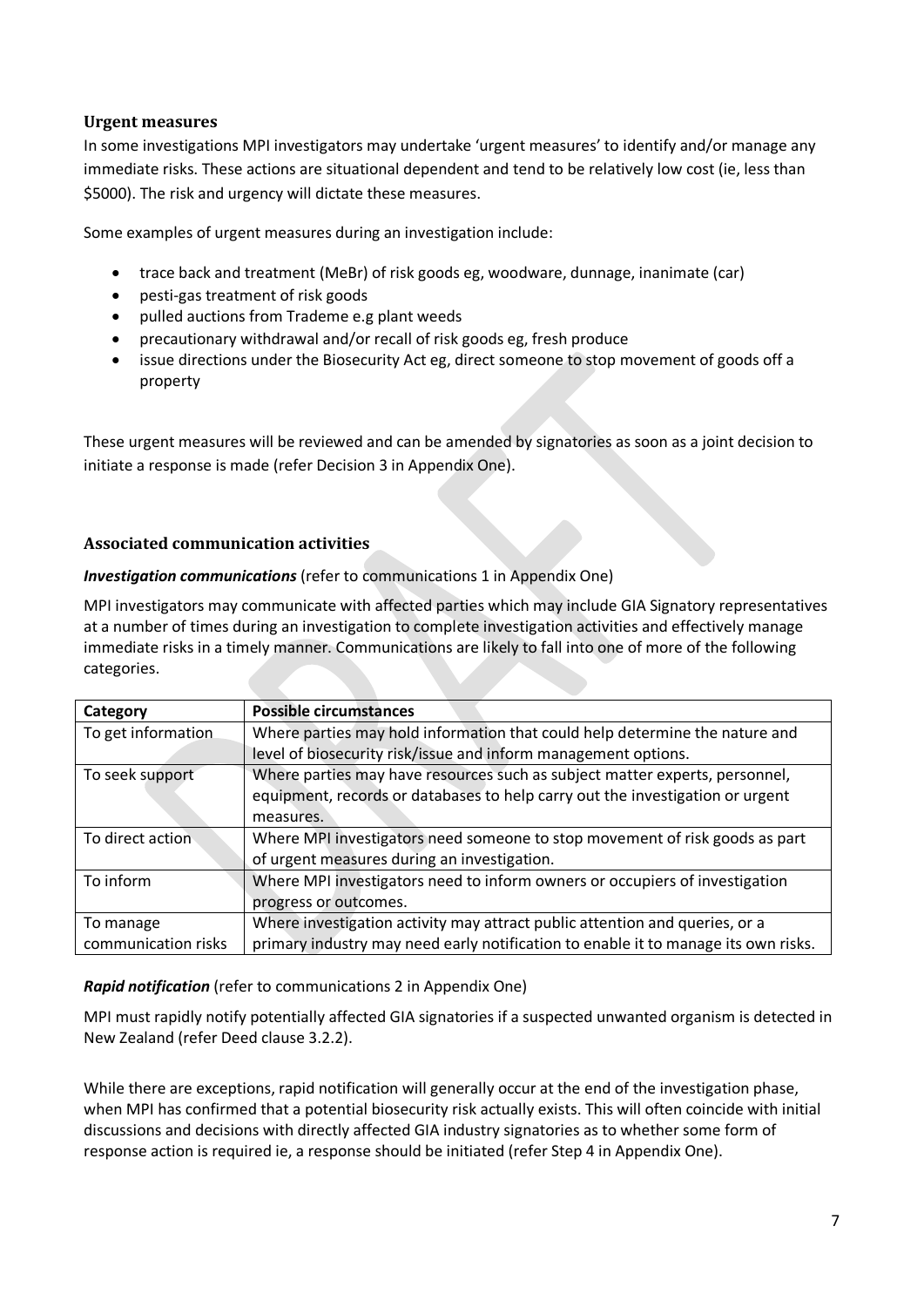Circumstances where rapid notification may occur earlier include where:

- specific reporting arrangements have been negotiated under an operational agreement
- MPI has identified a potential biosecurity risk, but further investigation is required, which may take some time

The purpose of this rapid notification is to provide an initial situation report on the issue, including:

- geographic information
- brief detail of the investigation
- potential risks
- urgent measures to manage these risks
- recommendations on next steps.

There will be quantitative and qualitative differences in the information contained in the rapid notification, depending on its complexity.

It is possible that a GIA industry signatory may become aware of an investigation through channels other than MPI's rapid notification. For example, a grower or farmer may send information about a potential risk to its industry body at the same time or before they notify MPI. In such a situation, any questions or concerns from the industry body should be addressed with MPI and note that formal communications will occur as described above.

#### **Supporting tools**

The following tools support decision-making in the investigation phase. Refer to Appendix Two for more information.

- Risk assessment tools.
- MPI process for rapid notification.
- Criteria for determining directly affected GIA signatories.
- GIA signatories and stakeholder contacts lists.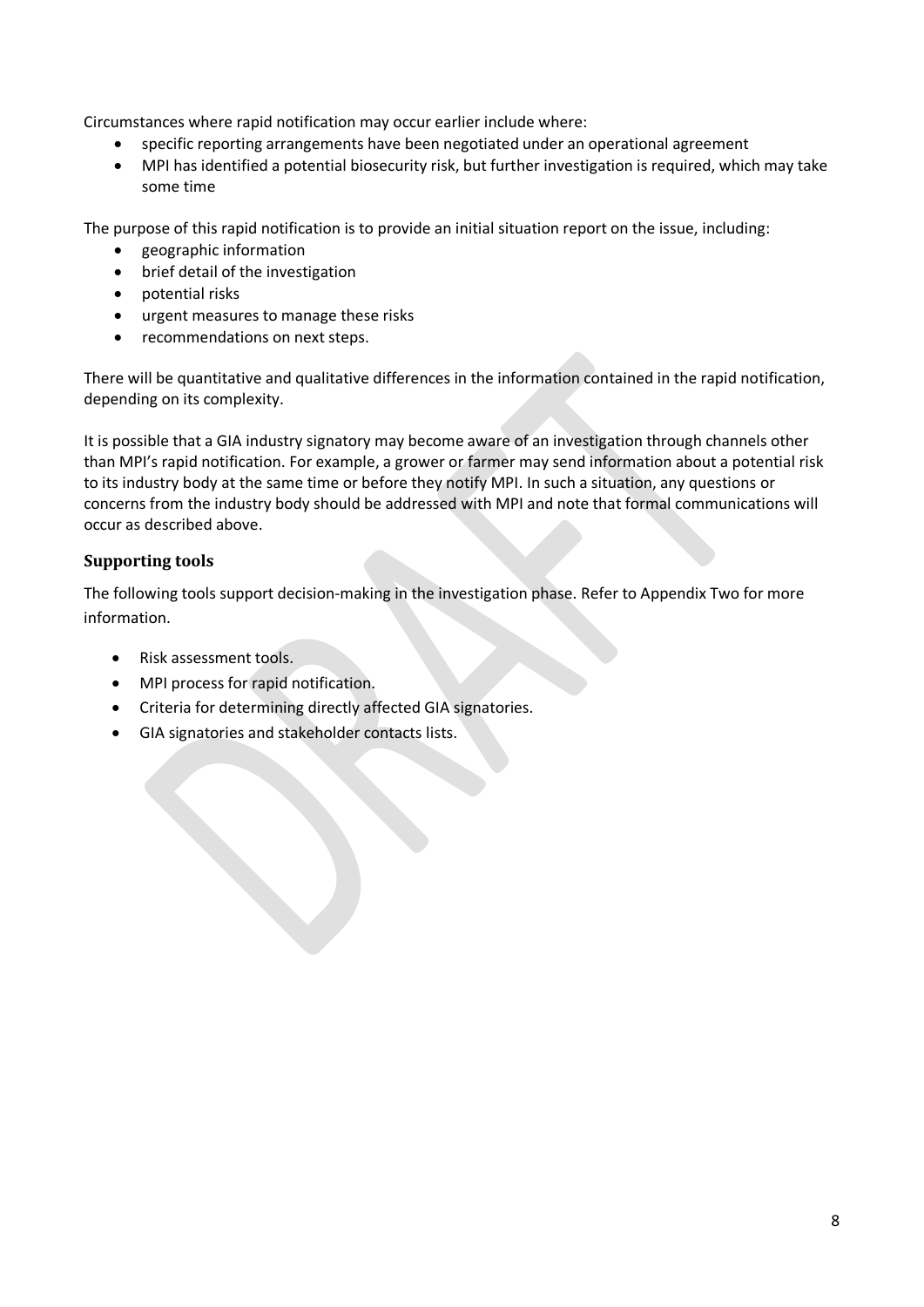### <span id="page-14-0"></span>**Response phase 2 - initiate response**

Refer to the [high level process diagram in Appendix One.](#page-26-0)

#### **What happens in this phase?**

This phase sets the foundation for future response action. It is triggered by MPI advising potentially affected GIA industry signatories that a suspected unwanted organism has been detected and risks have been identified that cannot be managed during investigation. Note: In some cases MPI may alert GIA industry signatories to the investigation in advance of these formal discussions on whether or not a response should be initiated (refer section on rapid notification).

MPI will provide GIA industry signatories with background information, a situation report, and a recommendation on whether a response should be initiated.

If MPI and GIA industry signatories agree that a response should not be initiated, the incident will be stood down. In some cases MPI may agree to remain in investigation until agreed triggers are met for standing down the investigation or for reviewing the decision to initiate a response.

If MPI and GIA industry signatories consider that some form of response action is appropriate, MPI appoints a response manager (and may stand up a response team) and convenes an RSL team comprised to make all strategic response decisions. Both parties may also agree on the need for interim measures that should be put in place immediately, to mitigate risks and preserve response options, prior to the first RSL meeting. In its first meeting, RSL confirms the decision to initiate a response, and agrees outcomes, objectives and resourcing (ie, people and funds). RSL then directs the response manager to develop and implement a response plan. Note: In some circumstances finalising response outcomes, objectives and resourcing may happen over the initial few RSL meetings as opposed to being fully worked through in the first.

Note: Initiating a response means establishing a structure and process by which response outcomes and objectives can be assessed and decisions made. It also commits GIA industry signatories to any interim measures agreed to prior to the first RSL meeting (refer Step 5a in Appendix One). From July 2017, costs associated with these interim measures will be shared. A decision to initiate a response does not commit signatories to any additional course of action as this will be agreed in the first RSL meeting. RSL can also decide that no further action is necessary and the response can be stood down.

#### **Who is responsible?**

Directly affected GIA signatories are jointly responsible for:

- ensuring that their response representatives understand their roles, are prepared, and have the mandate to make any necessary decisions
- deciding if a response should be initiated (refer to decisions 3 and 4 in Appendix One)
- agreeing to (and cost-sharing) interim measures that should be put in place prior to the first RSL meeting
- providing a decision-making member to the RSL
- strategic direction, outcomes, objectives and resourcing levels (refer to decision 5 in Appendix One)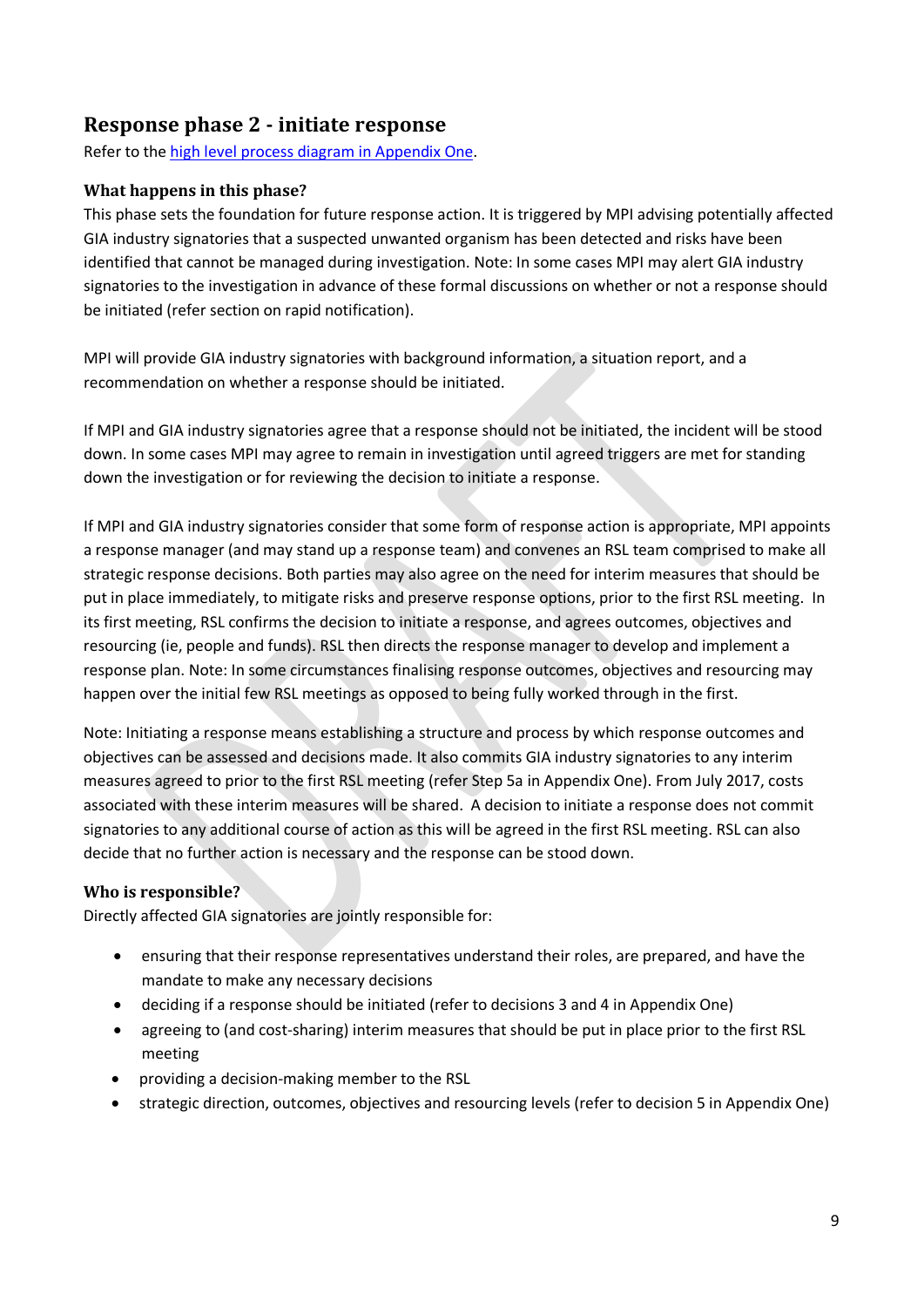MPI is responsible for:

- communicating to directly affected GIA industry signatories its initial assessment of biosecurity risk represented by suspect unwanted organism
- appointing a response manager
- standing up a response team to manage the risk, preserve options and collect information to support RSL decision-making
- convening the first RSL meeting
- fulfilling the role of RSL chair in some cases the MPI person performing the role of chair will also be MPI's decision-maker. In other cases, these functions will be separated.
- representing the interests of the New Zealand public, industries that are outside GIA, and other agencies.

GIA industry signatories are responsible for:

• ensuring that its contact person and decision-maker can be contacted at short notice (these people are to be identified at the time of joining GIA)

#### **RSL membership**

There will be one decision-maker per GIA signatory on RSL.

Because RSL needs people who can make the most informed decisions, membership may extend to individuals who have an advisory role with no decision-making responsibilities.

The RSL Chair makes the final decision on wider RSL membership, in consultation with directly affected GIA signatories.

#### **Disagreement over initiating a response**

If MPI and directly affected GIA signatories cannot reach consensus on whether a response should be initiated (refer to decision3 in Appendix One), a RSL will be convened as soon as possible and may opt for one of the following outcomes.

- Jointly agree to initiate a response.
- Jointly agree to stand down the response.
- GIA industry signatories decide that response action is not a priority. In this situation, MPI may decide to respond and will make all decisions and cover all costs or recovery an appropriate share from non-signatory beneficiaries.
- MPI may decide that response action is not a priority. In this situation, a GIA industry signatory may decide to undertake and fund any management action.

MPI will continue to take any action it deems necessary to preserve options until RSL is convened and final joint decisions made on future response direction.

#### **Interim measures**

Once signatories have agreed that a response should be initiated they will also discuss and agree any immediate activities ('interim' measures) that should be put in place immediately to preserve options until the first RSL is convened and response outcomes, objectives and resourcing agreed. Note: Interim measures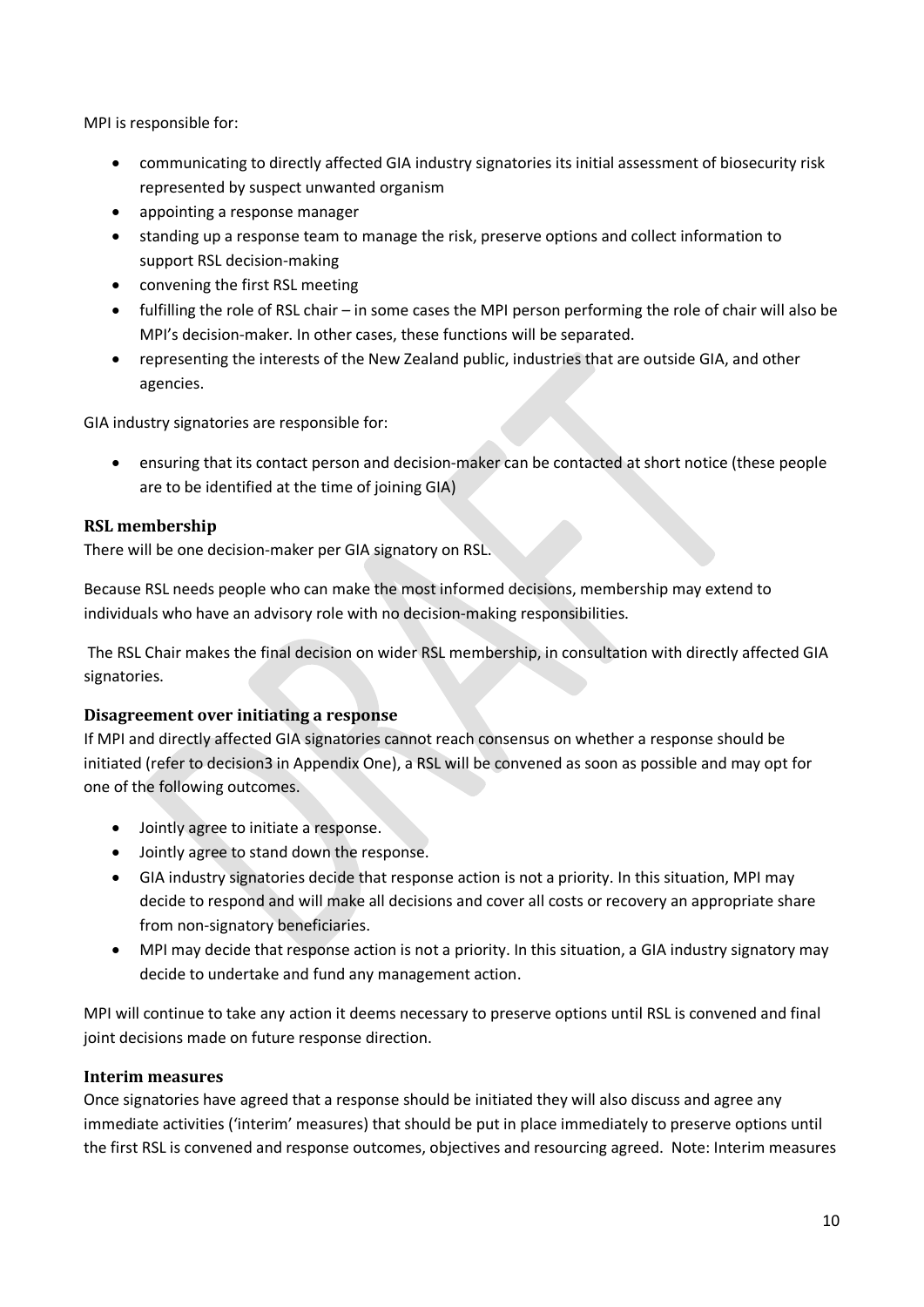may include agreement to the continuation or amendment of any urgent measures put in place during the investigation phase. Costs associated with agreed interim measures will be shared.

Note: In general, the time between the decision to initiate a response (Decision 3) and the first RSL meeting will range between two to 48 hours – depending on the level of risk and urgency for response decisionmaking.

#### **Cost sharing**

MPI will cover all costs associated with investigation activities, including urgent measures, to the point where a decision has been reached to initiate a joint response (refer Decisions 3 and 4 in Appendix One).

Costs associated with all agreed activities (including interim measures) will be cost-shared from this point<sup>[2](#page-16-0)</sup>.

In the first RSL meeting, members will confirm the decision to initiate a response (refer to decision 4 in Appendix One). The next decision (refer to decision 5 in Appendix One) includes confirmation or amendment of any interim measures that were jointly agreed by Signatories prior to the RSL being convened.

#### **Associated communication activities**

*Rapid notification* (refer to communication2 in Appendix One) Refer description of rapid notification on p7.

#### *RSL communications* (refer to communication 3 in Appendix One)

At the end of each RSL meeting, members will agree key messages that can be communicated about its discussions and decisions. This ensures consistency of communications. RSL members should restrict any public comment to high level, strategic matters it discussed and agreed.

Response management and operational communications are managed within the Response Management Team, and via nominated spokespeople (refer to communication 4 in Appendix One).

### **Supporting tools**

The following tools support strategic decision-making in the initiate response phase. Refer to Appendix Two for more information.

- RSL terms of reference (TOR) includes confidentiality deed and conflict of interest declaration form
- Operational agreement (pre-negotiated)
- Rapid operational agreement template and guidelines (where no pre-negotiated operational agreement exists)
- RSL standing meeting agendas
- Rapid assessment report (RAR)
- Response brief

 $\overline{a}$ 

<span id="page-16-0"></span> $2$  True from 1 July 2017, when cost-sharing is applied.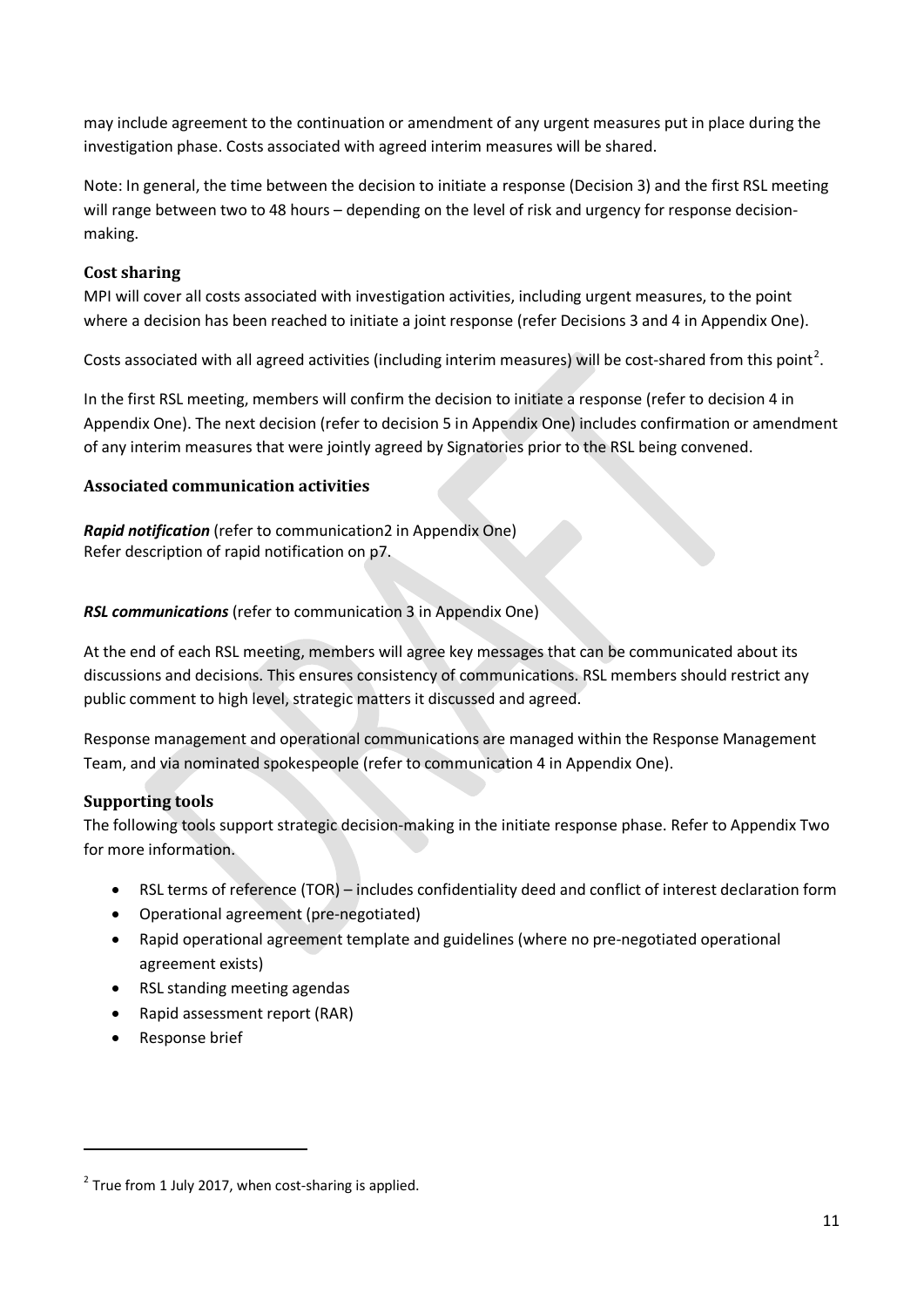# <span id="page-17-0"></span>**Response phases 3-5 - response planning, reporting and implementation, transition from response, and learn and close**

Refer to the [high level process diagram in Appendix One.](#page-26-0)

These three phases of response are described in detail in the BRKB. However, the role of RSL to provide governance and oversight remains largely the same. Therefore, for the purposes of this guide these phases are considered together.

#### **What happens in these phases?**

During phase 3 – planning, reporting and implementation, the response manager leads development and implementation (including performing operations) of a response plan to achieve the agreed response outcomes and objectives within agreed timeframes and budget. The response plan is an evolving document that guides all activities, and includes triggers to review and exit the response. It reflects any relevant and pre-agreed strategies and contingency plans, and contains all necessary details to make it relevant for the specific response. Depending on the nature and complexity of the response, a more detailed response business case may be required to support strategic decision-making. In these cases, the response plan will also cover activities and resources required for delivery of the response business case.

Where a response review or exit trigger is reached and it is clear that the response will not meet desired outcomes, RSL may decide to stand down the response and/or to transition to alternative management arrangements. In this case RSL may require the response management team to prepare a plan to assist with any transitions.

During phase 4 – transition from response, the RSL is responsible for ensuring an effective transition from the response to the agreed future state. What this means in practice will vary on a case-by-case basis. Implementation of the transition plan may happen as part of the existing response, or in many cases once the response has closed – under a revised management structure.

In the fifth phase – learn and close – a response debrief is held to discuss and document lessons learned and recommendations made for improving the system.

### **Who is responsible?**

RSL is responsible for:

- Sets response outcomes and agrees the budget
- providing strategic guidance and making strategic decisions
- ensuring the response is appropriately resourced
- approving the response plan and other strategic documents, including amendments
- supporting the response manager
- approving the declaration, extension or ending of the response
- appointing a response 'spokesperson' generally this will be the response manager, but in some circumstances may be a member of RSL
- monitoring progress towards outcomes
- removing roadblocks
- maintaining two-way feedback with the organisations that individual members represent
- depending on the scale of the response, liaising with other levels of governance outside of the response.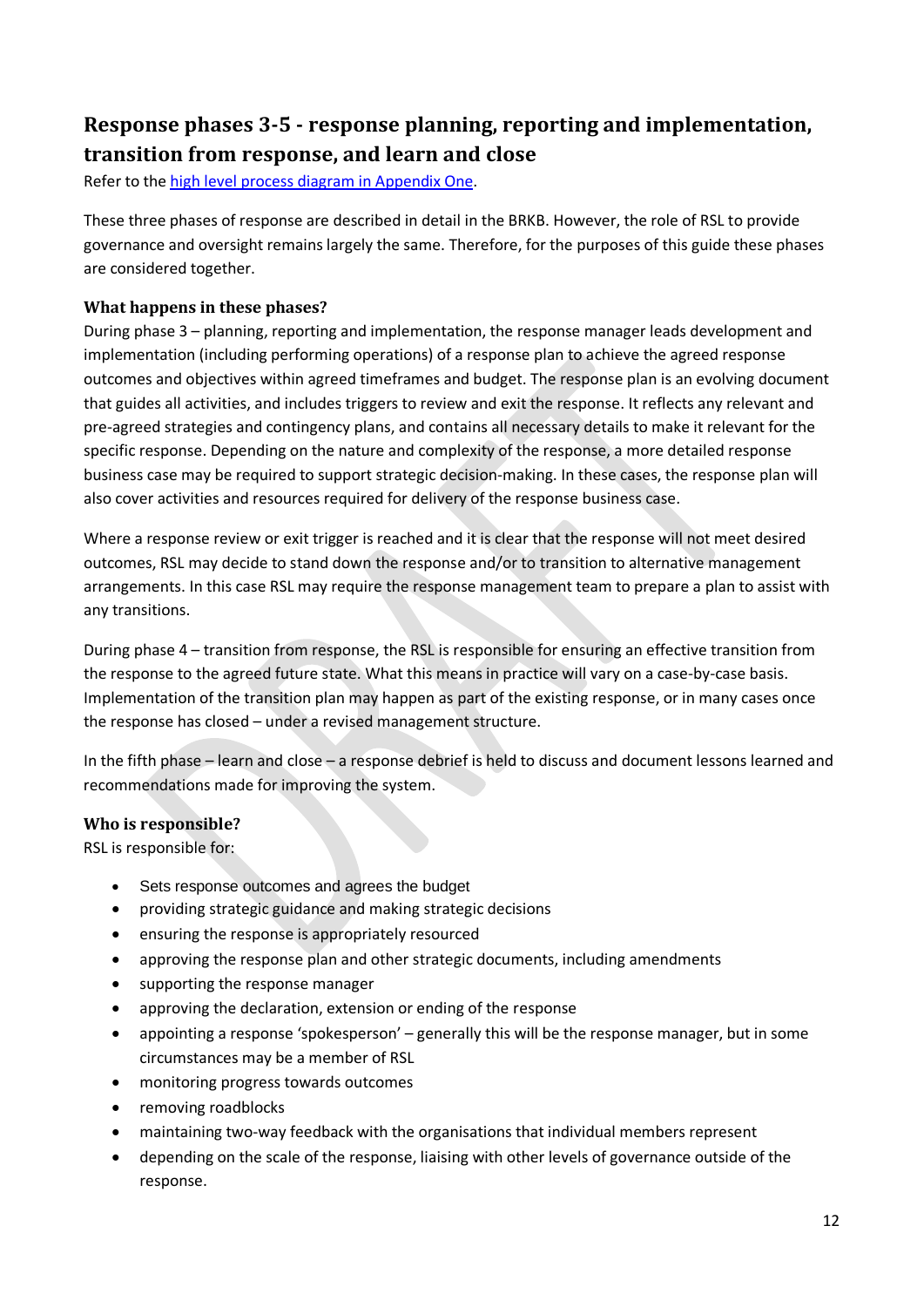The response manager is responsible for:

- informing, advising, and making recommendations to RSL
- leading and managing the Response Management Team
- management and operational decisions
- leading development and implementation of a response plan to address agreed outcomes, objectives and resourcing (during phase 3)
- leading development of a response business case and/or transition plan, if required, including any working papers (during phase 3), implementation of any transition plan (during phase 4), and development of response assessment and close out reports (during phase 5)
- performing the role of response 'spokesperson', unless specified otherwise by RSL

#### **Associated communication activities**

*RSL Communications* (refer to communication 3 in Appendix One)– as described in the initiate response phase

#### *Response communications and liaison* (refer to communication 4 in Appendix One)

RSL approves communication and liaison strategies, including key messages. The Response Management Team is responsible for operational planning and delivery of these functions.

#### **Supporting tools**

The following tools support strategic decision-making in the three phases 3-5. Refer to Appendix Two for more information.

- Response brief (phase 3).
- Response plan (phase 3).
- Response options working papers (phase 3).
- Response business case (phase 3).
- Transition plan (phases 3 and 4).
- Response assessment report (phase 5).
- Response close out report (phase 5).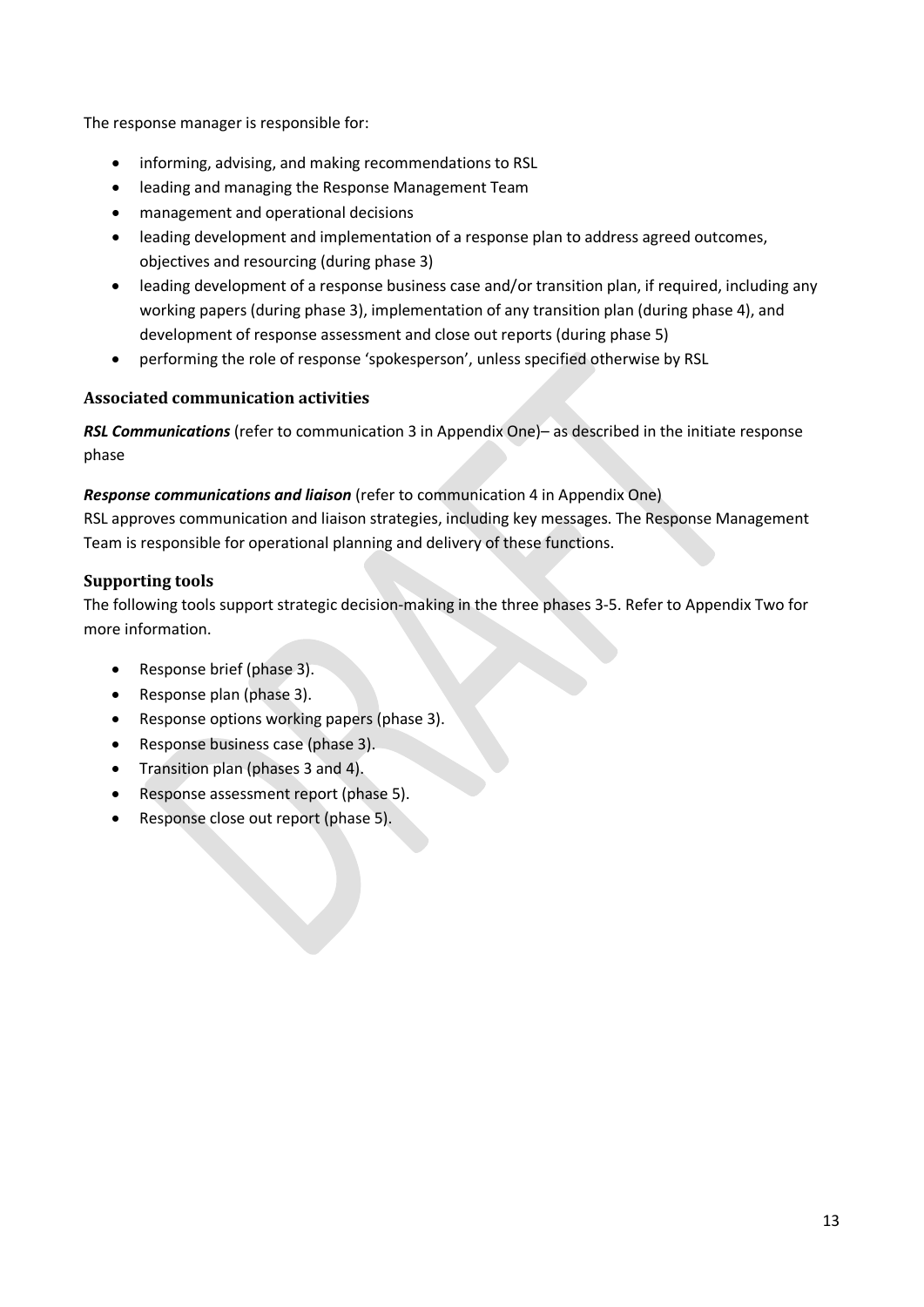# <span id="page-19-0"></span>**SECTION III: GUIDING PRINCIPLES FOR GIA RESPONSES**

- 1. The scope of the GIA Deed, as relevant to response, will not be reviewed until after GIA signatories have been actively involved in responses to test the Deed. There is an expectation that the Deed will continue to evolve based on experience gained by GIA partners.
- 2. GIA signatories will use MPI's National Biosecurity Response System (NBRS) to manage responses<sup>[3](#page-19-1)</sup>.
- 3. The NBRS will continue to evolve to fully reflect industry participation, and to capture improvements identified through response experience.
- 4. GIA signatories commit to working everything through established NBRS processes, including response management, use of response governance and project structures, reporting lines, and issue resolutions processes.
- 5. The biosecurity response system, in its widest sense, must be functional at every point in time. There can be no delay if it would negatively impact the response outcome or restrict options.

#### **The government's role during a biosecurity response**

- 6. MPI will act in the interest of the New Zealand public and will preserve options in this interest until a joint decision on specific actions is made.
- 7. MPI will operate in the spirit of partnership beyond the scope of the GIA Deed for biosecurity response.

#### **Response Strategic Leadership (RSL)**

- 8. A GIA signatory identified as directly affected by an unwanted organism<sup>[4](#page-19-2)</sup> has the right to be represented on RSL.
- 9. Response strategic decisions start and stop with RSL, comprising nominated GIA signatory decision-makers, where decisions are within industry fiscal caps and MPI financial appropriations<sup>[5](#page-19-3)</sup>.
- 10. The RSL will contain people with the skills needed to make the most effective decisions.
- 11. RSL membership numbers will not be capped.

 $\overline{a}$ 

- 12. Membership will generally start wider and narrow as appropriate.
- 13. All RSL members will have access to the same information to ensure the most informed decisions.
- 14. Continuity of RSL members is critical for a response, however, membership can evolve. For example, there may be escalation or de-escalation of members based on the biosecurity risks to be managed and/or to accommodate the delegated authority required for the strategic decisions to be made.
- 15. Members are responsible for providing information and feedback to and from the RSL to their organisation and its members.
- 16. Cost-shares and fiscal caps for a biosecurity response will be pre-agreed and documented in an operational agreement. Where cost-shares and fiscal caps have not been pre-agreed, they will be negotiated in a separate process outside of the response<sup>[6](#page-19-4)</sup>.

<span id="page-19-4"></span><sup>6</sup> The Financial Arrangements Joint Working Group is drafting policy and principles (17 July 2014) and process (next 6-8 months) for setting cost-shares and fiscal cap under response. This principle will be amended to be consistent with what is agreed through this process.

<span id="page-19-1"></span><sup>&</sup>lt;sup>3</sup> MPI are updating the NBRS to fully aligned with New Zealand's Coordinated Incident Management System (CIMS) to ensure consistency across all types of responses, including biosecurity, food, trade, and adverse events, and to support consistency across agencies.

<span id="page-19-2"></span><sup>&</sup>lt;sup>4</sup> The Financial Arrangements Joint Working Group is drafting principles (17 July 2014) for determining industries benefiting from response action to manage biosecurity risk. This principle will be amended to be consistent with what is agreed through this process.

<span id="page-19-3"></span><sup>&</sup>lt;sup>5</sup> For large responses MPI will need Cabinet approval and additional funding to proceed with a response.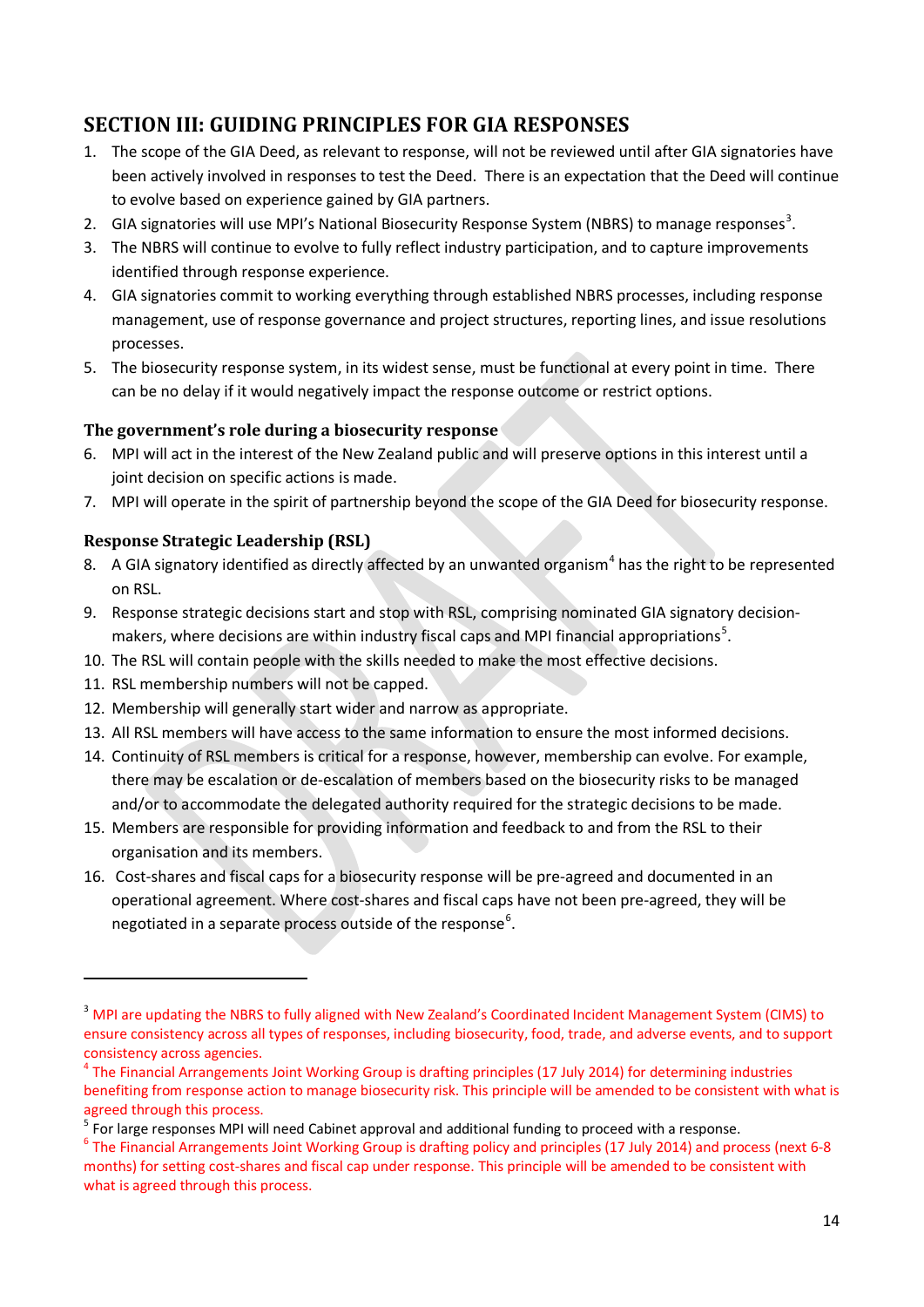### **RSL Chair**

- 17. Representing the interests of the New Zealand public, MPI will fill the role of the RSL Chair.
- 18. The Chair will determine attendance of observers and advisers (e.g. non-decision making representatives from other industries, regional councils) in consultation with directly affected GIA industry signatories represented on RSL.
- 19. The Chair will ensure RSL members are well informed prior to meetings.
- 20. The Chair will develop strategies to effectively manage strategic governance of large RSL groups.

#### **Response manager and response management team**

- 21. All response information feeds and recommendations will flow to RSL through the response manager.
- 22. In addition to governance roles, MPI may ask industries to provide resources to support a response. For example, industry advisors to the Response Management Team and work streams to ensure that industry perspectives are appropriately considered and reflected in recommendations to RSL.

#### **Response plan**

23. Developed by the response management team during a response, the response plan is an evolving document that sets out the plan for implementing RSL decisions and guides all subsequent activities. The response plan reflects any pre-agreed strategies or contingency plans that have been documented in an operational agreement, and will include response review and exit triggers.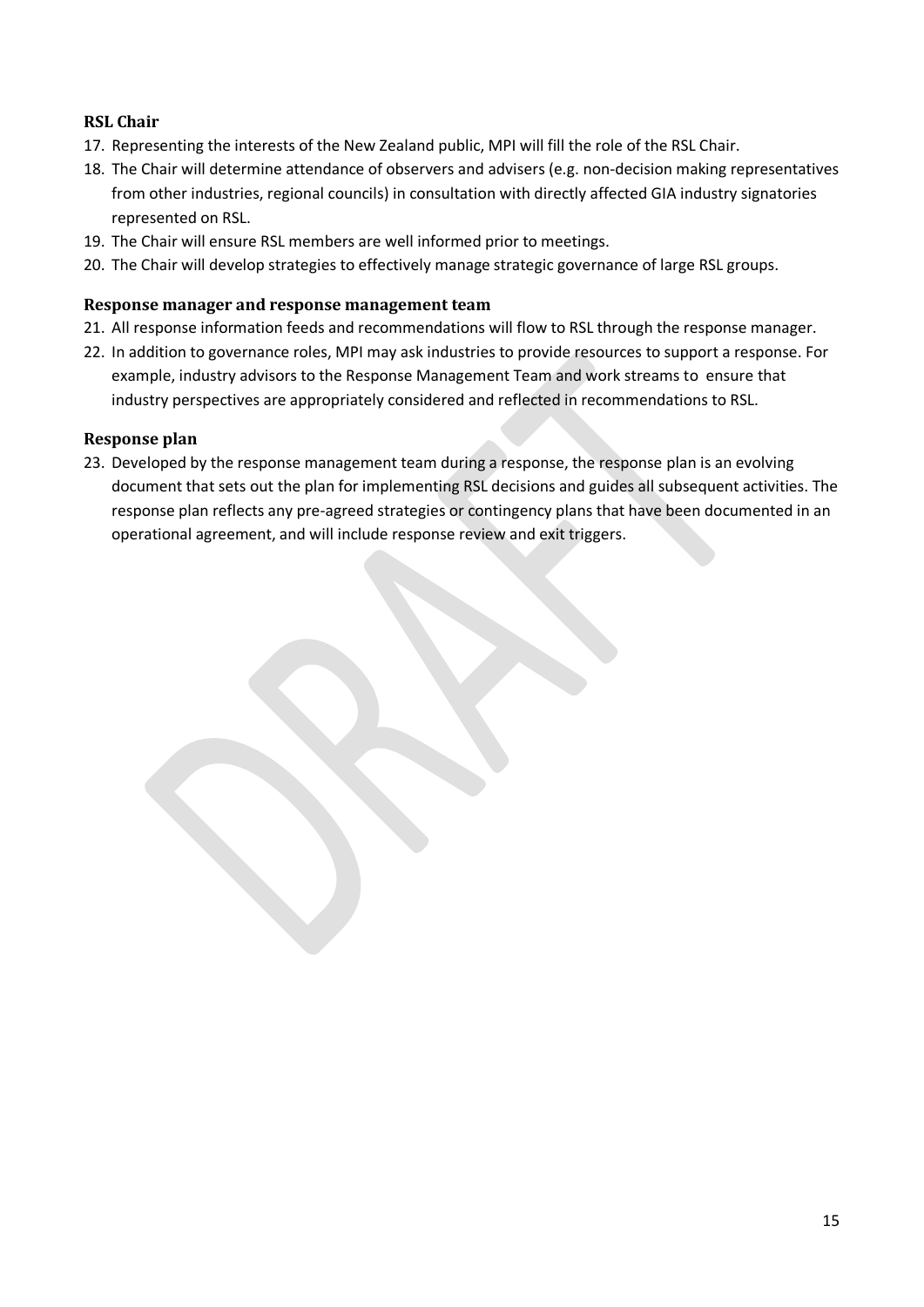### <span id="page-21-0"></span>**SECTION IV: THE ROLE OF THE STRATEGIC DECISION-MAKER**

This section details the role of strategic response decision-makers, the types of decisions they will be expected to make, and the skills and competencies they will need.

While this section focuses on the RSL, it equally applies to those involved in the first joint decision to initiate a response (refer Decision 3 in Appendix One). In most cases this same person will represent their sector as a decision-maker on RSL.

Refer to Appendix Three for the RSL terms of reference.

### <span id="page-21-1"></span>**What skills and experience do RSL decision-makers need?**

Good judgement is the most important skill that RSL members bring to the table. They need a combination of strategic abilities and people skills to exercise this judgement in a complex and highly pressured environment.

Skills and experience also matter – typically RSL members on large-scale responses are senior representatives. Just as the scale and scope of responses vary, so does the complexity of decisions required. It is recommended that RSL members participate in smaller responses before using that experience in a more complicated scenario.

Response Strategic Leadership members should be skilled practitioners at the following competencies<sup>[7](#page-21-3)</sup>:

- $\square$  Dealing with paradox
- $\square$  Dealing with ambiguity
- $\square$  Decision quality
- $\square$  Negotiating
- $\square$  Strategic agility
- $\square$  Political savvy
- $\Box$  Priority setting

**.** 

 $\Box$  Integrity and trust

### <span id="page-21-2"></span>**What types of decisions is RSL expected to make?**

RSL members are expected to make decisions that:

- set a response's strategic direction, outcomes, objectives, and resourcing
- approve critical documentation, such as the response brief or response options paper
- empower the response manager to lead the response effectively
- monitor and respond to strategic risks that may impact on objectives.

<span id="page-21-3"></span> $<sup>7</sup>$  MPI will be reviewing competencies of response role-holders as part of its process to align with CIMS. Once complete,</sup> this section will be updated to reflect.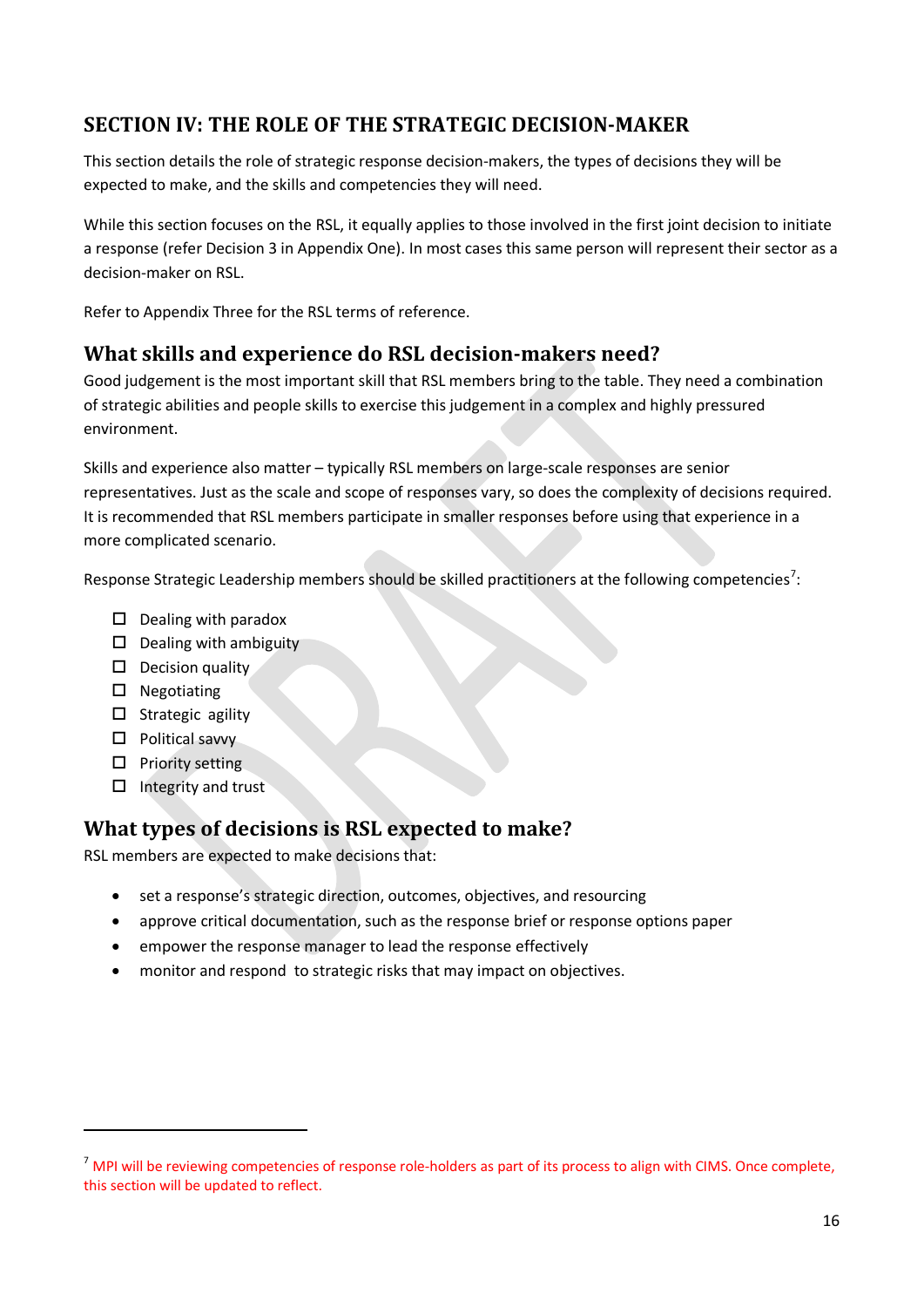# <span id="page-22-0"></span>**How will these decisions be made?**

Around the RSL table, decision making is made by consensus.

The decision making process must be inclusive for all RSL members.

In making decisions on a response, and its outcomes and objectives, RSL needs to consider the following questions.

- 1. Is this something Signatories jointly care about?
- 2. Is the technical evidence about feasibility to eradicate robust?
- 3. Do the benefits of taking a course of action outweigh the costs?

Once response outcomes and objectives have been set, all subsequent decisions must align back to these.

### <span id="page-22-1"></span>**What level of authority do RSL decision-makers need?**

Representatives on RSL need to operate within their mandate.

Occasionally decisions may need to be made that extend beyond an individual's mandate, and they will need to elevate the decision within their organisation and have the processes in place to enable this to happen. However, this should be the exception, rather than the rule. If the need to defer decisions becomes a frequent occurrence, RSL representation should be escalated to a higher level.

Note: There will still be a role for industry Boards when fiscal caps are insufficient and for Cabinet when MPI needs additional funding.

### <span id="page-22-2"></span>**Role of the response manager and relationship to the RSL**

The response manager has a pivotal role with dual responsibility to both RSL and response staff through three key areas.

- 1. To identify, prioritise, articulate and manage the implementation of response objectives, or tactics, that realise response outcomes, or strategy.
- 2. To ensure appropriate intelligence is collected, evaluated, and is provided to RSL to enable strategic decision making.
- 3. To create, sustain, and effectively lead the Response Management Team by:
	- o managing and supporting work stream leads
	- o leading activities with courage and composure
	- o accepting accountability for actions and decisions
	- o challenging RSL to make strategic decisions required for the response to proceed.

The response manager is the sole linkage and point of accountability between RSL and the response management team.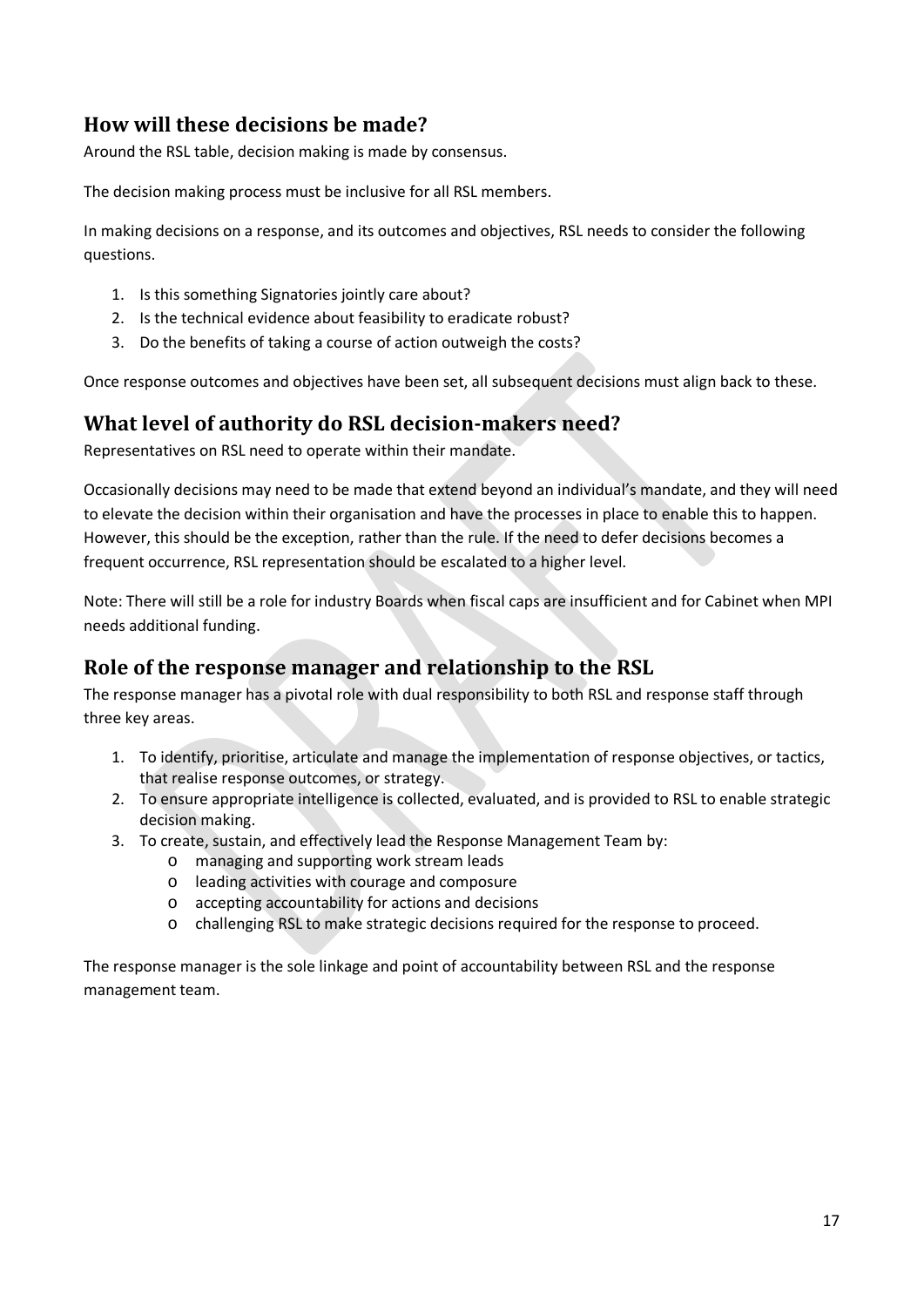### <span id="page-23-0"></span>**How to prepare for participating in a response**

The following checklist covers the tasks to be undertaken in advance of attending your first RSL meeting.

#### **Critical Administration**

- $\Box$  Read and understand the RSL terms of reference.
- $\Box$  Possess the appropriate skills, experiences and competencies to be an effective member of the RSL.
- $\square$  Sign a confidentiality agreement.
- $\Box$  Declared, or are ready to declare, any potential conflicts of interest.

#### **Situational awareness**

- $\square$  Received and considered the rapid assessment report, or had a verbal situational briefing from either MPI or senior members of your industry organisation.
- $\square$  Received and considered the response brief, if one exists.
- $\Box$  Received and considered the RSL meeting agenda and any associated documents, are aware of the sorts of decisions that you will need to make, and are prepared to actively engage in associated discussions.
- $\square$  Discussed in confidence the issue with senior members of your organisation, and are aware of their perspectives as relevant to response decision-making

#### **Authority and financial delegation**

- $\Box$  Have the mandate and authority to make decisions on behalf of the GIA signatory that you represent.
- $\Box$  Have the appropriate financial delegations to make decisions with potential cost implications, within industry fiscal caps and Government approved funding.
- *From July 2017:* Familiarity with any relevant pre-negotiated operational agreements, including fiscal cap, and cost-share commitments)
- *From July 2017:* Are aware of default arrangements where no relevant operational agreement exists, including fiscal cap, cost-share commitments.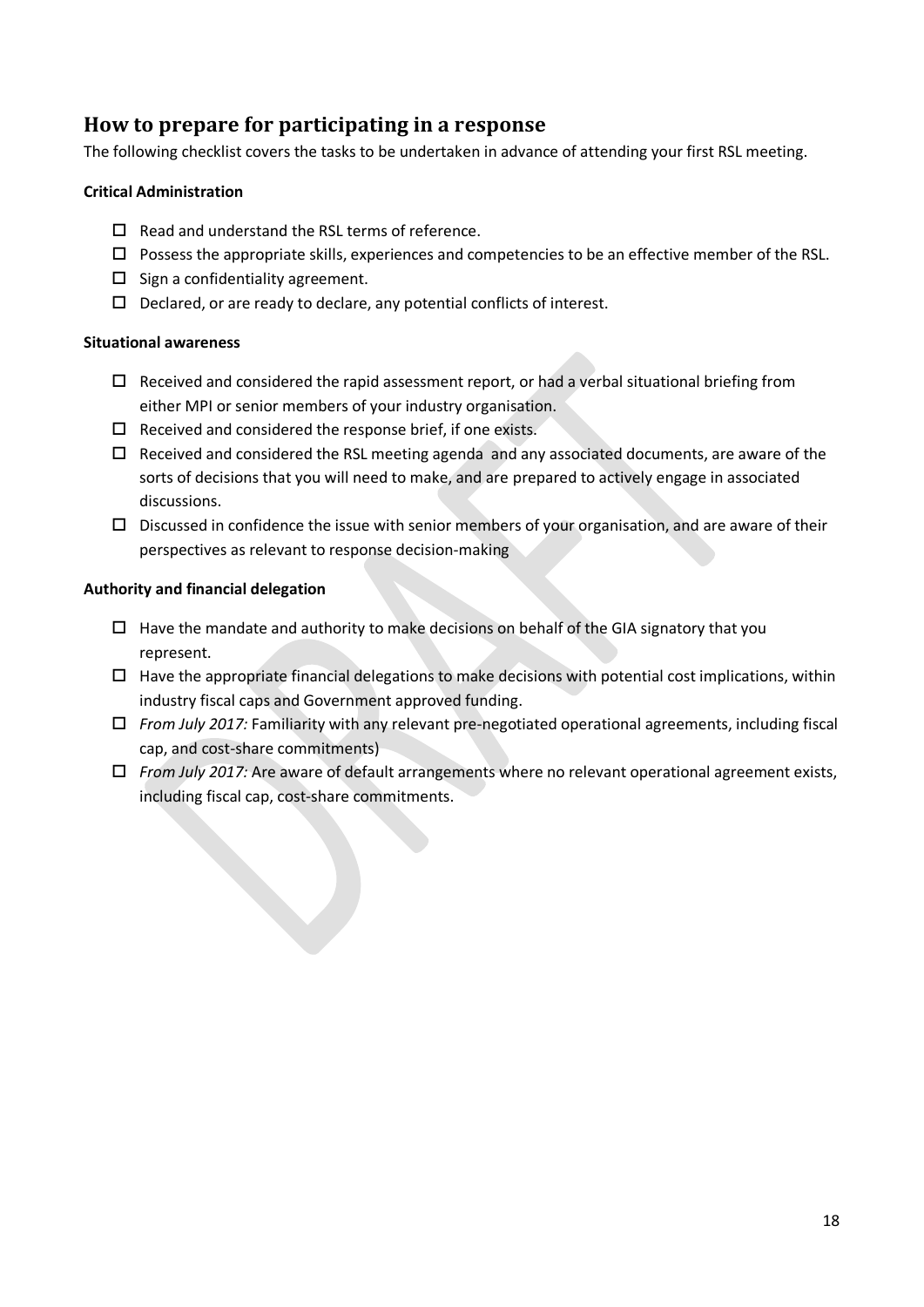# <span id="page-24-0"></span>**Frequently asked questions**

#### **1. Who is eligible to sit in on a Response Strategic Leadership (RSL) meeting?**

The appropriate people must be around the table to enable decisions to be made that support biosecurity outcomes. This always includes:

- a. the Chair provides leadership to the group, ensures discussion remains focused on strategic matters, ensures that all members are treated fairly, and encourages and enables all members to contribute
- b. Decision-makers one decision-maker per GIA signatory directly affected by the biosecurity risk
- c. Response manager The response manager identifies, prioritises, articulates and manages the implementation of the response objectives that lead to the response outcomes being realised. The response manager reports to the RSL and attend the meetings but is not a decision-maker.
- d. Secretarial support provides for minute taking and dissemination of relevant information for the Response Strategic Leadership.

and may also include:

- e. Advisors to provide information and advice to RSL to support informed decision-making. Any advisors will only be present at the meeting for the specific agenda item(s) for which their presence is required. An advisor is not a decision-maker.
- f. Observers the role of an observer is to sit and observe, but may contribute to discussion at discretion of the Chair. An observer is not a decision-maker.

#### **2. How will RSL get consistent, informed, timely and accurate technical advice?**

RSL's role is to focus on strategic decisions and avoid being involved in management, technical and/or operational detail. However, where necessary the response manager may bring in members of the response team to provide specialist advice to RSL. The response manager may also establish an independent technical advisory group to ensure recommendations are based on the best possible technical advice.

#### **3. What is the trigger for cost-sharing within a response?**

*From July 2017:* Cost sharing commences when the relevant Signatories agree that a response should be commenced (refer Deed clause 6.3.2). This correlates with Decisions 3 and 4 in Appendix One.

#### 4. **How will GIA signatories know what their financial commitments are?**

At its first meeting, RSL will agree any interim measures and MPI will present cost estimates for these. RSL will agree response outcomes for the immediate and/or long term and the response manager will work with the response team to develop management options including assessment of technical feasibility, costs and benefits.

RSL will agree a preferred response option based on a review of this assessment and conduct a regular review of actual against expected spending.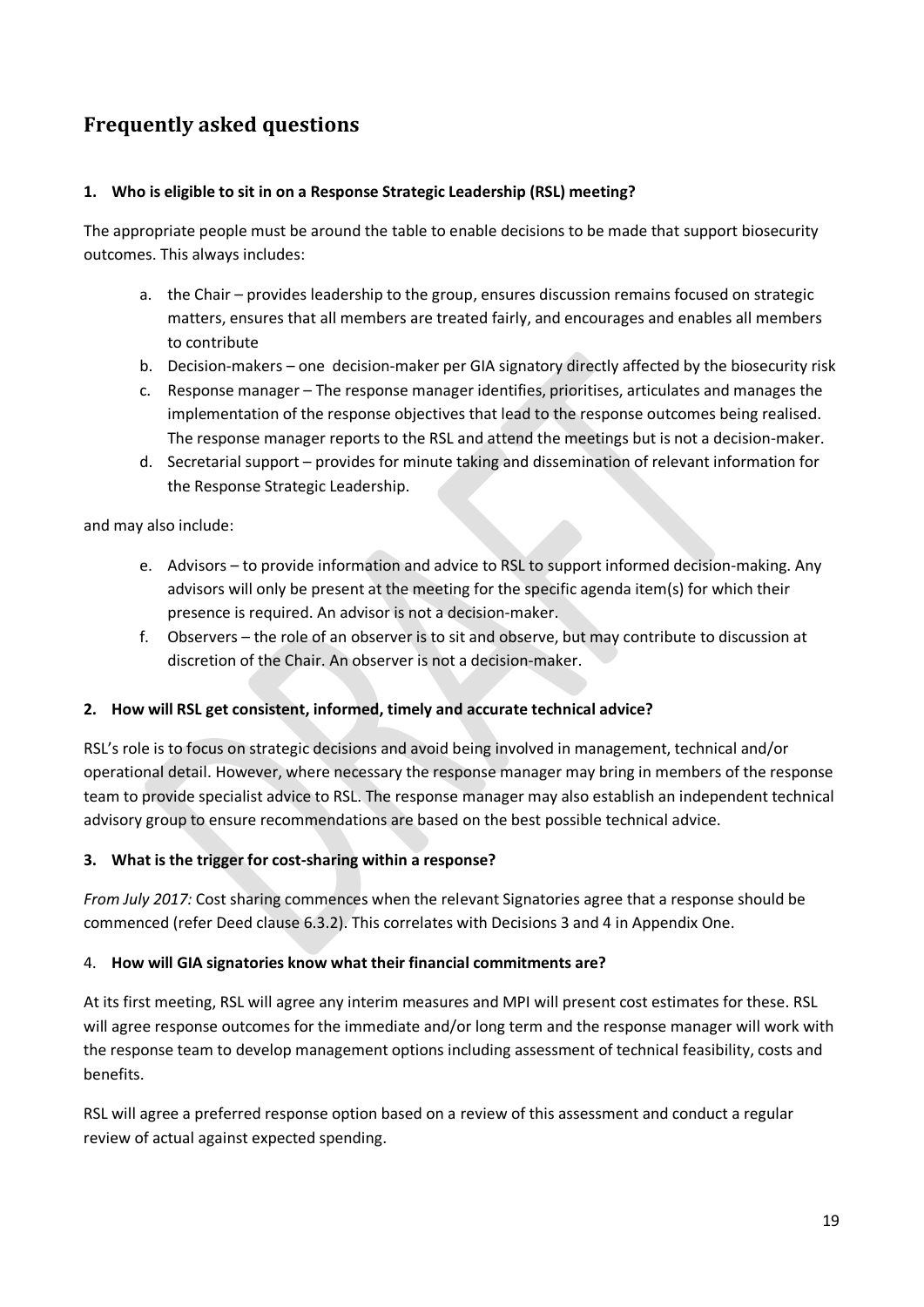#### **5. What happens if consensus cannot be reached[8](#page-25-0) ?**

Non-consensus must be the exception. GIA signatories have an obligation to work together to resolve issues to a satisfactory conclusion.

Timely decision-making is critical and a delayed decision is effectively a decision taken as response options can rapidly decrease over time.

If there are disagreements, parties should make decisions where they can agree, identify sticking points for getting consensus, and agree timeframes and an approach for resolving.

To explain the relevant terms, joint decision-making involves all parties in the decision, consensus decisionmaking is where no party disagrees with the decision, and unanimous decision-making is where all parties agree.

**6. What is the process for agreeing a rapid operational agreement where none exists[9](#page-25-1) ?** 

#### 7. **What induction, training and support will new RSL members receive [10?](#page-25-2)**

MPI will send potential new RSL members a copy of the RSL terms of reference, and confirm that they have signed confidentiality and conflict of interest forms. It will also follow up with a phone call to make sure all information has been received and they understand what will be required of them. Potential new RSL members will have an opportunity to ask questions and discuss any associated issues or concerns.

**.** 

<span id="page-25-0"></span><sup>&</sup>lt;sup>8</sup> GIA signatories need to agree the consequences of non-consensus, including how decisions will be made when consensus cannot be reached.

<span id="page-25-1"></span> $^9$  A rapid operational agreement template (likely to be a subset of the standard contract), and the process for negotiating in a timely fashion during a response needs to be developed and agreed.

<span id="page-25-2"></span> $10$  MPI will be developing induction and training modules for response participants (including RSL) as part of its process to align with CIMS.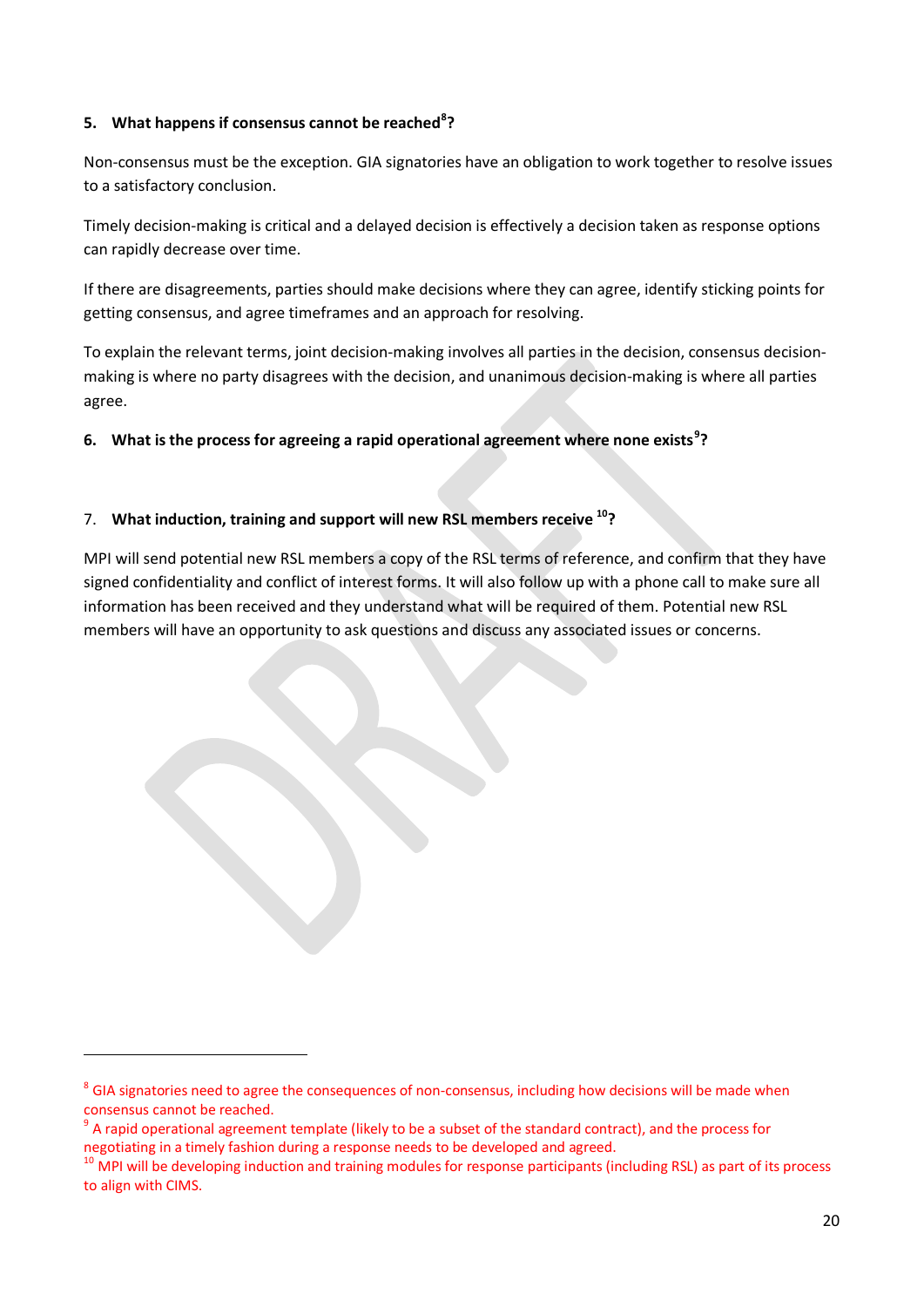### <span id="page-26-0"></span>**APPENDIX ONE: Process for investigation and response decision-making under the GIA Deed**

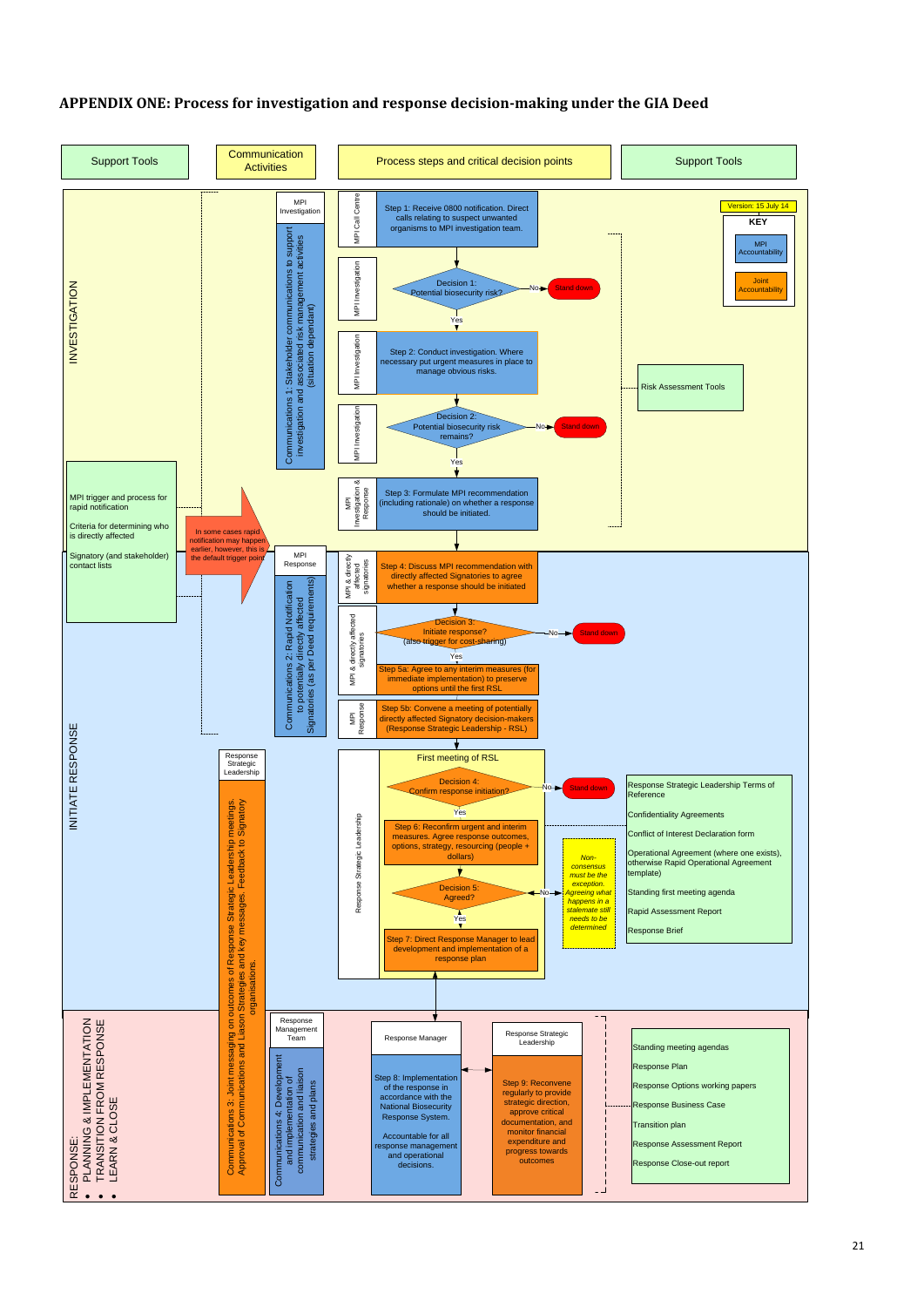### <span id="page-27-0"></span>**APPENDIX TWO: Critical investigation and response decision support tools**

### **Response phase 1 – investigation**

*This Guide accurately describes a high-level approach to rapid notification that is consistent with the GIA Deed and that is agreeable to Signatories and potential Signatories. <i>A However, <i>ter work is required to more fully tease out rs, and to agree guiding principles for managing the process.*

| Tool                                                                       | <b>Purpose</b>                                                                                                                                                                                      | Where to find                              | <b>Comment</b>                                                                                                                          |
|----------------------------------------------------------------------------|-----------------------------------------------------------------------------------------------------------------------------------------------------------------------------------------------------|--------------------------------------------|-----------------------------------------------------------------------------------------------------------------------------------------|
| Risk assessment tools                                                      | To ensure consistent and robust assessment of biosecurity risk<br>in the Investigation phase                                                                                                        | Biosecurity Response Knowledge Base (BKRB) | Access can be a                                                                                                                         |
| MPI process for rapid notification                                         | To ensure a consistent process for timely and informative<br>notification by MPI to GIA industry signatories affected by the<br>detection of a possible unwanted organism.                          |                                            | This Guide accu<br>rapid notificatio<br>that is agreeabl<br>However, furthe<br>risks and trigge<br>managing the p                       |
| Principles and policy for determining directly<br>affected GIA signatories | To ensure a consistent and robust approach for determining<br>potentially directly affected GIA industry signatories - to<br>support rapid notification and RSL decision-makers.                    |                                            | To be developed<br>developing polid<br>industries benej<br>biosecurity risk<br>assessment of 'd<br>with any existin<br>described in the |
| GIA signatory contacts lists                                               | To ensure MPI has quick and ready access to emergency<br>contact details for individuals that need to be informed of a<br>possible unwanted organism that could directly affect their<br>interests. | GIA Secretariat website (GIA Signatories)  | The GIA Secreta<br>includes contact<br>response roles.                                                                                  |

*To be developed. The GIA Financial Arrangements JWG is developing policy and principles for determining fiting from response action to manage biosecurity risk (due 17 July). This will help inform assessment of 'affected' industries, and should also link in with any existing processes applied by MPI and/or described in the BRKB.*

ariat holds register of GIA signatories that t details for people who will fill critical

sment report is often developed under orking document is purely to capture the tion required in order to support early on whether or not to initiate a response. d for wider circulation/distribution, and ne through rigorous editorial (e.g. view.

### **Response phase 2 – initiate response**

| Tool                                         | <b>Purpose</b>                                                | Where to find                                   | <b>Comment</b>     |
|----------------------------------------------|---------------------------------------------------------------|-------------------------------------------------|--------------------|
| Rapid assessment report                      | To provide an initial situation report, assessment of risk,   | The rapid assessment report template can be     | The rapid assess   |
|                                              | options analysis and recommendations from an investigation    | found on the BRKB.                              | urgency. This wo   |
|                                              | where further action may be required to manage a biosecurity  |                                                 | critical informat  |
|                                              | issue.                                                        |                                                 | decision-making    |
|                                              |                                                               |                                                 | It is not intende  |
|                                              | Supports decision-making by directly affected GIA signatories |                                                 | will not have go   |
|                                              | as to whether a response should be initiated.                 |                                                 | grammatical) re    |
| Response Strategic Leadership (RSL) terms of | To define the roles, responsibilities and expectations of RSL | Response Guide Appendix Three                   | This version is in |
| reference (Draft)                            | members.                                                      |                                                 | directly align wi  |
|                                              |                                                               |                                                 | fit-for-purpose f  |
| Response brief                               | To summarise the risk to be managed and to recommend the      | The response brief template can be found on the | A response briet   |
|                                              | outcomes, approach and resources to be approved by RSL.       | BRKB.                                           | response to clea   |
|                                              |                                                               |                                                 | outcomes, objet    |
|                                              |                                                               |                                                 | RSL approvals. H   |
|                                              |                                                               |                                                 | drafted in time f  |
|                                              |                                                               |                                                 | where an urgent    |
|                                              |                                                               |                                                 | following rapid r  |
|                                              |                                                               |                                                 | minimum a RAR      |

Biosecurity Response outside MPI on request.

Response Guide Appendix Three *This version is in the process of being amended to more directly align with CIMS. In the meantime, it is considered fit-for-purpose for GIA biosecurity responses.*

f will be developed for every new arly document proposed response ctives, strategy and resourcing, including However, it may not always have been for the first RSL meeting. For example, t RSL meeting is held in quick succession notification. In these circumstances, at a will be presented, and urgent decisions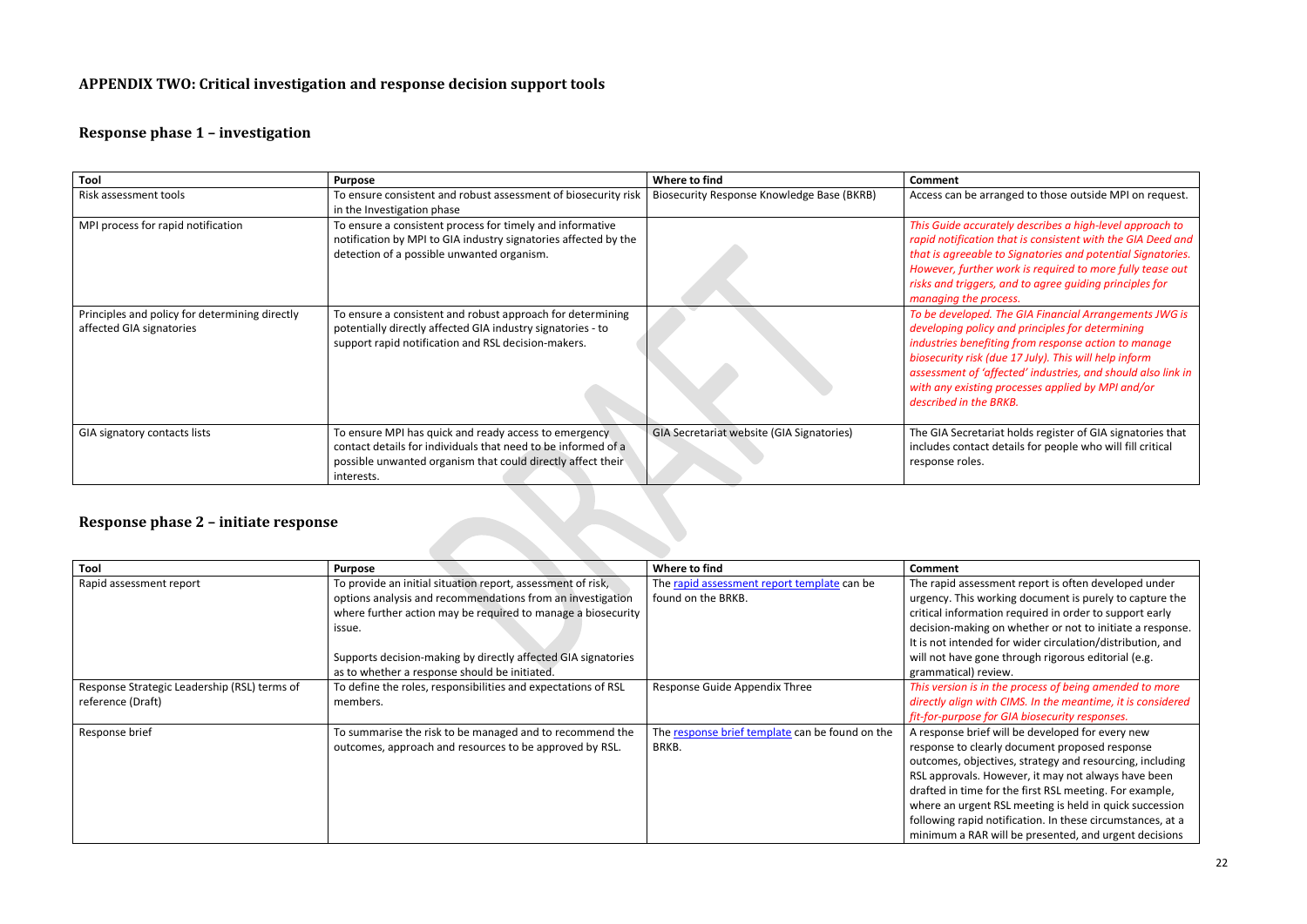| made on the basis of the information captured there.<br>This confidentiality deed has been developed to meet the<br>needs of all GIA related activities - an individual working<br>on GIA related activities only needs to sign one<br>confidentiality deed in order to be covered for all<br>scenarios where they may need to receive confidential<br>information.<br>Note: The Secretariat is preparing confidentiality deed |
|--------------------------------------------------------------------------------------------------------------------------------------------------------------------------------------------------------------------------------------------------------------------------------------------------------------------------------------------------------------------------------------------------------------------------------|
| quidelines to support interpretation and application of<br>confidentiality matters in a GIA context.                                                                                                                                                                                                                                                                                                                           |
| The conflict of interest guidelines cover the nature of<br>conflicts that may need to be declared. The RSL Chair can<br>provide further guidance on the 'significance' triggers.<br>However, the general rule is where a particular decision<br>or set of decisions may impact (positively or negatively)<br>on personal gain.                                                                                                 |
| Operational agreements are documents confidential to<br>parties to the agreement. However, the register<br>maintained by the GIA Secretariat will contain sufficient<br>information to enable easy identification of operational<br>agreements that may be relevant to a potential new<br>response.                                                                                                                            |
| To be developed. A rapid operational agreement template<br>(likely to be a subset of the standard contract), and the<br>process for negotiating in a timely fashion during a<br>response needs to be developed and agreed.                                                                                                                                                                                                     |
|                                                                                                                                                                                                                                                                                                                                                                                                                                |

 $b$ lan is an evolving document that guides all ncludes triggers to review and exit the lects any relevant and pre-agreed contingency plans, and contains all ils to make it relevant for the specific

nanager is responsible for the nd implementation of the response plan, ves it.

e guidance on when a response business

|                                                                           |                                                                                                                                                                                                                                                                                                                                                                                                                                                                                                                 |                                                                                                                                                                                                                                                               | made on the basi                                                                                                              |
|---------------------------------------------------------------------------|-----------------------------------------------------------------------------------------------------------------------------------------------------------------------------------------------------------------------------------------------------------------------------------------------------------------------------------------------------------------------------------------------------------------------------------------------------------------------------------------------------------------|---------------------------------------------------------------------------------------------------------------------------------------------------------------------------------------------------------------------------------------------------------------|-------------------------------------------------------------------------------------------------------------------------------|
| Confidentiality deed                                                      | To ensure the RSL are aware of their commitments to<br>maintain confidentiality during a response and have<br>committed to uphold these.                                                                                                                                                                                                                                                                                                                                                                        | <b>GIA Secretariat website</b><br>RSL TOR (refer Response Guide Appendix Three)                                                                                                                                                                               | This confidentiali<br>needs of all GIA r<br>on GIA related ad<br>confidentiality de<br>scenarios where<br>information.        |
|                                                                           |                                                                                                                                                                                                                                                                                                                                                                                                                                                                                                                 |                                                                                                                                                                                                                                                               | <b>Note: The Secreta</b><br>guidelines to sup<br>confidentiality m                                                            |
| Conflict of interest declaration form (including<br>guidelines)           | To ensure that any potential conflicts of interest faced by RSL<br>members are explicitly discussed, and agreement reached on<br>how these can be best managed                                                                                                                                                                                                                                                                                                                                                  | <b>GIA Secretariat website</b><br>Also RSL TOR (refer Appendix Three of the GIA<br>Response Guide)                                                                                                                                                            | The conflict of inf<br>conflicts that may<br>provide further g<br>However, the ger<br>or set of decision<br>on personal gain. |
| Operational agreement (pre-negotiated)                                    | To describe arrangements to achieve outcomes related to:<br>specific unwanted organisms<br>groups of unwanted organisms<br>activities that improve biosecurity readiness and/or<br>$\bullet$<br>response.<br>The operational agreement ensures that the RSL is aware of<br>any pre-agreed financial commitments (cost-share, fiscal cap,<br>in-kind contributions) relevant to the response that could<br>influence strategic decisions, as well as any pre-agreed<br>response strategies or contingency plans. | Copies of the signed operational agreements will<br>be held by each party to the agreement.<br>The GIA Secretariat will maintain a register of<br>signed operational agreements, which will<br>include high level summary information for quick<br>reference. | Operational agre<br>parties to the agr<br>maintained by th<br>information to er<br>agreements that<br>response.               |
| Rapid operational agreement template and<br>guidelines for populating     | To support rapid development of an operational agreement<br>where none already exists. To set out the default<br>arrangements that will apply until more formal arrangements<br>have been negotiated.                                                                                                                                                                                                                                                                                                           |                                                                                                                                                                                                                                                               | To be developed.<br>(likely to be a sub<br>process for negot<br>response needs to                                             |
| Response governance strategic leadership first<br>meeting agenda template | To ensure all critical discussions take place and strategic<br>decisions are made.                                                                                                                                                                                                                                                                                                                                                                                                                              | Refer Response Guide Appendix Four                                                                                                                                                                                                                            |                                                                                                                               |

# **Response phase 3 – planning, reporting and implementation**

| Tool                   | <b>Purpose</b>                                              | Where to find                                  | <b>Comment</b>     |
|------------------------|-------------------------------------------------------------|------------------------------------------------|--------------------|
| Response plan          | To set out the approach, tactics and resourcing to deliver  | The response plan template can be found on the | The response pla   |
|                        | agreed response outcomes and objectives.                    | BRKB.                                          | activities, and in |
|                        |                                                             |                                                | response. It refl  |
|                        |                                                             |                                                | strategies and co  |
|                        |                                                             |                                                | necessary detail   |
|                        |                                                             |                                                | response.          |
|                        |                                                             |                                                | The response m     |
|                        |                                                             |                                                | development ar     |
|                        |                                                             |                                                | and RSL approv     |
| Response business case | To provide RSL with sufficient rigour around decisions that | The response business case template can be     | RSL will provide   |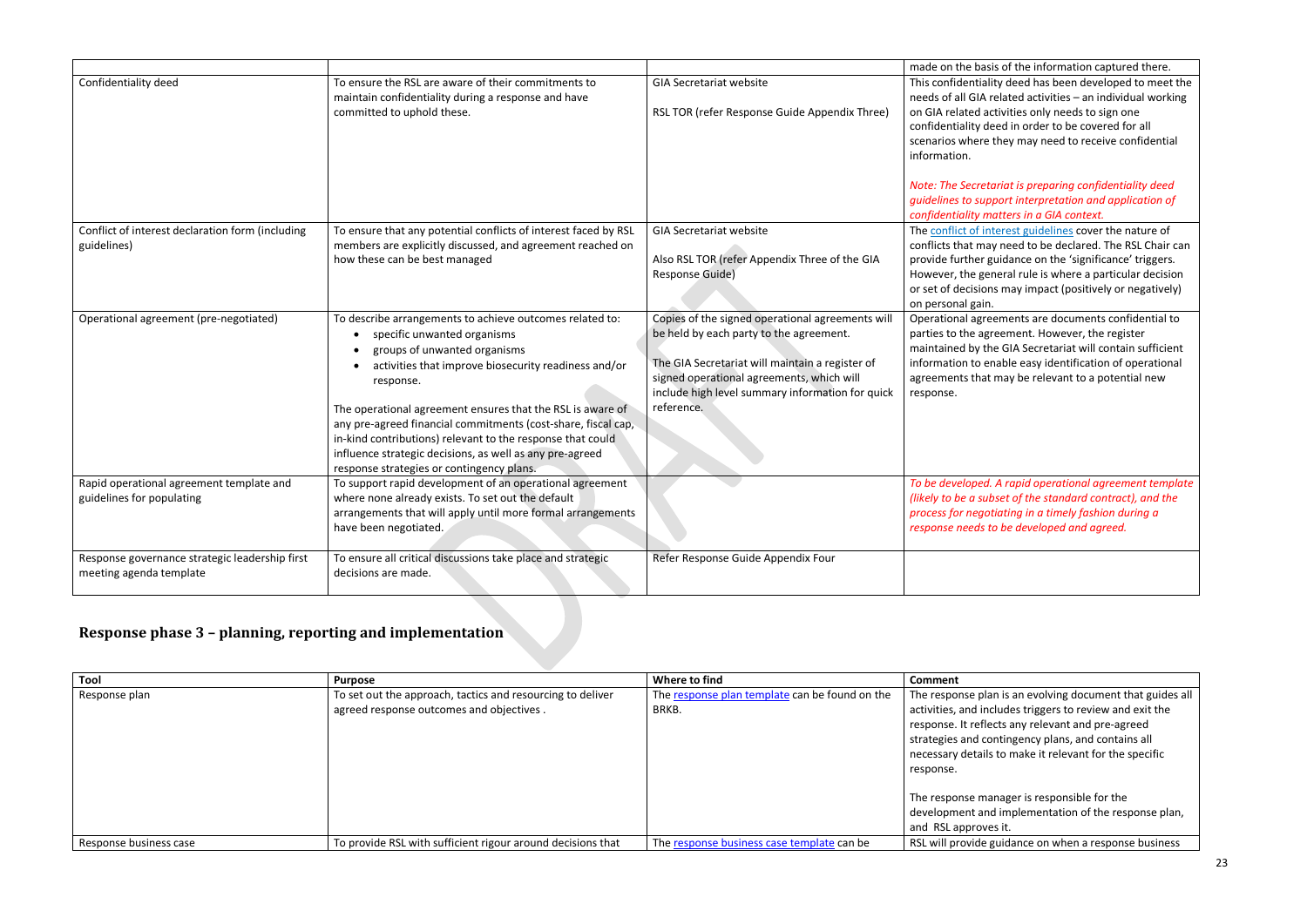|                               | have significant financial impact (ie, may require specific    | found on the BRKB. | case is required.  |
|-------------------------------|----------------------------------------------------------------|--------------------|--------------------|
|                               | Cabinet appropriation). The business case provides the merits, |                    | working papers     |
|                               | risks, constraints, assumptions and costs of each potential    |                    | development of     |
|                               | response option and provides advice on the most                |                    | options working    |
|                               | appropriate option.                                            |                    | options resource   |
|                               |                                                                |                    | analyses.          |
| Transition from response plan | To document approach, tactics and resourcing required for      |                    | This is the docur  |
|                               | any transition from response to alternative management         |                    | the transition fro |
|                               | arrangements.                                                  |                    |                    |

# **Response phase 4 – transition from response**

| Tool                   | <b>Purpose</b>                                       | Where to find | Comment          |
|------------------------|------------------------------------------------------|---------------|------------------|
| <b>Transition Plan</b> | To guide the transition from response to alternative |               | s document is    |
|                        | management arrangements.                             |               | response planni) |

# **Response phase 5 – learn and close**

| Tool                       | Purpose                                                   | Where to find                                  | <b>Comment</b>   |
|----------------------------|-----------------------------------------------------------|------------------------------------------------|------------------|
| Response assessment report | To identify lessons learned from the response and suggest | The response assessment report template can be | The response m   |
|                            | improvements to the NBRS.                                 | found on the BRKB.                             | assessment repo  |
| Response close-out report  | To capture what the response has achieved against agreed  | The response close-out report template can be  | The response m   |
|                            | outcomes, objectives and resourcing.                      | found on the BRKB.                             | report and RSL a |

 $\mathcal{L}$ 

. Note: There are a range of different access on the BRKB developed to support f the business case, including the response g papers, options impact assessment, e requirements, and options cost-benefit

 $\overline{m}$ ent that will guide all activities during om response (phase 4).

is developed and agreed during phase 3  $\frac{r}{r}$  implementation and reporting)

anager is responsible for the response ort and RSL approves it.

nanager is responsible for the close-out approves it.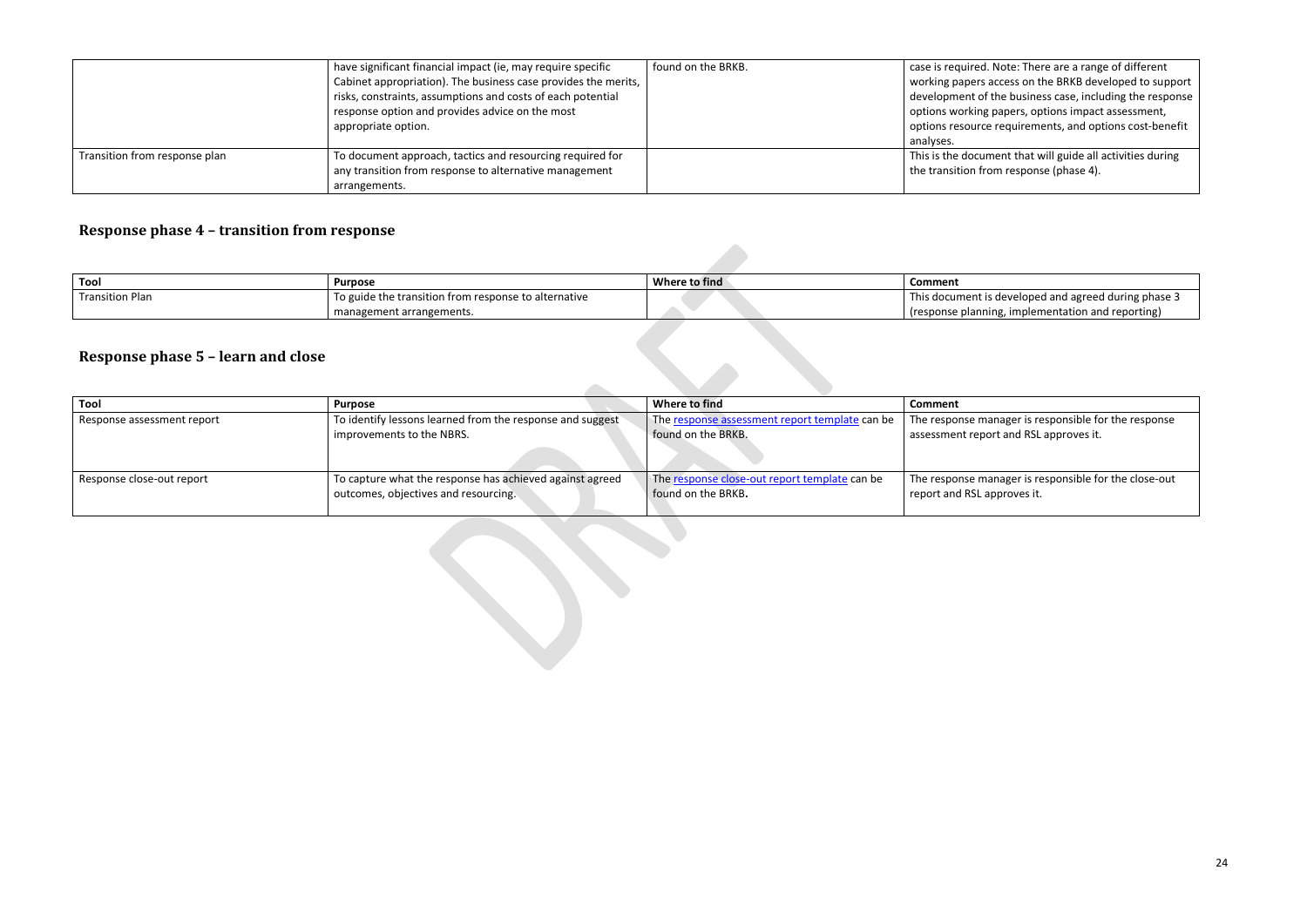# <span id="page-30-0"></span>**APPENDIX THREE: RESPONSE STRATEGIC LEADERSHIP TERMS OF REFERENCE**

#### Response Strategic Leadership Terms of Reference

#### *1. CONTEXT*

The Response Strategic Leadership has the ultimate responsibility for the response, but delegates authority and operational control to the response manager.

#### **2.** *RESPONSE STRATEGIC LEADERSHIP RESPONSIBILITIES*

The Response Strategic Leadership is accountable for the strategic direction of the response, setting strategic response objectives and outcomes, as well as ensuring these remain appropriate.

All members of the Response Strategic Leadership will have access to the same information to ensure the best and most informed decisions.

Response strategic decisions start and stop with Response Strategic Leadership, comprising nominated Signatory decision-makers, where decisions are within industry fiscal caps and MPI financial appropriations $11$ .

Specific responsibilities include:

- a. Sets response outcomes and agrees the budget
- b. Providing strategic advice and direction and high level support to the response
- c. Making strategic, rather than operational and technical decisions
- d. Approving the response plan and other strategic documents, including amendments
- e. Monitoring progress towards outcomes
- f. Removing roadblocks as necessary
- g. Supporting the response manager
- h. Approving the declaration, extension, or ending of the response
- i. Providing a 'spokesperson', if not performed by the response manager
- j. Depending on the scale of the response, liaising with other levels of governance outside of the response
- k. Endorse any cabinet approved special funding arrangements.
- l. Maintaining two way feedback with the organisations that individuals members represent
- m. To act in good faith in the interests of all stakeholders including Māori as treaty partners and are not limited to the Crown, industries and members of the public.

#### Under GIA

 $\overline{a}$ 

Cost-shares and fiscal caps for a response to an unwanted organism will be pre-agreed and documented in an operational agreement. Where cost-shares and fiscal caps have not been pre-agreed then they will be negotiated in a separate process outside of the response<sup>[12](#page-30-2)</sup>.

<span id="page-30-2"></span><span id="page-30-1"></span><sup>&</sup>lt;sup>11</sup> For large responses MPI will need Cabinet approval and additional funding to proceed with a response.<br><sup>12</sup> The Financial Arrangements joint working group is drafting principles (17 July 2014) and process (next 6-8 months) for setting cost-shares and fiscal cap under response.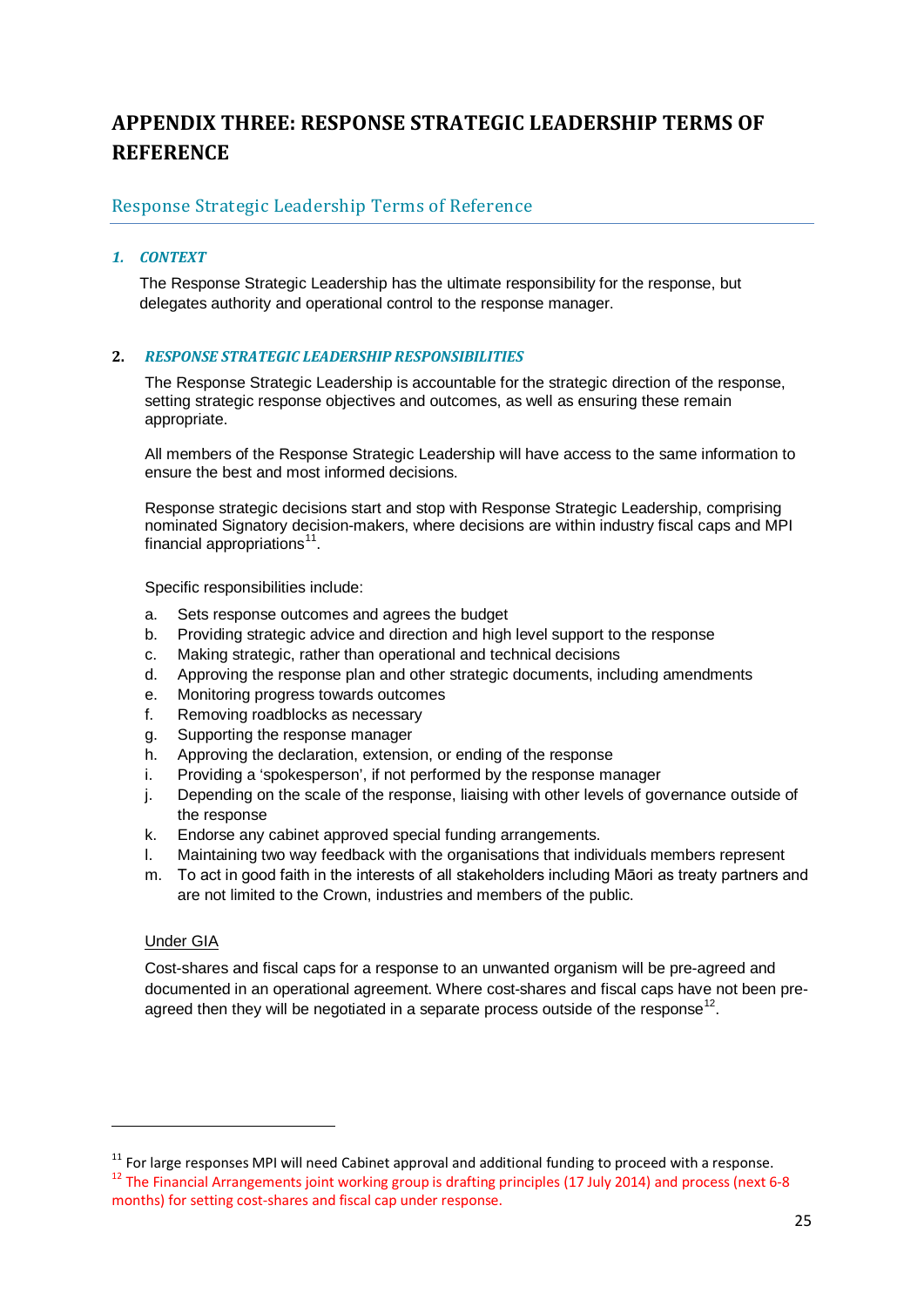#### *3. MEMBERSHIP*

The Response Strategic Leadership shall be structured to always include:

- a. Chair provides leadership to the group, ensures discussion is focused towards strategic matters, that all members are treated fairly, and that all members are encouraged and enabled to contribute. Confirms the Response Strategic Leadership membership for the particular response; and determines the attendance of other participants. The Chair has no over-riding decision rights. Acting in the best interests of the New Zealand public, the Ministry for Primary Industries will initially fulfil the role of the Chair of the Response Strategic Leadership.
- b. Decision Maker(s) the individual(s) who has the authority and delegations to make decisions on behalf of the organisation that they represent
- c. Response manager The response manager identifies, prioritises, articulates and manages the implementation of the response objectives that lead to the response outcomes being realised. The response manager reports to the Response Strategic Leadership and attend the meetings but is not a decision-maker.
- d. Secretarial support provides for minute taking and dissemination of relevant information for the Response Strategic Leadership.

Response Strategic Leadership may also include:

- e. Advisors to provide information and advice to RSL to support informed decisionmaking. Any advisors will only be present at the meeting for the specific agenda item(s) for which their presence is required. An advisor is not a decision-maker.
- f. Observers the role of an observer is to sit and observe, but may contribute to discussion at discretion of the Chair. An observer is not a decision-maker.

Membership of the Response Strategic Leadership will not be capped to a specific number of members. A quorum shall be at least half the total membership, one of whom must be the **Chair** 

#### *4. AUTHORITY*

The Response Strategic Leadership members will have the delegated authority to make strategic decisions and commitments that can be met by their respective organisations.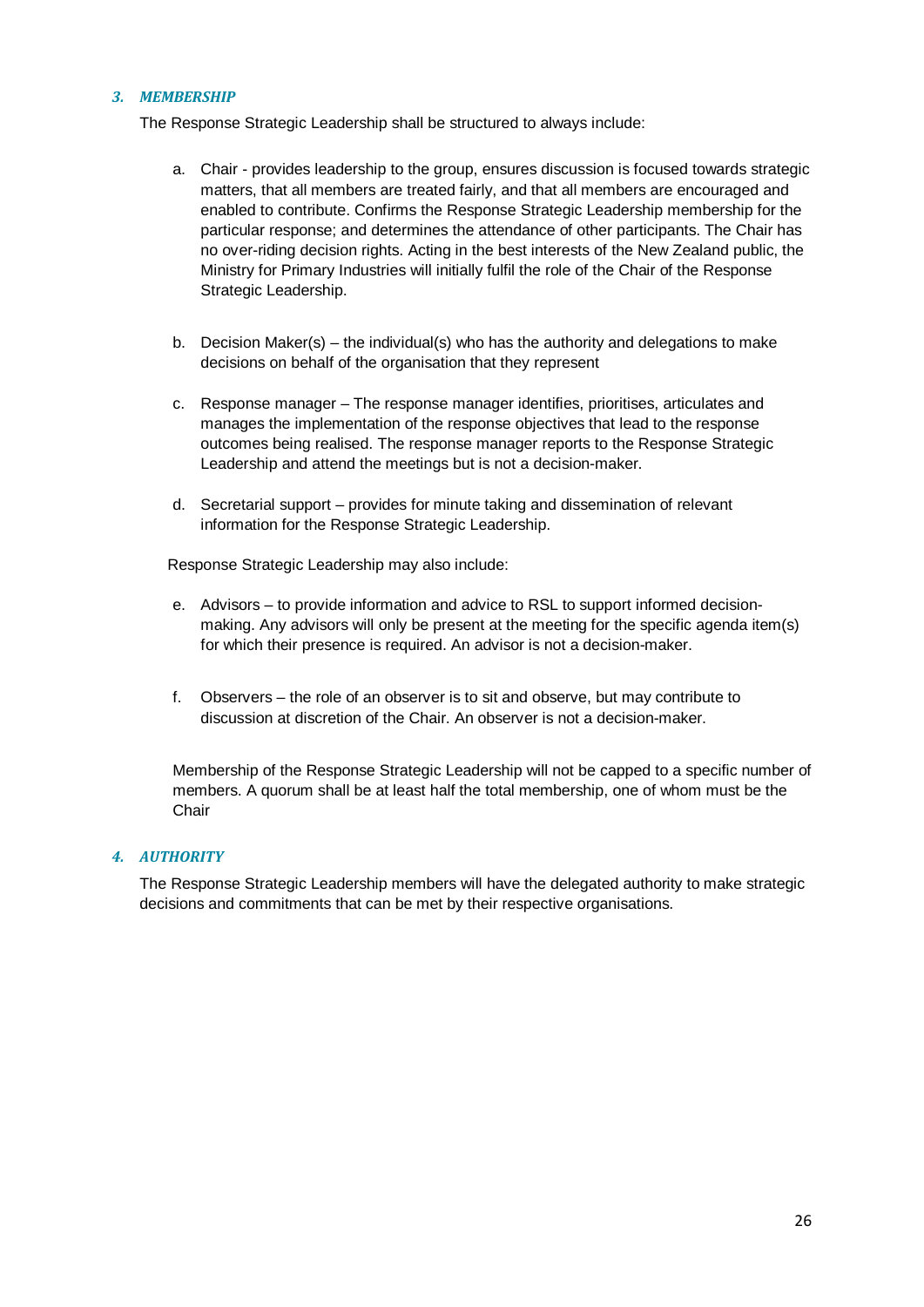#### *5. CODE OF ETHICS*

The Response Strategic Leadership is committed to the adoption of ethical conduct in all areas of its responsibilities and authority.

Response Strategic Leadership Members will:

- a. Act honestly, with integrity and in good faith at all times in the best interests of the response as a whole.
- b. Declare all conflicts of interests (personal and organisational) at the beginning of the response and on an on-going basis that could potentially compromise the delivery of response objectives and outcomes. Please refer to Appendix 1 for the conflict of interest form.
- c. Exercise diligence and care in fulfilling the role of being a member of the Response Strategic Leadership.
- d. Attend Response Strategic Leadership meetings and devote sufficient time to preparation for meetings to allow for full and appropriate participation in the decision making process.
- e. Not disclose to any other person confidential information other than as agreed by the Response Strategic Leadership or as required under law. Please refer to Appendix 2 for the confidentiality form
- f. Abide by Response Strategic Leadership decisions once made.
- g. Not to make, comment, issue, authorise, offer or endorse any public criticism or statement having or designed to have an effect prejudicial to the best interests of the Response Strategic Leadership.
- h. Make every reasonable effort to ensure that the response does not raise community, supplier or stakeholder expectations that cannot be fulfilled.
- i. Carry out its meetings in such a manner as to ensure fair and full participation of all Response Strategic Leadership members.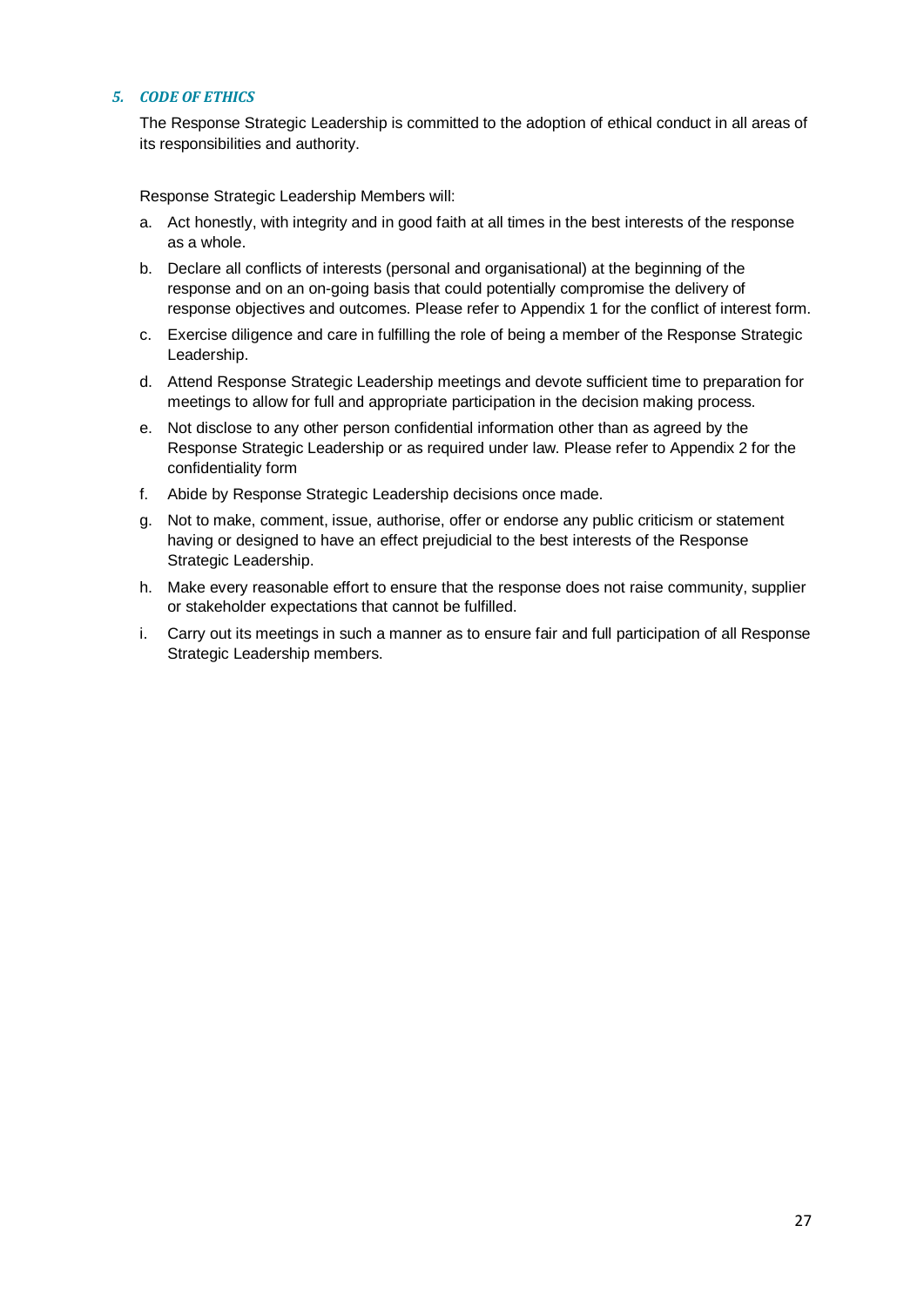### *APPENDIX 1: RESPONSE STRATEGIC LEADERSHIP – CONFLICT OF INTEREST FORM*

| <b>SECTION 1: CONFLICT OF INTEREST DECLARATION</b>                                                                                                                                                  |                                                                                                                                |           |      |  |
|-----------------------------------------------------------------------------------------------------------------------------------------------------------------------------------------------------|--------------------------------------------------------------------------------------------------------------------------------|-----------|------|--|
| (√) I declare that, to the best of my knowledge, there is no actual, perceived or potential current conflict of interest<br>that will or may arise as a result of my involvement in GIA activities. |                                                                                                                                |           |      |  |
| or                                                                                                                                                                                                  |                                                                                                                                |           |      |  |
|                                                                                                                                                                                                     | $(\checkmark)$ I declare that I do have an actual, perceived or potential current conflict of interest.                        |           |      |  |
|                                                                                                                                                                                                     |                                                                                                                                |           |      |  |
| The following conflict(s) exist:                                                                                                                                                                    |                                                                                                                                |           |      |  |
|                                                                                                                                                                                                     |                                                                                                                                |           |      |  |
|                                                                                                                                                                                                     |                                                                                                                                |           |      |  |
|                                                                                                                                                                                                     |                                                                                                                                |           |      |  |
|                                                                                                                                                                                                     | $(\checkmark)$ Should I become aware of an actual, perceived or potential conflict during the period in which I am involved in |           |      |  |
| GIA activities, I will make a further declaration and inform my organisation and relevant Deed partners.                                                                                            |                                                                                                                                |           |      |  |
| SIGNED:                                                                                                                                                                                             |                                                                                                                                |           |      |  |
| Name                                                                                                                                                                                                | Organisation                                                                                                                   | Signature | Date |  |
|                                                                                                                                                                                                     |                                                                                                                                |           |      |  |
|                                                                                                                                                                                                     |                                                                                                                                |           |      |  |
|                                                                                                                                                                                                     |                                                                                                                                |           |      |  |

| IF A CONFLICT OF INTEREST IS DECLARED SECTION 2 MUST BE COMPLETED BY YOUR ORGANISATION     |                                                                            |           |      |
|--------------------------------------------------------------------------------------------|----------------------------------------------------------------------------|-----------|------|
|                                                                                            | SECTION 2: ASSESSMENT AND MANAGEMENT OF ANY CONFLICT OF INTERESTS DECLARED |           |      |
| Consider whether the declared conflict is remote, significant, manageable or unmanageable. |                                                                            |           |      |
| Refer to the GIA Handbook - Conflicts of Interest - for guidance                           |                                                                            |           |      |
|                                                                                            | The following steps have been agreed to avoid/mitigate the conflict(s):    |           |      |
|                                                                                            |                                                                            |           |      |
|                                                                                            |                                                                            |           |      |
|                                                                                            |                                                                            |           |      |
|                                                                                            |                                                                            |           |      |
|                                                                                            |                                                                            |           |      |
|                                                                                            |                                                                            |           |      |
| <b>APPROVED ON BEHALF OF [INSERT ORGANISATION] BY:</b>                                     |                                                                            |           |      |
| Name                                                                                       | Position                                                                   | Signature | Date |
|                                                                                            |                                                                            |           |      |
|                                                                                            |                                                                            |           |      |
|                                                                                            |                                                                            |           |      |

The completed form should be retained by the signatory's organisation and a summary provided in a Conflict of Interest Return to the GIA Secretariat.

A copy of this completed form must be provided to the GIA Secretariat on request.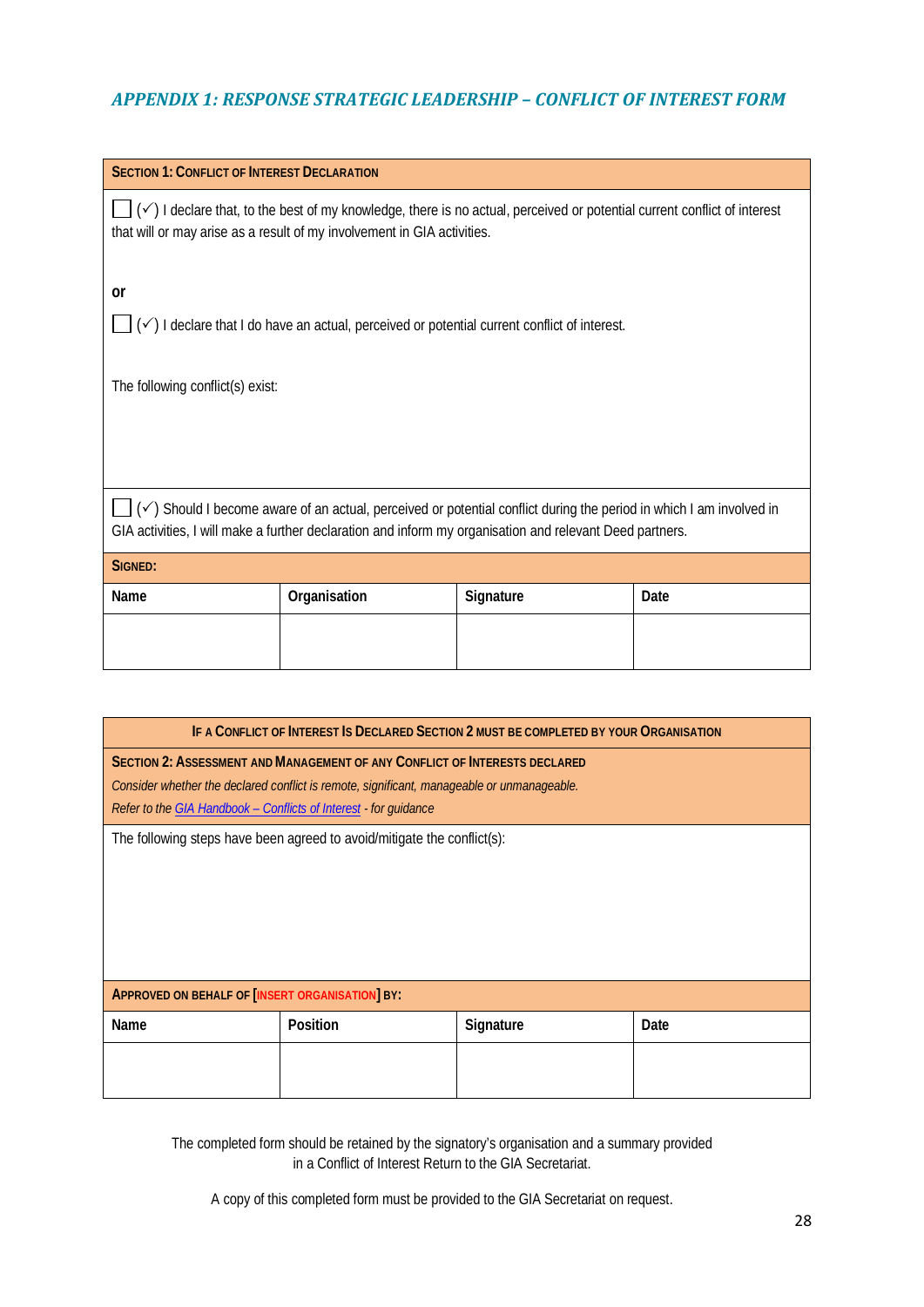#### *APPENDIX 2: RESPONSE STRATEGIC LEADERSHIP – CONFIDENTIALITY FORM*



# **Confidentiality Deed**

#### **CONFIDENTIALITY DEED for Representatives of an Organisation that has signed the GIA Deed**

#### **Background**

The Government Industry Agreement Deed (**GIA Deed**) for biosecurity readiness and response, dated 20 May 2014, between the Ministry for Primary Industries (**MPI**) and industry organisations listed in schedule 1 of the GIA Deed establishes the basis for government and primary industries jointly sharing decisions and costs to prepare for and effectively respond to biosecurity risks.

In order to implement the GIA Deed, the Signatories wish to disclose Confidential Information to me acting in my role of [title of representative] of [name of organisation], on behalf of the [name of sector], for the purpose of working in partnership under the GIA Deed and the Biosecurity Act 1993.

#### **Definitions**

#### In this Deed:

*Confidential Information* means all information provided by Signatories to me on or after the date of this Deed directly from my participation in GIA; including any meeting minutes, email updates and situation reports, andincludes such information whether it is oral, visual or written, tangible or intangible, in the form of patent applications, inventions, knowhow, data, drawings, samples, charges, tables, reports, briefings, budgets, instructions, manufacturing processes, marketing plans, business plans, product samples, material samples, manuals, diagrams, algorithms, software or pictures and whether or not the information is owned by a third party:

*Purpose* means working in partnership under the GIA Deed with all Signatories and in accordance with the obligations under the GIA Deed and in the Biosecurity Act 1993:

*Signatories* means MPI and the industry organisations listed in schedule 1 of the GIA Deed.

- 1. **Effective Date of Deed and Term.** This Deed, effective as of the date I sign it, continues indefinitely.
- 2. **Existence of Deed.** The existence of this confidentiality Deed is not Confidential Information.
- 3. **No disclosure obligation.** This Deed does not create any obligation for Signatories to provide any information to me or for the Signatories to enter into any further contract with each other.
- 4. **Confidentiality.** Except as otherwise agreed in writing by Signatories, I will:
	- (a) not disclose the Confidential Information to anyone other than an Authorised Recipient;
	- (b) not use the Confidential Information except for the Purpose;
	- (c) subject to clause 9, store and keep all: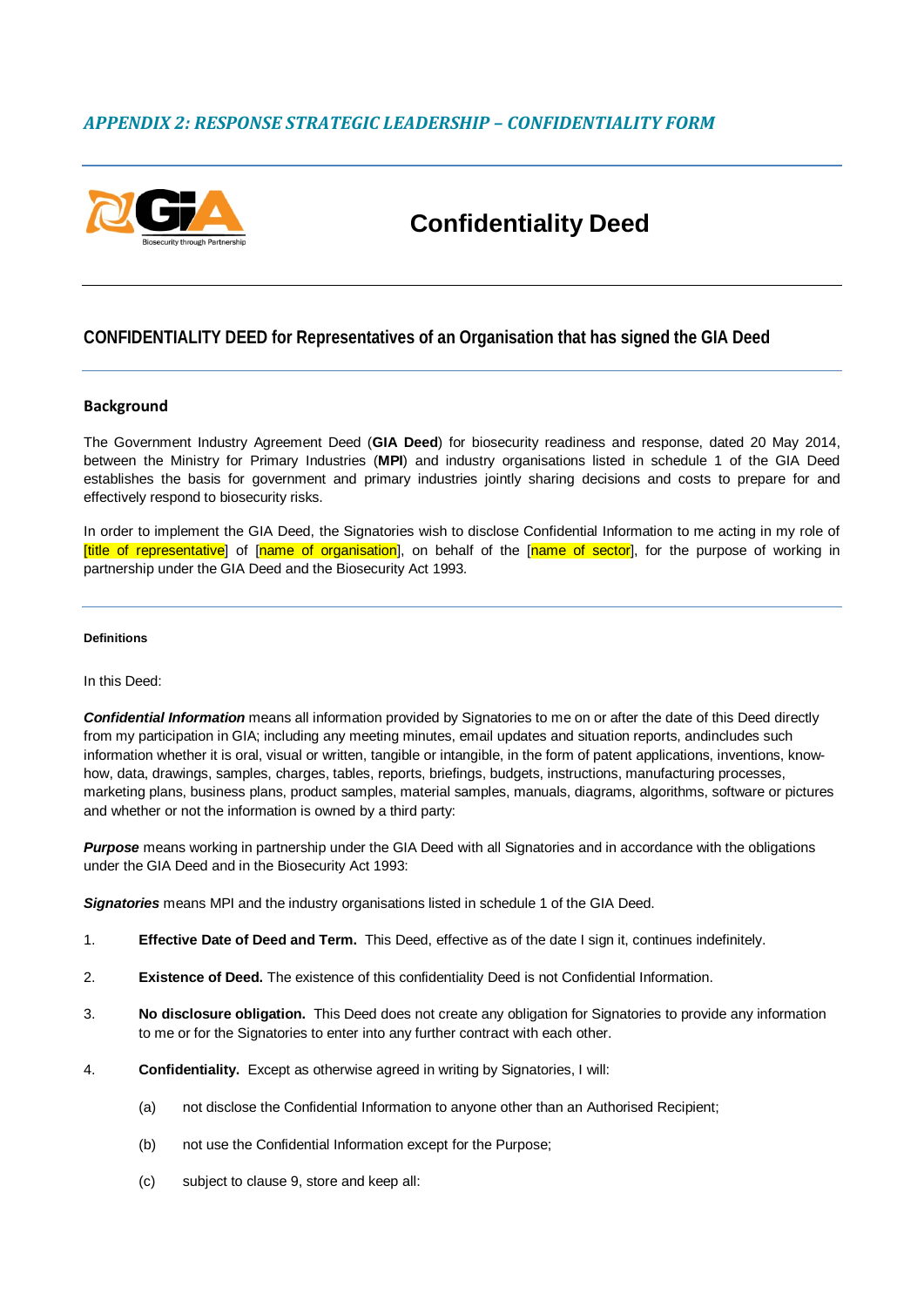- (i) electronic copies of the Confidential Information in locations to which authorised access is limited to system administrators; and
- (ii) other copies of the Confidential Information in appropriately secure custody;
- (d) without limiting the above obligations, exercise the same standard of care in the treatment and protection of the Confidential Information as I exercise or ought reasonably exercise for my organsiation's own confidential information of a similar nature and sensitivity; and
- (e) on discovery of any breach of this Deed, promptly notify all Signatories of the breach and co-operate with Signatories in every reasonable way to help regain possession of the Confidential Information and prevent its further unauthorised use or disclosure.
- 5. **Exclusions.** My obligations under this Deed do not apply to the extent that the Confidential Information:
	- (a) is not intended to be confidential, as evidenced by the written or verbal agreement of the Signatories; or
	- (b) is required to be disclosed by law, court order, regulatory authority, Ministerial request, or Parliamentary Rules and Conventions having jurisdiction over me, provided I have:
		- (i) given the Signatories as much written notice as possible and discussed and considered Signatories' views in relation to the intended disclosure, prior to making the disclosure;
		- (ii) given the Signatories full particulars of the request or requirement for disclosure, to the extent the I am permitted to do so and to the extent that the timeframes applicable to the request or requirement for disclosure allow; and
		- (iii) if the proposed disclosure is as a result of the Official Information Act, discussed with any Signatories to whom the request might have been transferred, the decision not to transfer the request to the Signatories in accordance with that Act; or
	- (c) is already public knowledge (otherwise than as a result of a breach of this confidentiality Deed); or
	- (d) has been independently developed or has been independently supplied to me or is independently known by the me, and is not information only received by me from Signatories for the Purpose.
- 6. **Proprietary Interest.** Under this Deed I acquire no rights in Signatories' Confidential Information, except the limited rights necessary to carry out the Purpose.
- 7. **Warranty.** The Signatories warrant that they have the right to disclose the Confidential Information under this Deed. No other warranties are made in relation to the Confidential Information.
- 8. **Official Information.** Regardless of any other provision of this Deed, I acknowledge that the Confidential Information may be official information under the Official Information Act 1982 and, in accordance with that Act, such information may be released to the public.
- 9. **Record keeping.** I may keep one copy of the Signatories' Confidential Information for legal, regulatory and record keeping purposes.
- 10. **Destruction of documents.** Subject to clause 9, at the Signatories' request I will promptly and securely destroy all copies (including electronic) of the Confidential Information in my possession.
- 11. **No Precedent.** This Deed is a stand-alone and one-off Deed for the Purpose that creates no precedent for future Deeds.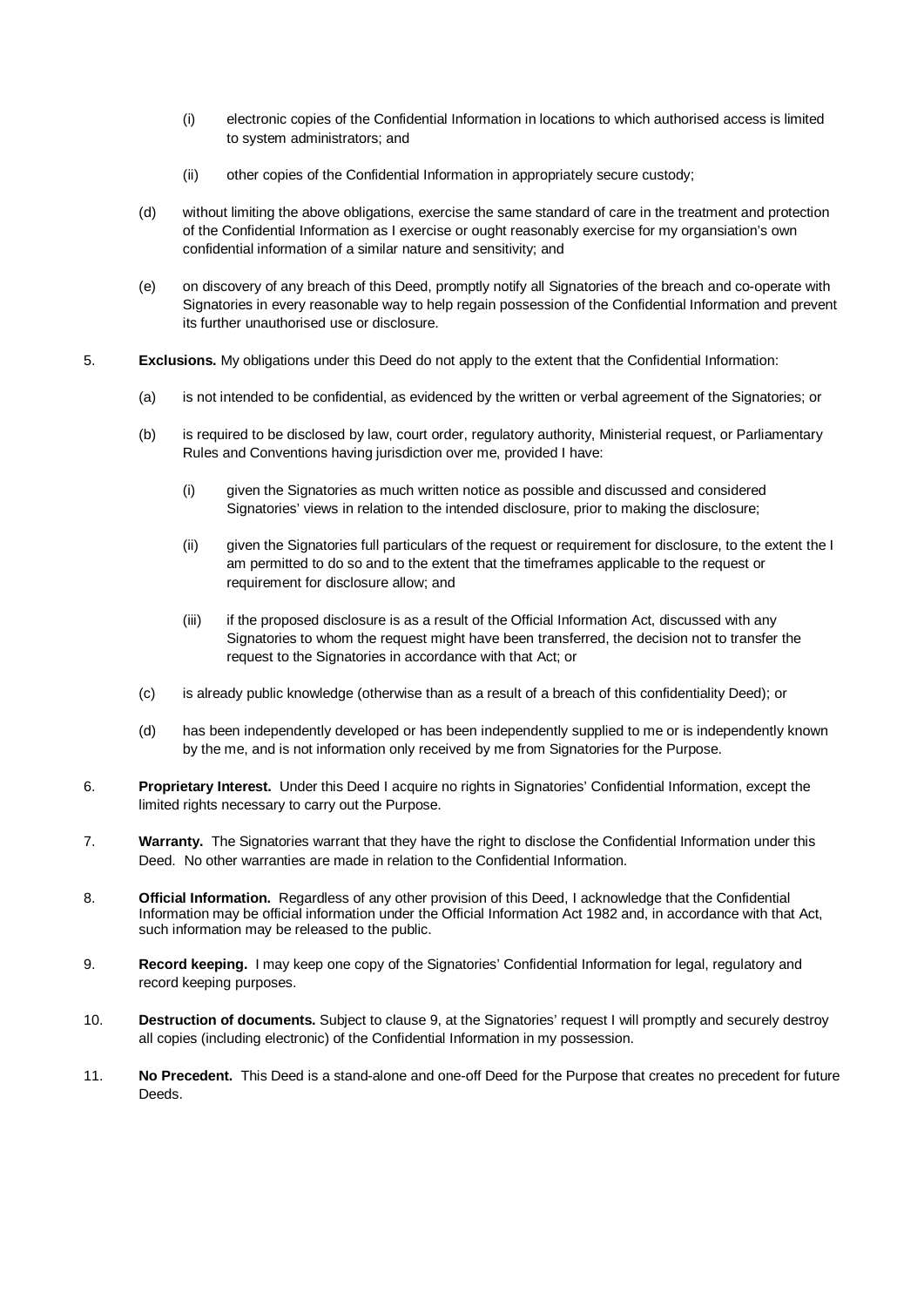#### 12. **Miscellaneous.**

- (a) I acknowledge that any breach of this Deed may result in harm, loss or damage for which monetary compensation may not be an adequate remedy and that Signatories are entitled to specific performance and injunctive relief in addition to all other remedies at law or in equity.
- (b) This Deed may not be amended except in writing signed by me.
- (c) This Deed does not create any agency or joint venture relationship.
- (d) This Deed may not be assigned.
- (e) No failure, delay or indulgence on the part of a party in exercising any right under this Deed will constitute a waiver of such right. All waivers must be in writing and signed by the party giving it.
- (f) If any provision of this Deed is held by a court of competent jurisdiction to be illegal, invalid or unenforceable, the remaining provisions shall remain in full force and effect.
- (g) This Deed and its formation will be governed by the laws of New Zealand and the parties submit to the non-exclusive jurisdiction of the New Zealand courts.
- (h) For the purposes of the Contracts (Privity) Act 1982, this Deed is for the benefit of and is intended to be enforceable by the Signatories.
- 13. **Execution.** This is executed as a Deed by:

 $\overline{\phantom{a}}$  , we can also the set of  $\overline{\phantom{a}}$ 

|                        | Signature              |
|------------------------|------------------------|
|                        | Full Name:             |
|                        | Title/Position:        |
|                        | Industry Organisation: |
|                        | Date:                  |
|                        | In the presence of:    |
|                        |                        |
| Witness signature      |                        |
|                        |                        |
| Witness name (printed) |                        |

Location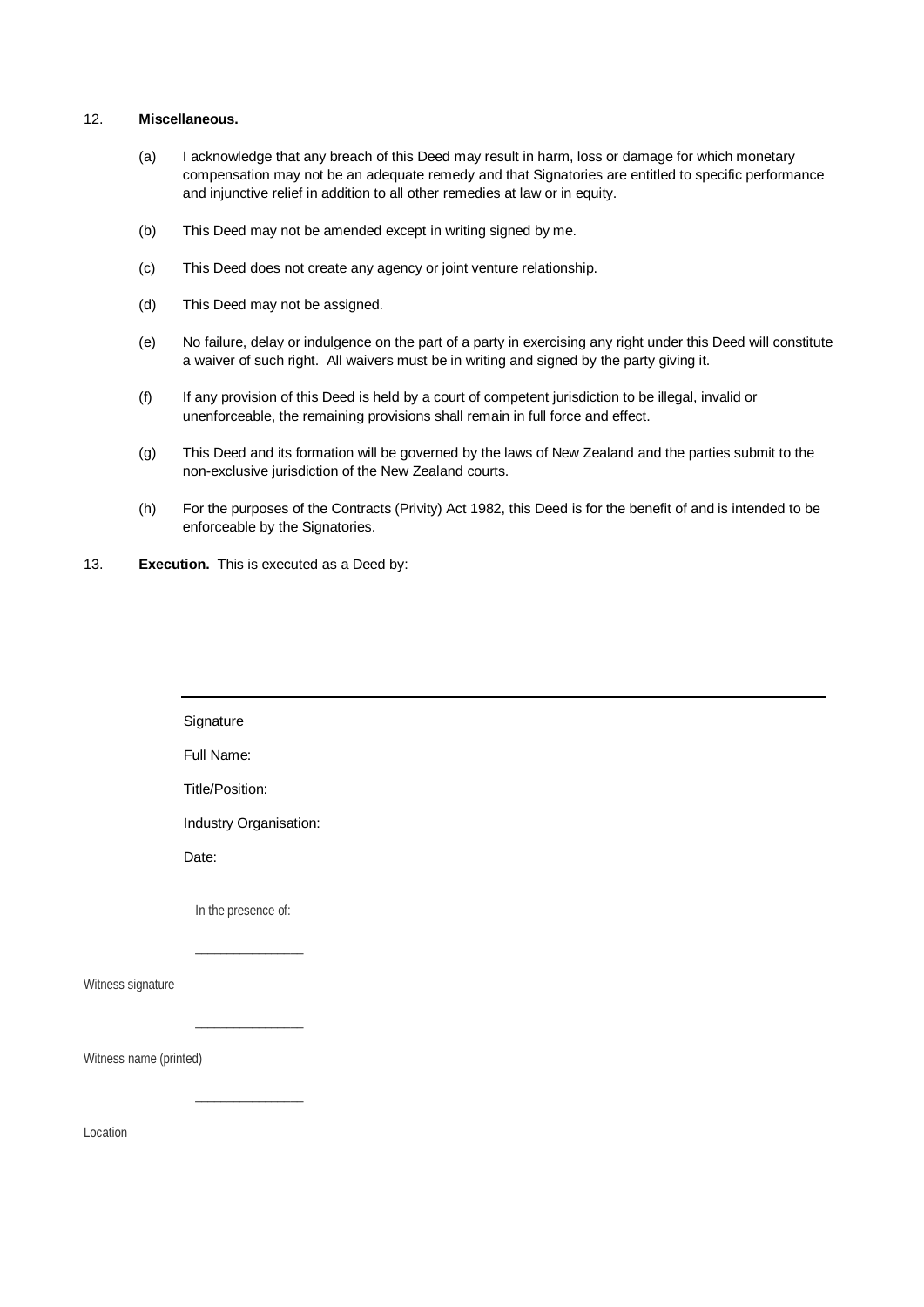# <span id="page-37-0"></span>**APPENDIX FOUR: RSL FIRST MEETING STANDING AGENDA**

# **Response Strategic Leadership** *[Name of Response, Year]*

### [*Meeting Date*]

| <b>Attendees</b>                        | <b>Chair</b>                                                                                                                                                                                                                                                                                                                                                                                                                                                                                                                                                                                                                                                                                                                                                                                                                                                                                                                                                                                                                                                                            | [Name, organisation] |
|-----------------------------------------|-----------------------------------------------------------------------------------------------------------------------------------------------------------------------------------------------------------------------------------------------------------------------------------------------------------------------------------------------------------------------------------------------------------------------------------------------------------------------------------------------------------------------------------------------------------------------------------------------------------------------------------------------------------------------------------------------------------------------------------------------------------------------------------------------------------------------------------------------------------------------------------------------------------------------------------------------------------------------------------------------------------------------------------------------------------------------------------------|----------------------|
|                                         | <b>Decision-makers</b>                                                                                                                                                                                                                                                                                                                                                                                                                                                                                                                                                                                                                                                                                                                                                                                                                                                                                                                                                                                                                                                                  | [Name, organisation] |
|                                         | <b>Response Manager</b>                                                                                                                                                                                                                                                                                                                                                                                                                                                                                                                                                                                                                                                                                                                                                                                                                                                                                                                                                                                                                                                                 | [Name, organisation] |
|                                         | <b>Advisers</b>                                                                                                                                                                                                                                                                                                                                                                                                                                                                                                                                                                                                                                                                                                                                                                                                                                                                                                                                                                                                                                                                         | [Name, organisation] |
|                                         | <b>Observers</b>                                                                                                                                                                                                                                                                                                                                                                                                                                                                                                                                                                                                                                                                                                                                                                                                                                                                                                                                                                                                                                                                        | [Name, organisation] |
|                                         | <b>Secretarial support</b>                                                                                                                                                                                                                                                                                                                                                                                                                                                                                                                                                                                                                                                                                                                                                                                                                                                                                                                                                                                                                                                              | [Name, organisation] |
| <b>Apologies</b>                        | [Name, organisation]                                                                                                                                                                                                                                                                                                                                                                                                                                                                                                                                                                                                                                                                                                                                                                                                                                                                                                                                                                                                                                                                    |                      |
| <b>Venue</b>                            |                                                                                                                                                                                                                                                                                                                                                                                                                                                                                                                                                                                                                                                                                                                                                                                                                                                                                                                                                                                                                                                                                         |                      |
| <b>Items Under</b><br><b>Discussion</b> | Administrative issues [Chair]<br>1)<br>Confirm all members have read and understood TOR<br>a)<br>Confirmation all members have signed confidentiality agreement<br>b)<br>Declaration of potential conflicts of interest<br>c)<br>d)<br>Identify any critical people not represented (invited)<br>Situation report (documented in RAR and/or Response Brief) [Response Manager]<br>2)<br>(to consider operations, planning & intelligence, communications, liaison,<br>trade/market access)<br>3)<br>Approve Response Outcomes [Chair]<br>Agree response outcomes, objectives and escalation triggers<br>a)<br>b) Identify risk, issues and mitigation measures<br>Review and confirmation of interim measures<br>c)<br>Discuss and agree response resourcing [Chair]<br>4)<br>Public Information Management [Chair]<br>5)<br>Set communications direction<br>a)<br>Agree response spokesperson<br>b)<br>Summary of actions & decisions [Chair]<br>6)<br>RSL communiqué [Chair]<br>7)<br>Agree key messages for use by RSL members regarding discussions had and<br>a)<br>decisions made |                      |
| <b>Meeting Papers</b>                   | 8)<br>Next meeting [Chair]                                                                                                                                                                                                                                                                                                                                                                                                                                                                                                                                                                                                                                                                                                                                                                                                                                                                                                                                                                                                                                                              |                      |
|                                         |                                                                                                                                                                                                                                                                                                                                                                                                                                                                                                                                                                                                                                                                                                                                                                                                                                                                                                                                                                                                                                                                                         |                      |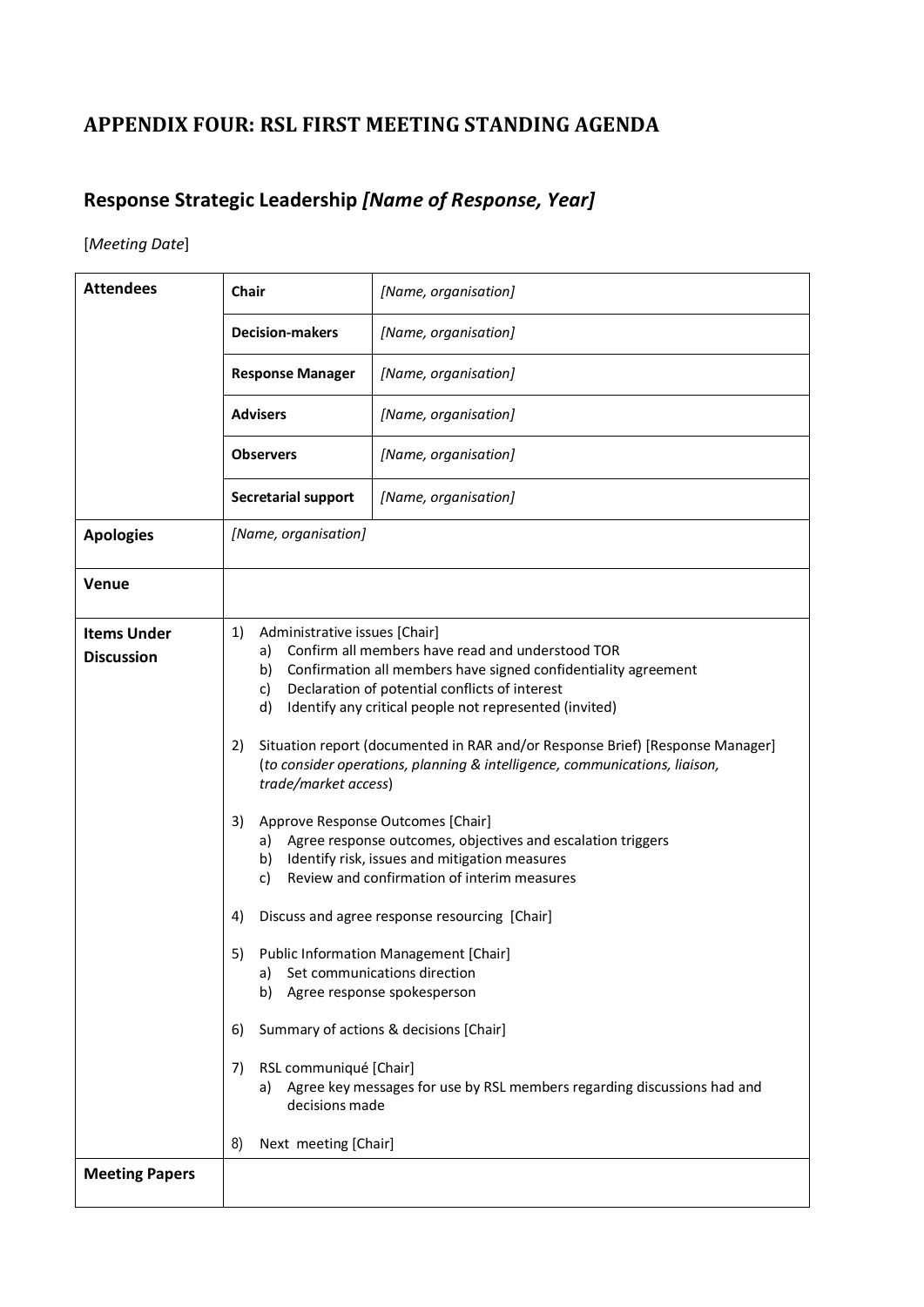# <span id="page-38-0"></span>**APPENDIX FIVE: ABBREVIATIONS AND DEFINITIONS**

| <b>BRKB</b>       | Biosecurity Response Knowledge Base - a web-based collection of<br>information, policies, tools, processes, procedures, and training resources<br>about New Zealand's biosecurity system. Owned and managed by MPI.                                                                                                                                                                  |
|-------------------|--------------------------------------------------------------------------------------------------------------------------------------------------------------------------------------------------------------------------------------------------------------------------------------------------------------------------------------------------------------------------------------|
| <b>CIMS</b>       | Co-ordinated Incident Management System - a framework tool to manage<br>emergency situations used by a range of Zealand government agencies and<br>corporate organisations, including MPI.                                                                                                                                                                                           |
| Cost sharing      | Division of costs associated with specific biosecurity readiness and response<br>activity. Refer to page 20 of the GIA Deed for the full definition.                                                                                                                                                                                                                                 |
| GIA               | Government Industry Agreement for Biosecurity Readiness and Response.<br>Refer to page 20 of the GIA Deed for further detail.                                                                                                                                                                                                                                                        |
| Initiate response | The second of five phases defined in the Biosecurity Response Knowledge<br>Base (BRKB). In this phase, if all eligible decision makers agree that joint<br>response action is warranted, a response project structure is established to<br>make decisions on outcomes, objectives and resourcing.                                                                                    |
| Interim measures  | Actions that are jointly agreed to by GIA signatories and put in place<br>immediately following a decision to initiate a response, and before<br>response outcomes and objectives have been agreed by RSL. Includes any<br>urgent measures that Signatories agree should continue beyond the<br>investigation phase.                                                                 |
| Investigation     | The first of five phases defined in the Biosecurity Response Knowledge Base<br>(BRKB). In this phase, MPI receives notification of a potential pest or<br>disease, then assesses potential risks and undertakes any urgent actions.                                                                                                                                                  |
| <b>MPI</b>        | Ministry for Primary Industries - the government agency responsible for<br>whole of system leadership of New Zealand's biosecurity system.                                                                                                                                                                                                                                           |
| <b>NBCN</b>       | The National Biosecurity Capability Network is an MPI initiative managed by<br>AsureQuality New Zealand. The NBCN provides MPI with timely access to<br>operational capability.                                                                                                                                                                                                      |
| <b>NBRS</b>       | National Biosecurity Response System - a decision-making tool to manage<br>all biosecurity responses in New Zealand. Based on the CIMS model, the<br>NBRS comprises legislation, policy, resourcing networks, processes and<br>procedures, people capability requirements, and training. The system is<br>documented in the web-based Biosecurity Response Knowledge Base<br>(BRKB). |
| Response          | Activity undertaken after a certain type of event and for a specific purpose.<br>Refer to page 21 of the GIA Deed for the full definition.                                                                                                                                                                                                                                           |
| <b>RSL</b>        | Response Strategic Leadership - response governance - a high-level,<br>decision-making group assembled to mitigate potential biosecurity risk to<br>New Zealand's human health and/or environmental, economic and social-<br>cultural values.                                                                                                                                        |